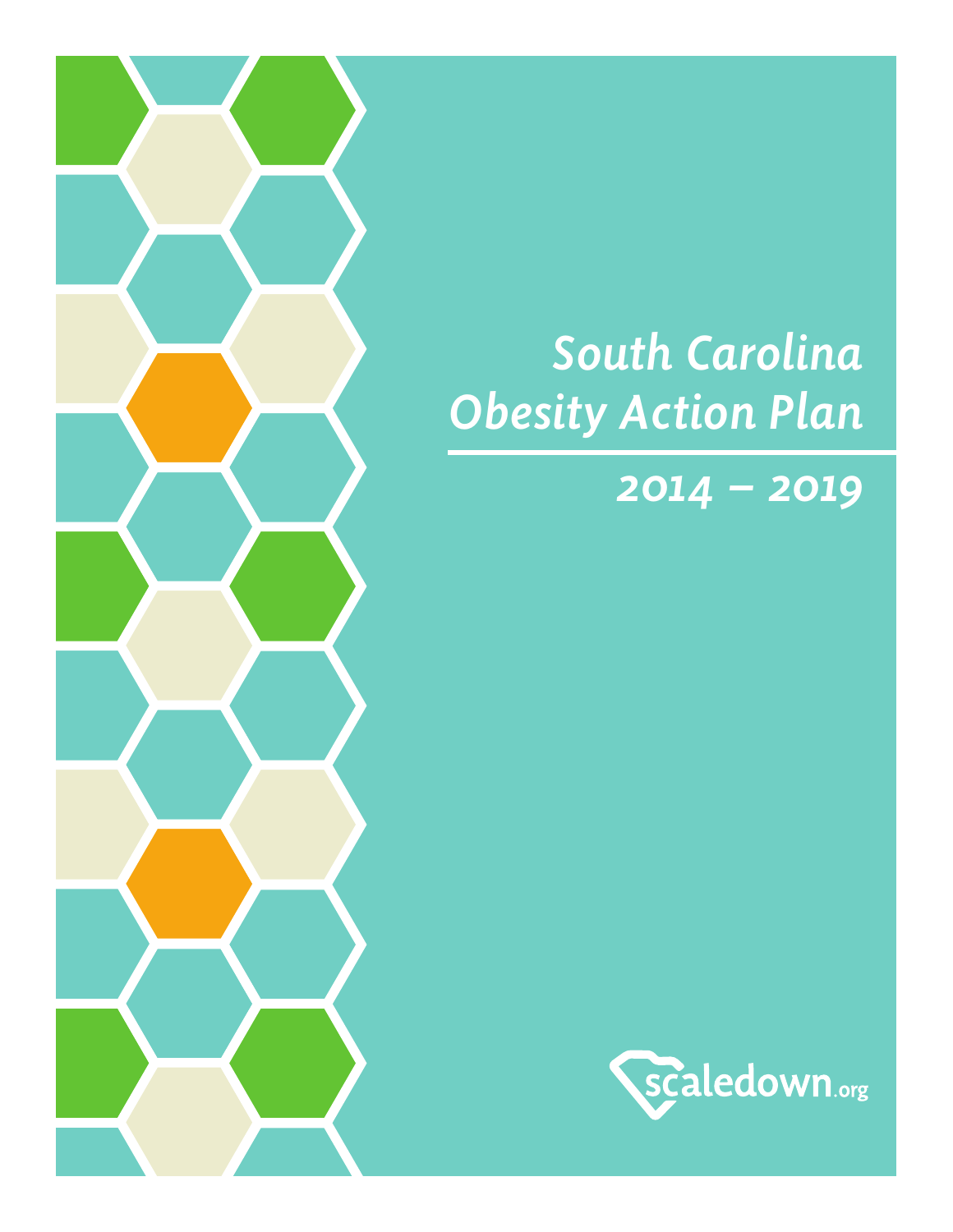## overview



### OUR MISSION

*The purpose of the South Carolina Obesity Action Plan is to educate, engage, and mobilize partners to help make the healthy choice the easy choice for South Carolinians. The state plan aims to build on the success of current efforts and offers new strategies to reduce obesity rates in the Palmetto State.*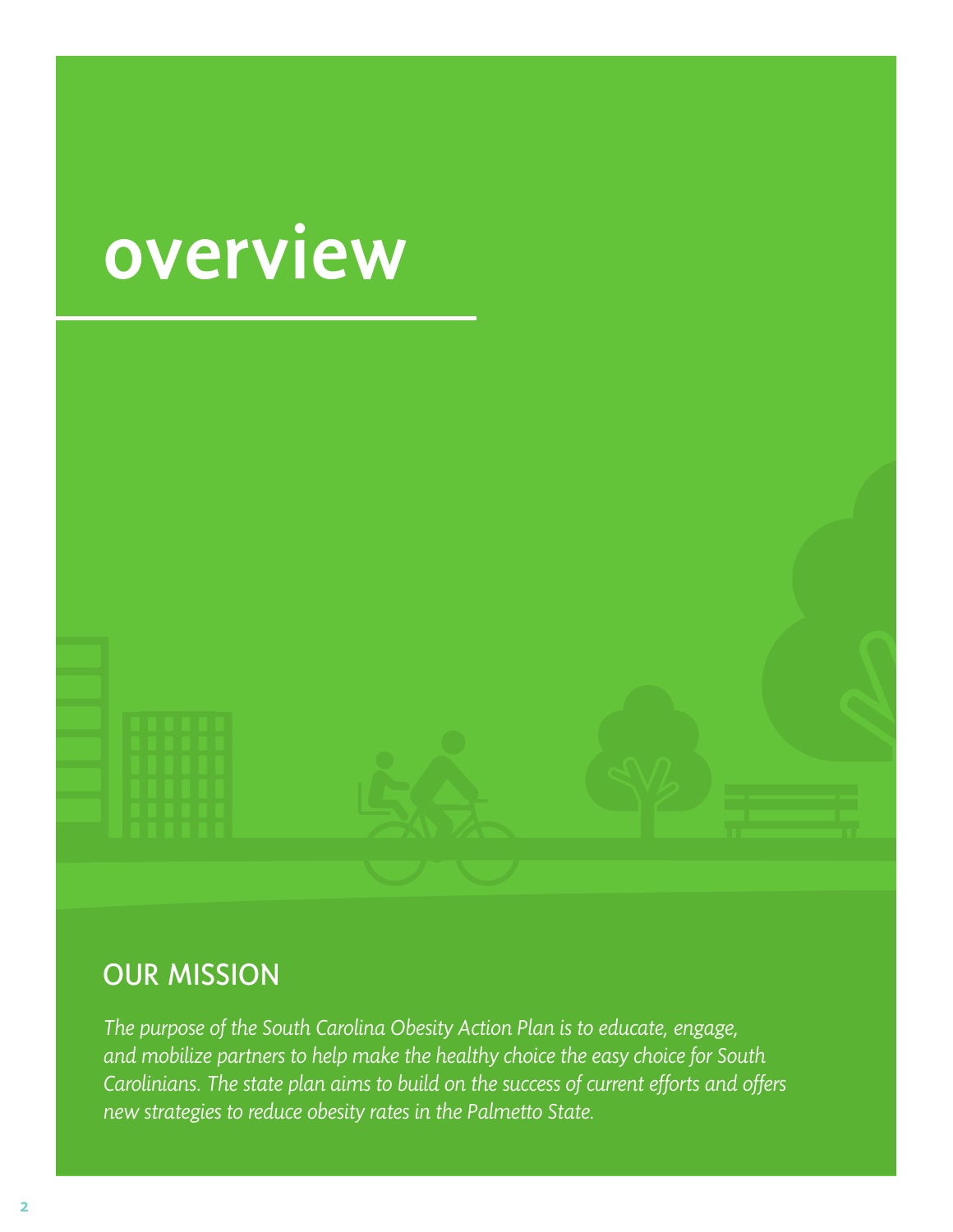### WHY SHOULD I CARE ABOUT OBESITY IN SOUTH CAROLINA?

Today, two out of three South Carolina adults and one out of three children are overweight or obese. Obesity has become a major contributor to the diseases that kill the most people in our state, make the most people sick, and cost our state the most money to treat.



Obesity is linked to chronic diseases like diabetes and heart disease; 80% of chronic diseases are preventable.

Adult Health Reasons Children's Health Reasons Economic Reasons

If current trends continue, this generation of South Carolina kids will have a shorter life expectancy than their parents.



The economic **cost of obesity** in South Carolina is estimated to be \$8.5 billion per year and growing.

### WHAT'S IN THE ACTION PLAN?

The plan focuses on strategies to reduce and prevent obesity. Here are a few examples:

- Communities Improving access to affordable, healthy produce by increasing the number of local  $\bullet$ farmers markets that accept SNAP/EBT and WIC vouchers.
- Worksites Implementing healthy eating, physical activity, breastfeeding, and tobacco-free campus  $\bullet$ policies at the South Carolina Governor's cabinet agencies.
- Healthcare Increasing provider referrals to obesity counseling services for South Carolina patients.  $\bullet$
- Schools and Child Care Expanding the Farm to School program to increase access to fresh, locally- $\bullet$ grown fruits and vegetables for South Carolina students.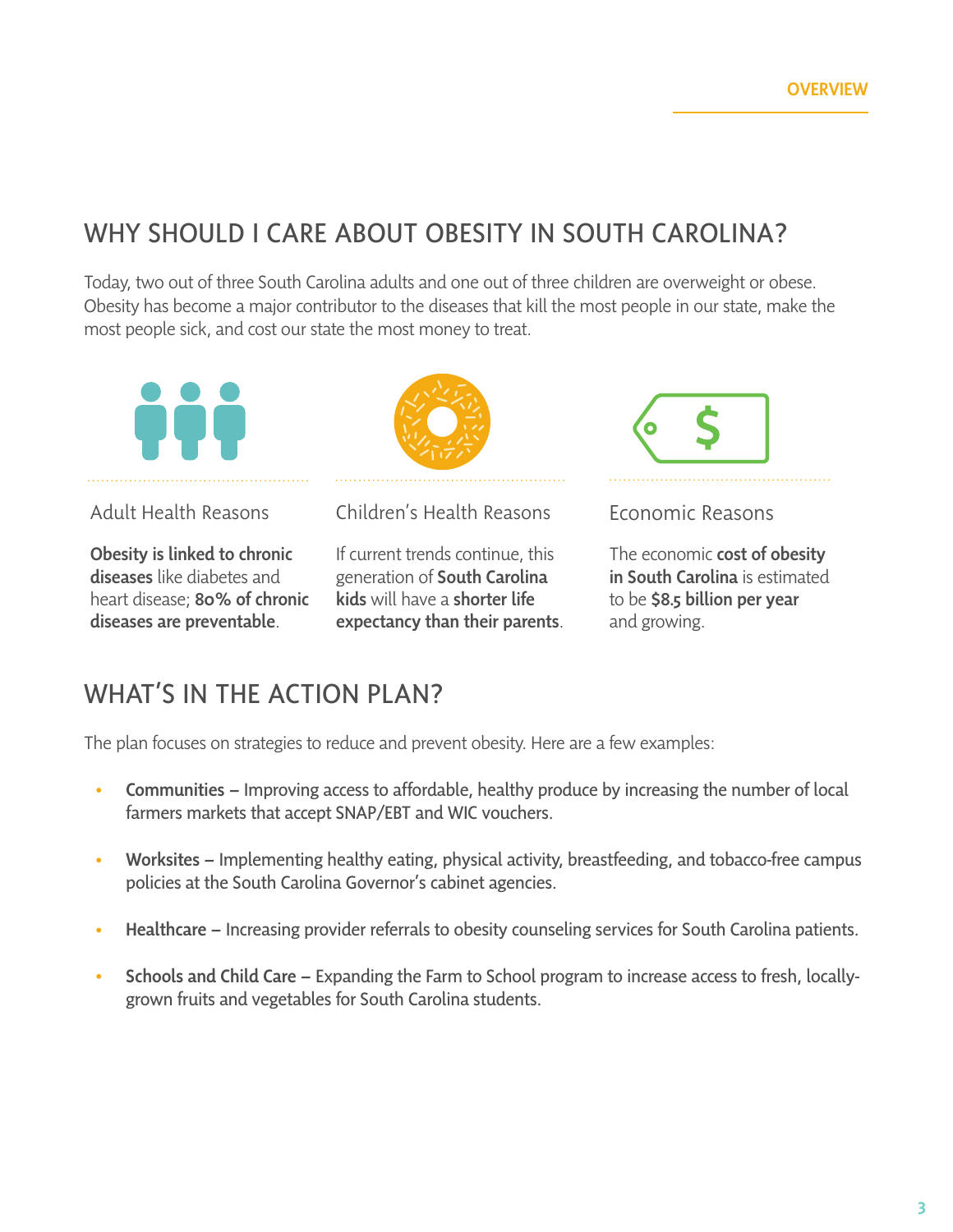### HOW WILL WE KNOW IF WE'RE SUCCESSFUL?

Picture what our state would look like if all South Carolinians had access to healthy foods and more opportunities to be physically active during their day. Now think about the kinds of changes we need to make to realize this vision. To accomplish our mission, we'll need to make environmental, policy, and systems-level changes in the places where South Carolinians live, work, play, and learn. This is what South Carolina could look like…



### Communities

- Safe, accessible neighborhood parks, paths, sidewalks, and trails
- Active commuting such as biking and walking
- Access to local farmers markets and community gardens



### Worksites

- Healthy food and beverage options
- Opportunities for safe physical activity
- Tobacco-free environments
- Breastfeeding-friendly environments



### Healthcare

- Access to obesity assessments and treatment
- Maternal and newborn care practices that encourage women to breastfeed
- Healthcare and community partnerships that facilitate patient referrals to healthy eating and active living resources



### Schools & Childcare

- Healthy meals and snacks using fresh, local produce
- Physical education classes
- Opportunities for physical activity throughout the day
- Nutrition education
- Safe walking and bike paths to school and on school campuses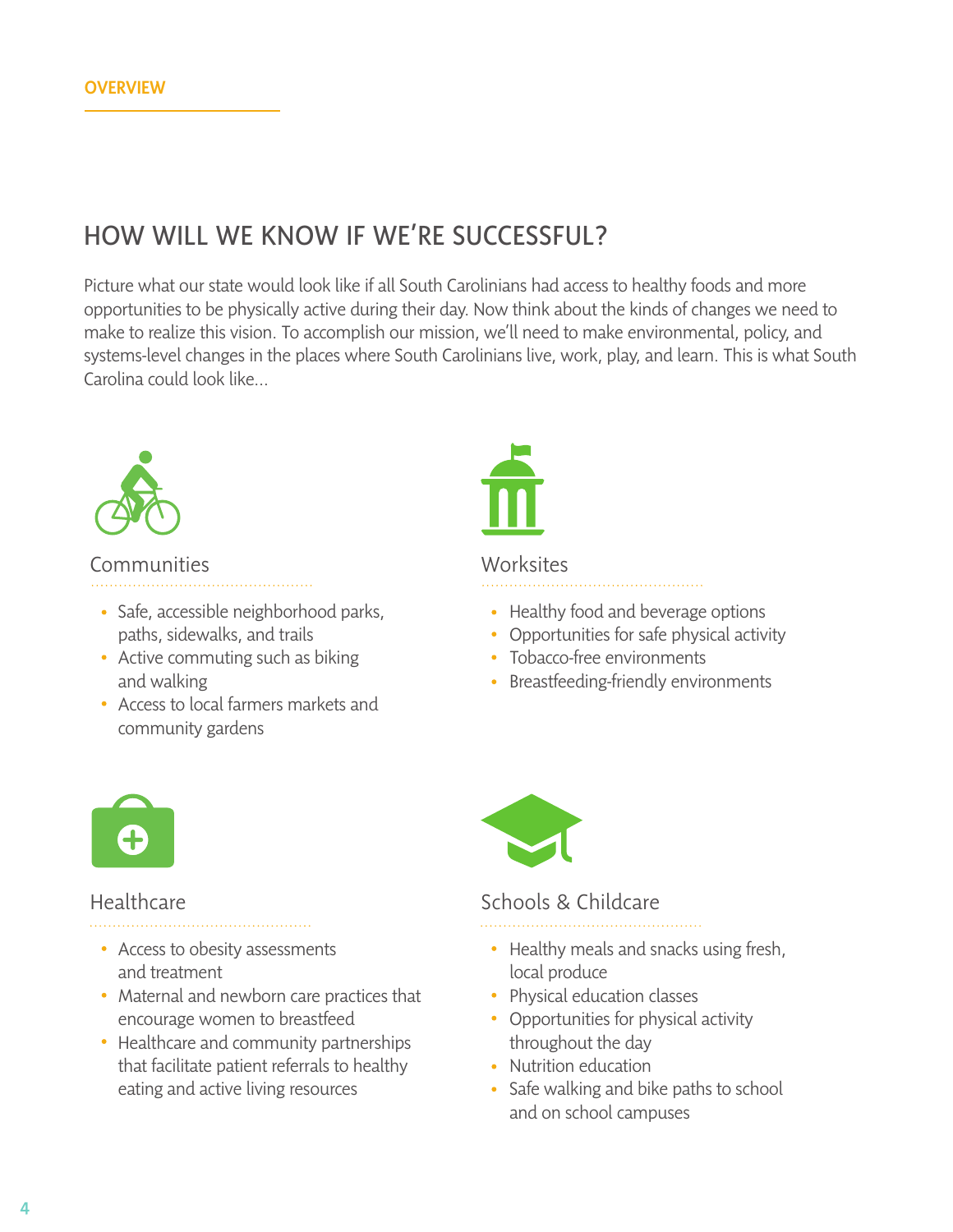# how can i get involved?

Join our Scale Down movement *– We've mobilized more than 800 South Carolina business leaders, non-profit executives, healthcare representatives, academics, and elected officials to unite in our efforts to address the state's obesity problem. This statewide group meets regularly and has smaller work groups you can join if you would like to get more involved.*

Check out our full state plan at scaledown.org *– Let us know if there are any strategies or activities in the plan that you would like to help with.*

Share with us what you're doing *– We've developed an online resource directory to help connect organizations working on similar obesity prevention initiatives. Visit scaledown.org to complete the online form to be listed among our partners who are working to reduce and prevent obesity in South Carolina.*

Contact us *– For more information, email us at info@scaledown.org.*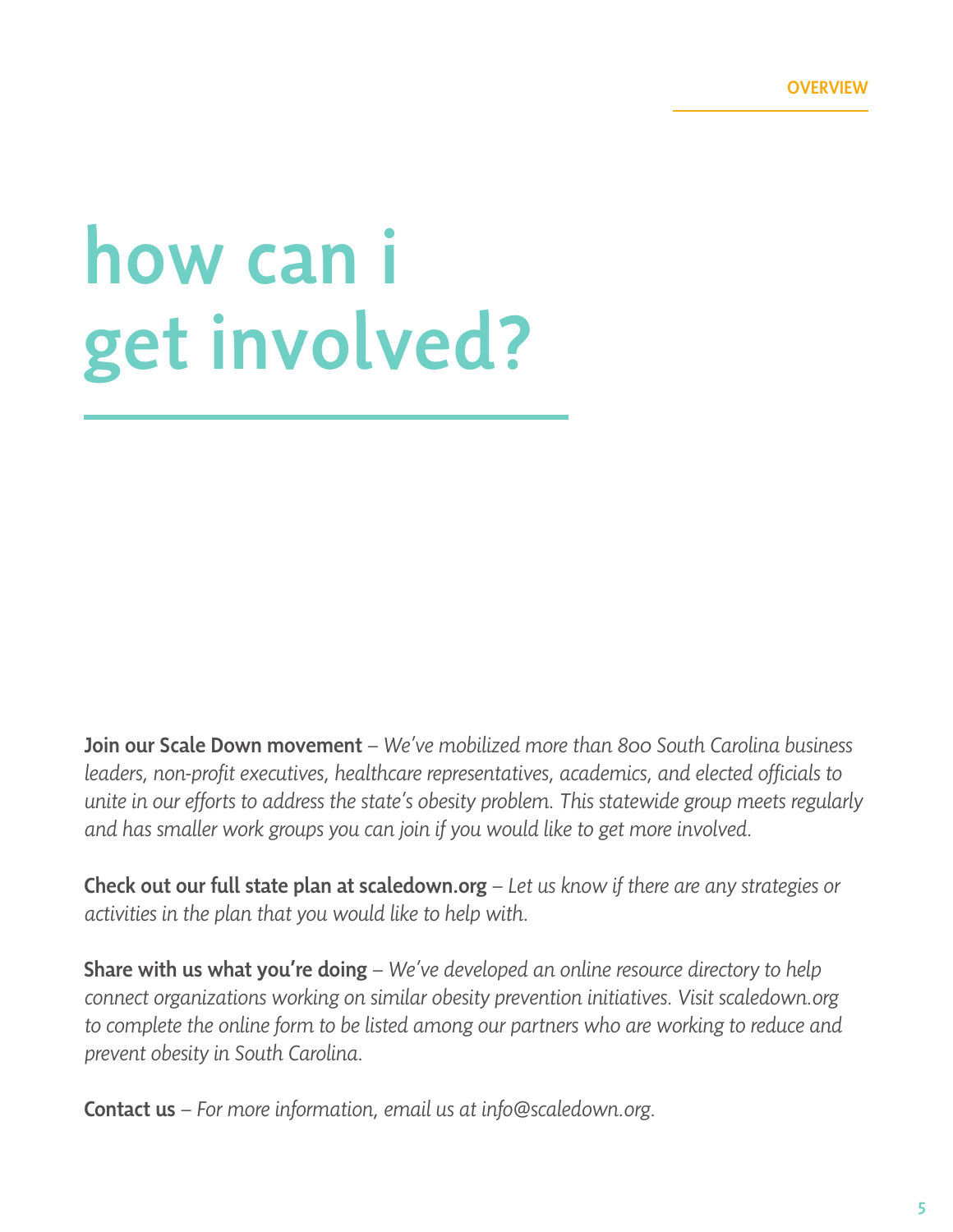# leading the way for success: the south carolina obesity council

*Scaledown.org is a statewide movement that promotes increasing healthy eating and active living in the places where South Carolinians live, work, play, and learn. Scaledown.org is guided by the South Carolina Obesity Council. The Council is composed of a diverse range of business, health care, non-profit, and educational leaders who are committed to utilizing best practices to reduce South Carolina's obesity rates.*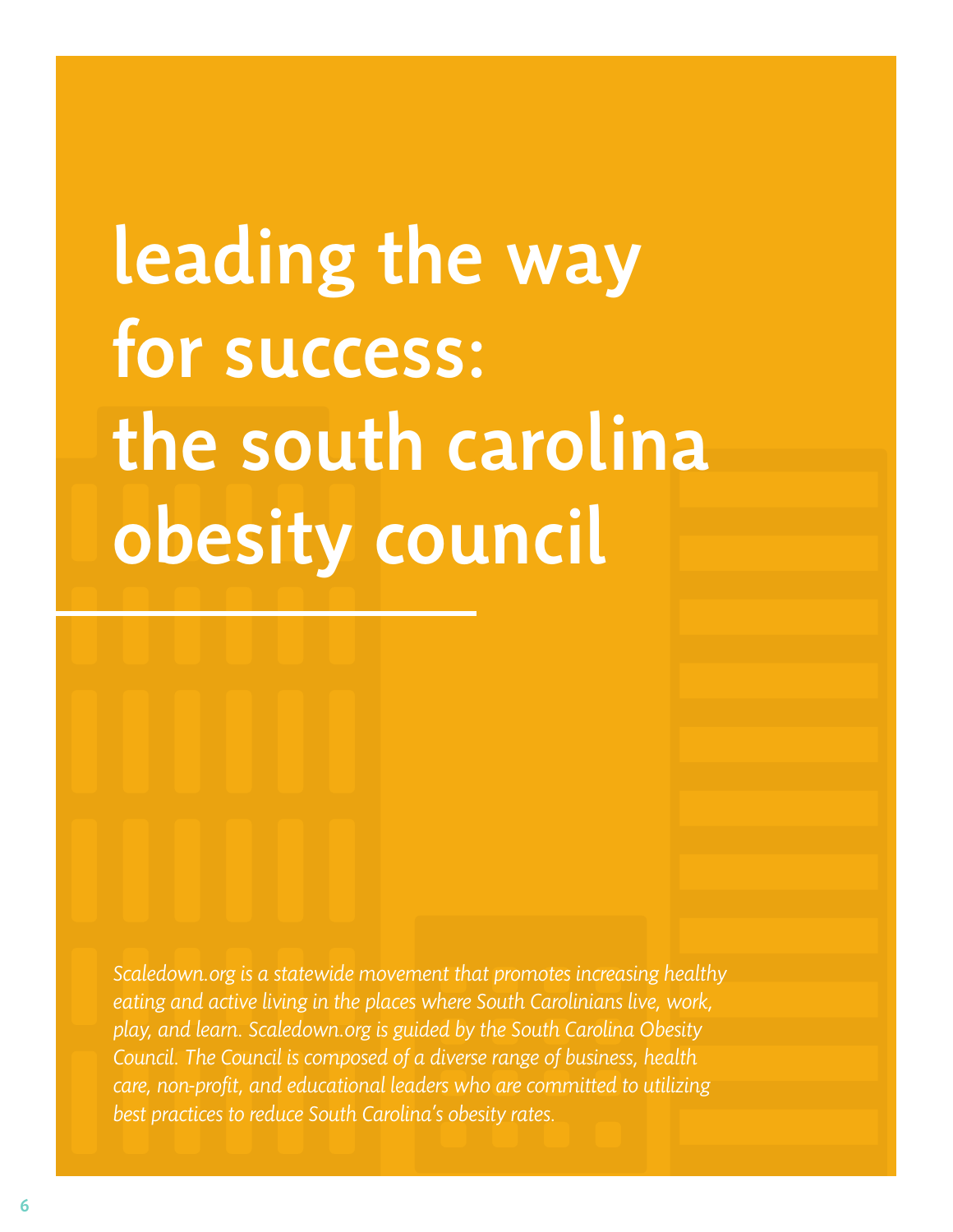Over the course of a year, the South Carolina Obesity Council worked with organizations across the state to develop the 2014-2019 Obesity Action Plan. The plan details evidence-based strategies and activities to guide our partners in reducing the burden of obesity in South Carolina over a five-year period. Special attention was paid to ensuring that objectives outlined in the plan reach minority and low-income populations, who are disproportionately affected by obesity in South Carolina and across the U.S.

The 2014-2019 South Carolina Obesity Action Plan is meant to be a living document – growing, changing, and evolving as our state hits key benchmarks or new needs arise. The following section highlights strategies and measurable objectives that will be achieved within the first 12 to 24 months of implementing the plan. These strategies and objectives are grouped under the four settings that most South Carolinians interact with during their day: community, workplace, health care, and schools & child care.

The full version of the state plan covering all five years of strategies and objectives can be found beginning on page 22.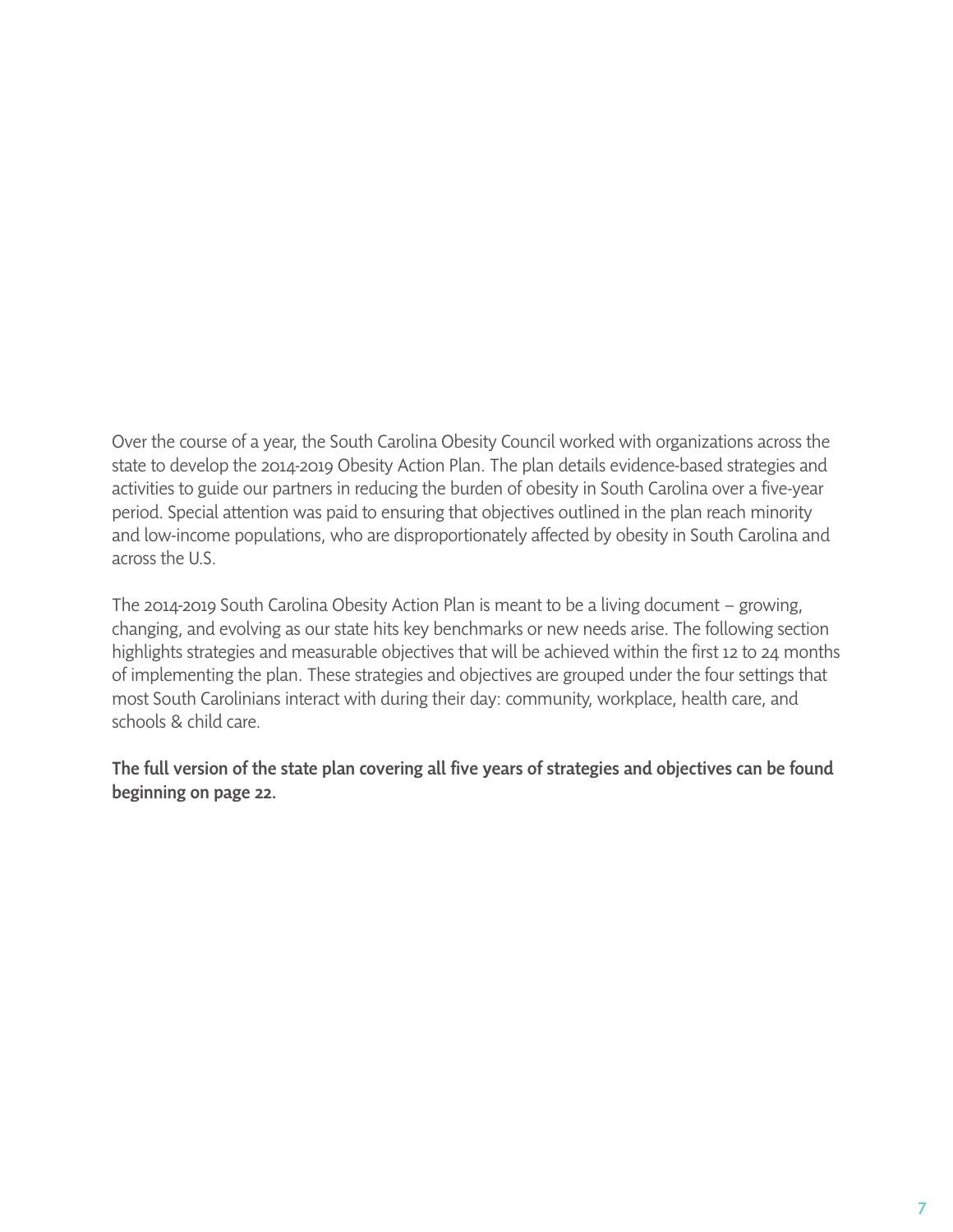## GOAL 1 community

*Improve the community environment to increase access to affordable fruits and vegetables, education about healthy eating and physical activity, and to provide more opportunities for safe physical activity.*

### VISION 2020

South Carolinians have improved access to affordable, local produce, and communities develop and promote opportunities that help residents become more physically active.

### WHY IT'S IMPORTANT

People's eating habits are influenced by their nutritional environment. By making policy and environmental changes to the places where people purchase their food (e.g., grocery stores, restaurants, schools, farmers markets), we can improve access to affordable, healthier options. Similarly, by altering the physical environment in the neighborhoods where people live, work, and play, we can increase the opportunities for more South Carolinians to be active.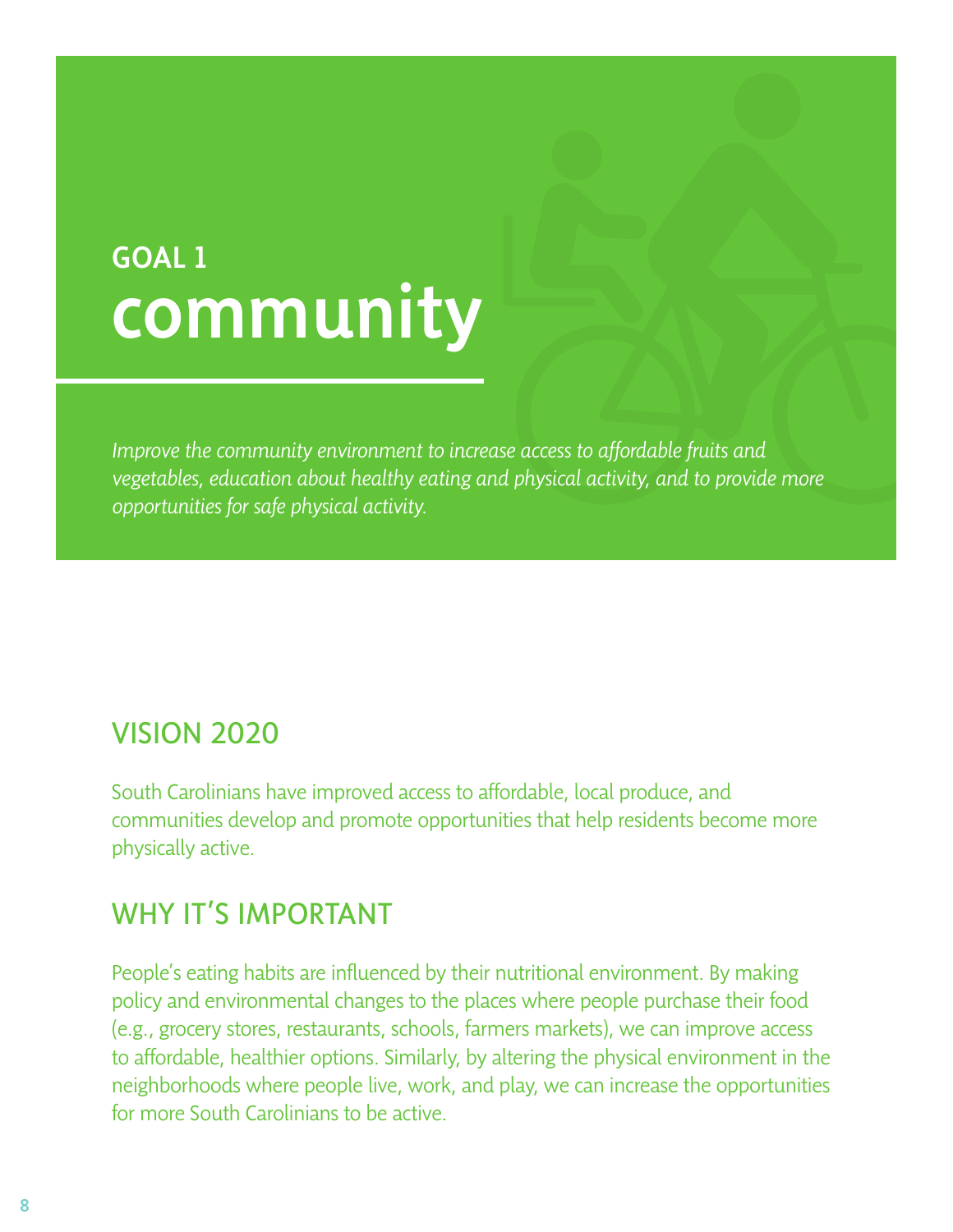### COMMUNITY STRATEGIES

**Strategy C1:** Increase access to affordable fruits and vegetables.

### Objective C1.1

By June 2015, increase the number of farmers markets that accept electronic benefit transfers (EBT) for SNAP by 20% (baseline = 11 farmers markets accept SNAP).

### Objective C1.2

By June 2015, increase the number of farmers markets or farm stands that accept WIC vouchers by 10% (baseline = 163 farmers markets or farm stands accept WIC vouchers).

### Recommended actions:

- Complete an assessment of South Carolina's farmers markets and stands that accept SNAP electronic benefit transfers (EBT) and WIC vouchers.
- Identify prospective farmers markets and stands to expand SNAP EBT and WIC voucher offerings, with a special emphasis on targeting underserved communities, such as areas with high rates of poverty, obesity, and those located within food deserts.
- Increase training of farmers market managers, staff, and volunteers on how to accept and redeem SNAP EBT and WIC vouchers.
- Collaborate across agencies to educate SNAP and WIC clients on how to use EBT and vouchers at farmers markets and stands, and the benefits of eating fresh produce.

**Strategy C2:** Incorporate evidence-based healthy eating and active living strategies into local government plans to support local food systems and community designs that encourage daily physical activity.

### Objective C2.1

By June 2016, increase the number of county comprehensive plans that include healthy eating and active living principles (baseline to be established by December 2014).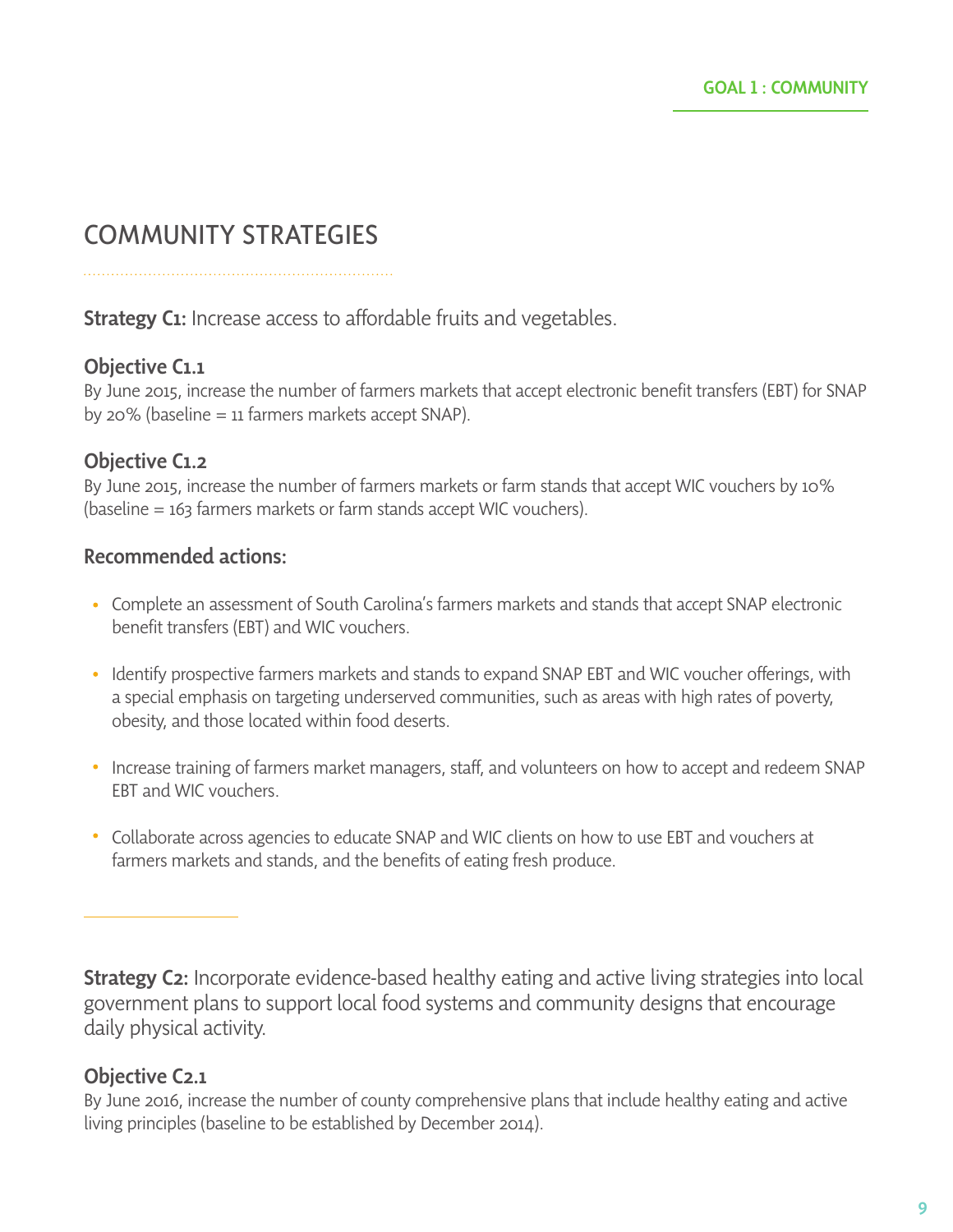### Recommended actions:

- Disseminate the South Carolina Health + Planning Toolkit to local governments.
- Provide training and technical assistance to professionals affiliated with the South Carolina Planning Association, the Municipal Association of South Carolina, and the South Carolina Association of Counties.

**Strategy C3:** Increase community access to school facilities that offer opportunities for physical activity.

### Objective C3.1

By January 2015, the S.C. School Board Association will adopt and distribute to 81 school districts a model policy that provides open community access to school recreational facilities.

### Recommended actions:

- Distribute information to school administrators on the benefits of providing open access to the community to utilize school fitness areas and equipment.
- Work with school district administrators to customize implementation of the model policy to meet the needs of their local schools and communities.
- Promote available school resources online to help community residents locate participating open access schools in their neighborhood.

**Strategy C4:** Increase the number of organizations that have a breastfeeding policy or program.

### Objective C<sub>4.1</sub>

By June 2016, increase the number of faith-based organizations implementing a "Mother Friendly Support" program adapted for faith-based organizations (baseline = 0 faith-based organizations).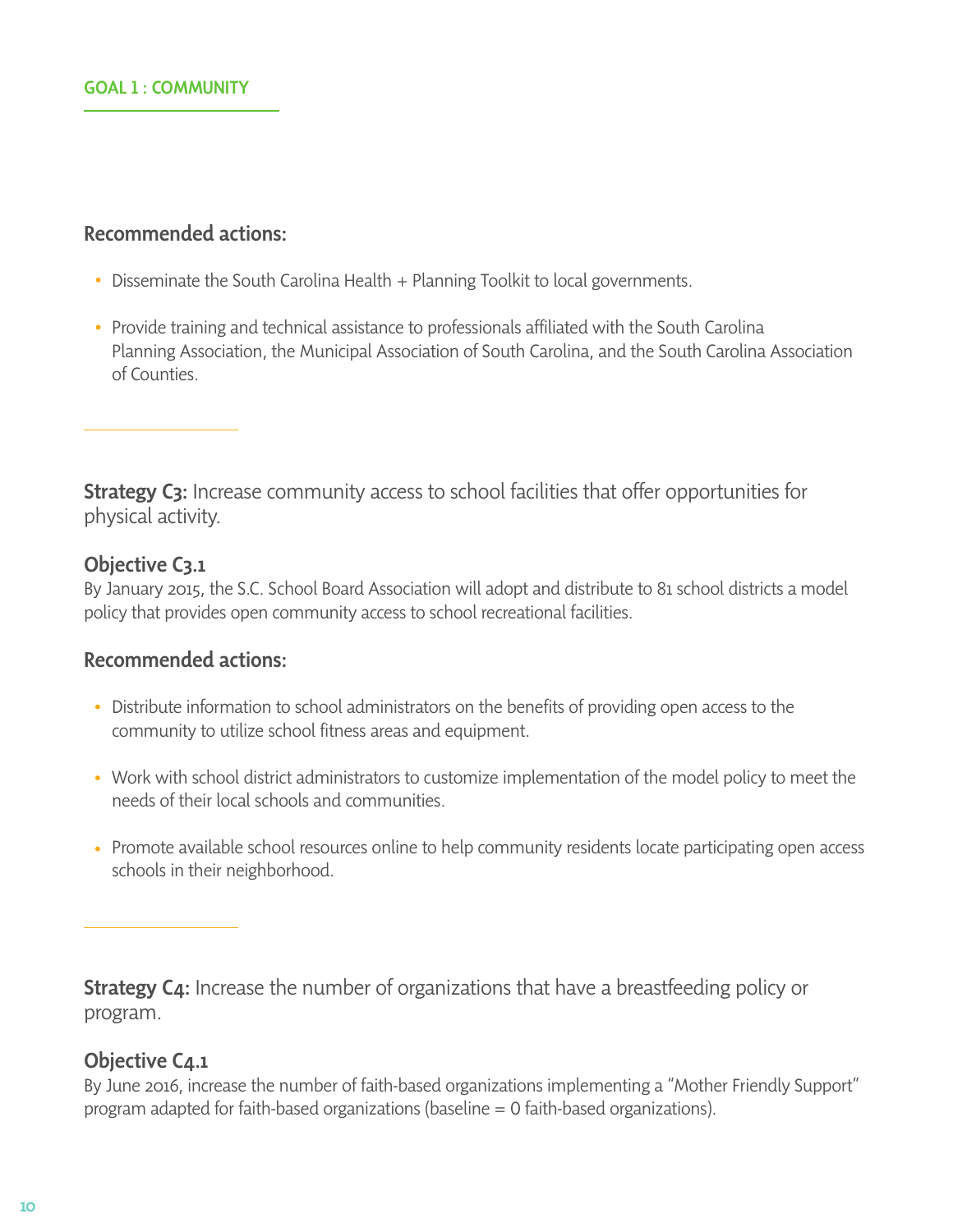### Recommended actions:

- Adapt the existing "Mother Friendly Support" Toolkit for use in the faith community in collaboration with Eat Smart, Move More SC and the SC Breast Feeding Coalition.
- Provide training on the implementation of the "Mother Friendly Support" toolkit to interested faithbased organizations.
- Encourage faith-based organizations to adopt breastfeeding policies utilizing the "Mother Friendly Support" toolkit as a guide.

**Strategy C5:** Provide quality nutrition education programs to low-income individuals.

### Objective C5.1

By September 2015, increase the numbers of SNAP and SNAP-eligible adults participating in SNAP Nutrition Education programs by 50% (baseline = 1,566 adults took SNAP education classes and 71,743 adults were reached through SNAP education outreach efforts in FY 2013).

### Recommended action:

Enhance outreach to community-based organizations and service providers to increase awareness of SNAP Nutrition Education Programs and increase referrals for services.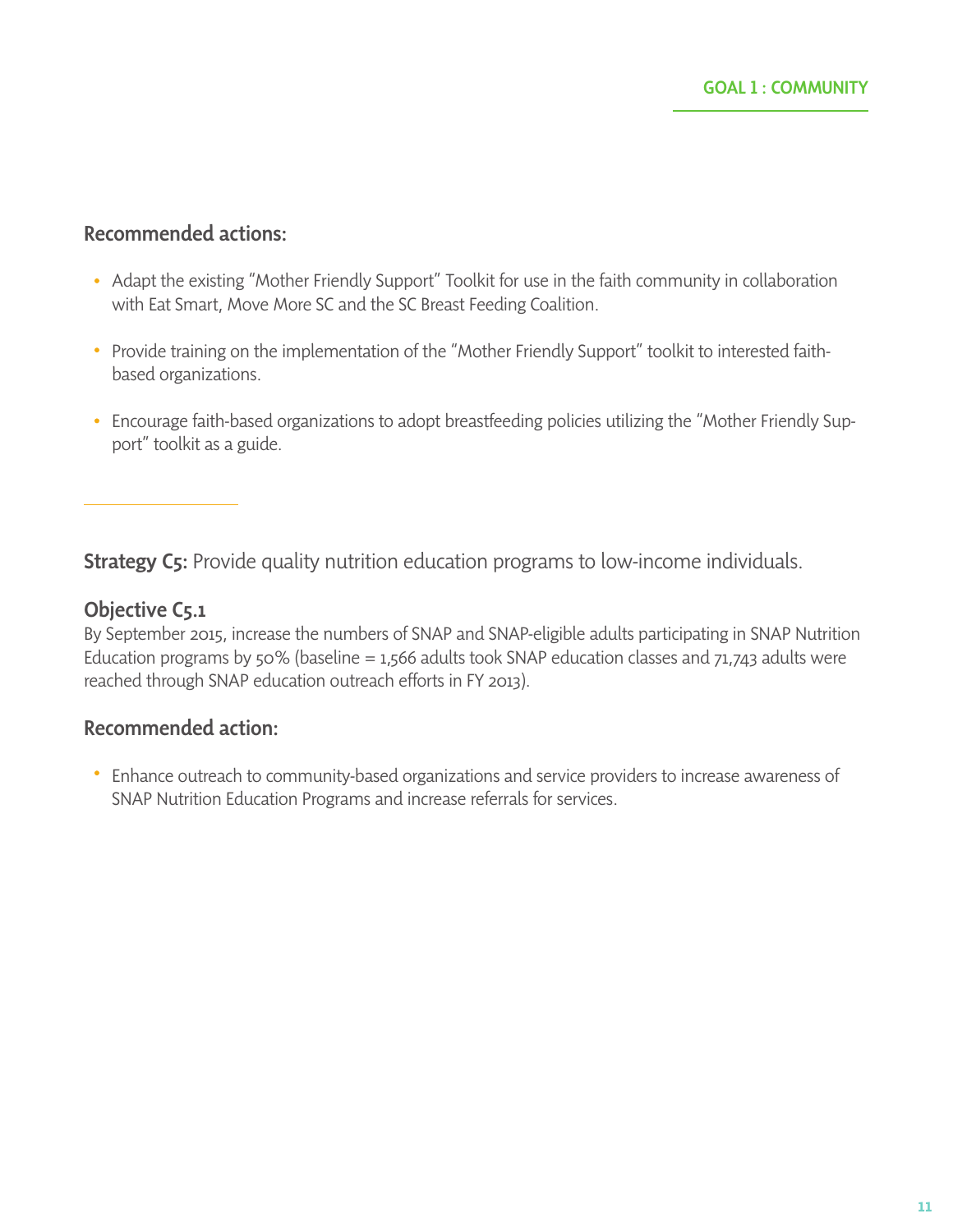## GOAL 2 worksites

*Improve employees' health by implementing evidence-based worksite wellness strategies to reduce obesity risk factors and prevalence.*

### VISION 2020

South Carolina employers have developed worksite environments that support healthy eating, physical activity, and breastfeeding.

### WHY IT'S IMPORTANT

Worksites are a critical setting to implement obesity prevention and reduction strategies in as most adults spend the majority of their day at work. Developing environments that support healthy eating, physical activity, and breastfeeding through policy change and behavioral strategies can positively impact the health of employees and their families.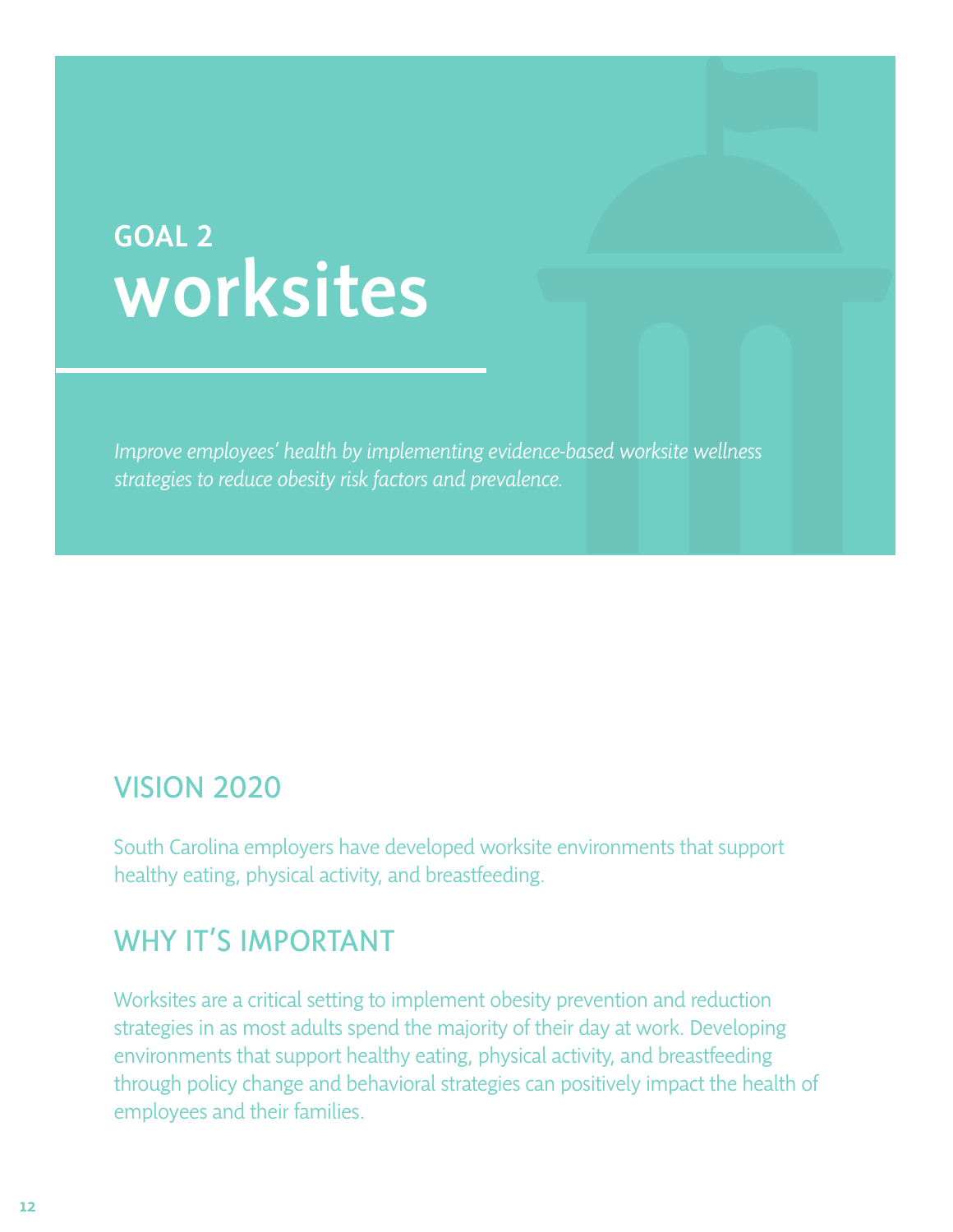### WORKSITE STRATEGIES

**Strategy W1:** Implement worksite wellness initiatives using evidence-based strategies.

### Objective W1.1

By October 2014, increase the number of South Carolina Governor's cabinet agencies that have completed comprehensive *Working Well* worksite assessments to 16 (baseline = 0 cabinet agencies).

### Objective W1.2

By June 2015, increase the number of South Carolina worksites and employees reached by evidence-based, *Working Well* strategies to at least 100 worksites and 100,000 employees (baseline = 91 worksites and 95,751 employees).

### Objective W1.3

By June 2015, increase the number of South Carolina worksites that have achieved the *Working Well* "Gold Apple" designation for healthy eating to at least 30 (baseline  $=$  22 worksites).

### Recommended actions:

- Expand farm-to-institution offerings to South Carolina hospitals participating in the *Working Well* initiative to increase employees' access to fresh, local produce.
- Implement healthy eating, physical activity, tobacco-free campus, and breastfeeding policies at each participating organization to promote environmental and behavioral changes that reduce obesity prevalence.

**Strategy W2:** Promote and develop the adoption of evidence-based worksite wellness initiatives among South Carolina employers.

### Objective W2.1

By December 2014, establish a worksite wellness advisory group to provide recommendations about evidence-based frameworks, methods, and key indicators to foster the development of worksite wellness initiatives among South Carolina employers.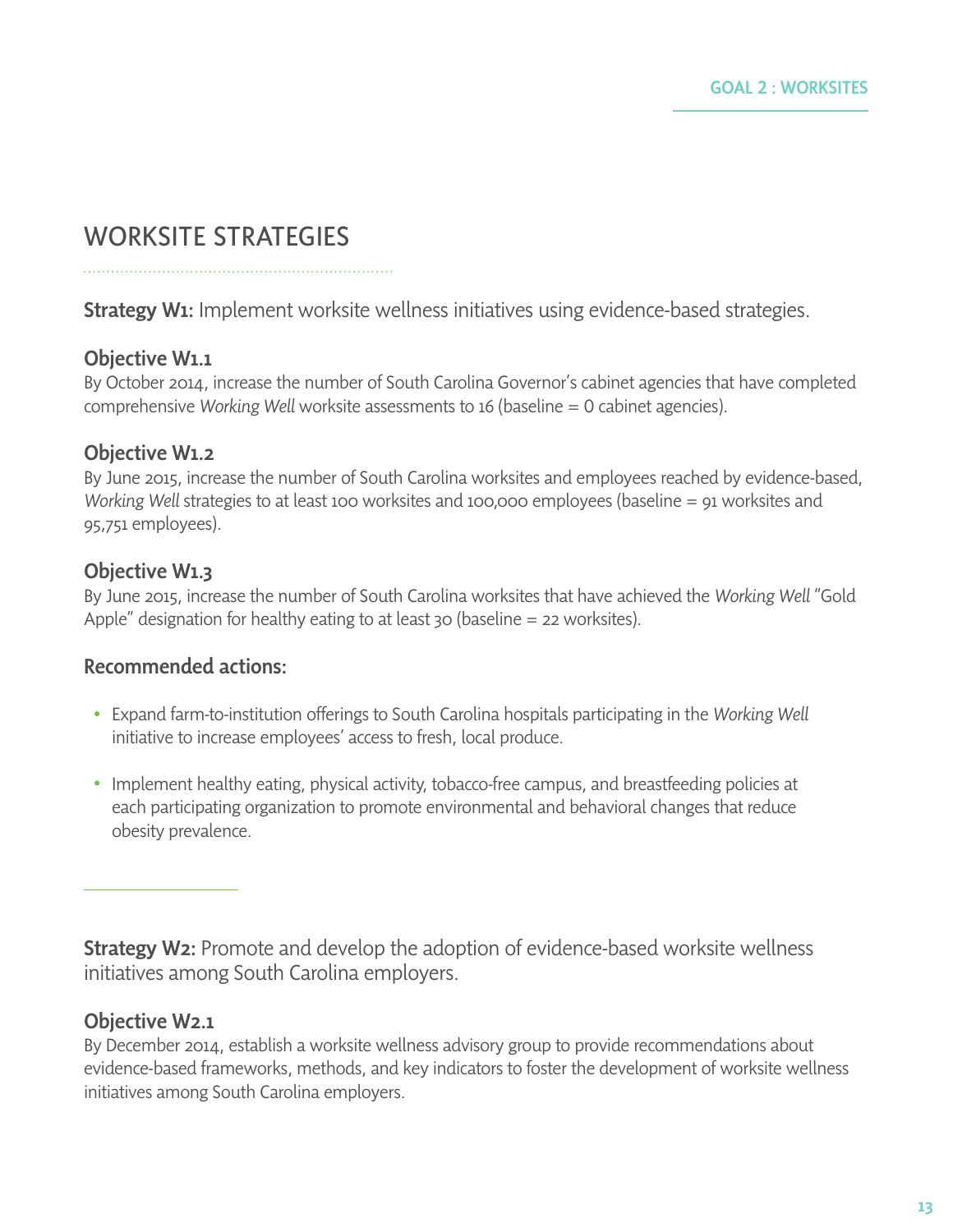### Objective W2.2

By June 2015, conduct a survey of South Carolina workplaces to assess current worksite wellness policies, activities, and needs.

### Objective W2.3

By June 2015, increase the number of South Carolina hospitals implementing evidence-based, *Working Well* strategies to at least  $65$  (baseline =  $58$  hospitals).

### Recommended actions:

- Seek funding opportunities that will support statewide, regional, and institution-based worksite wellness initiatives.
- Contact and recruit targeted representatives from diverse sectors to serve on the worksite wellness advisory group.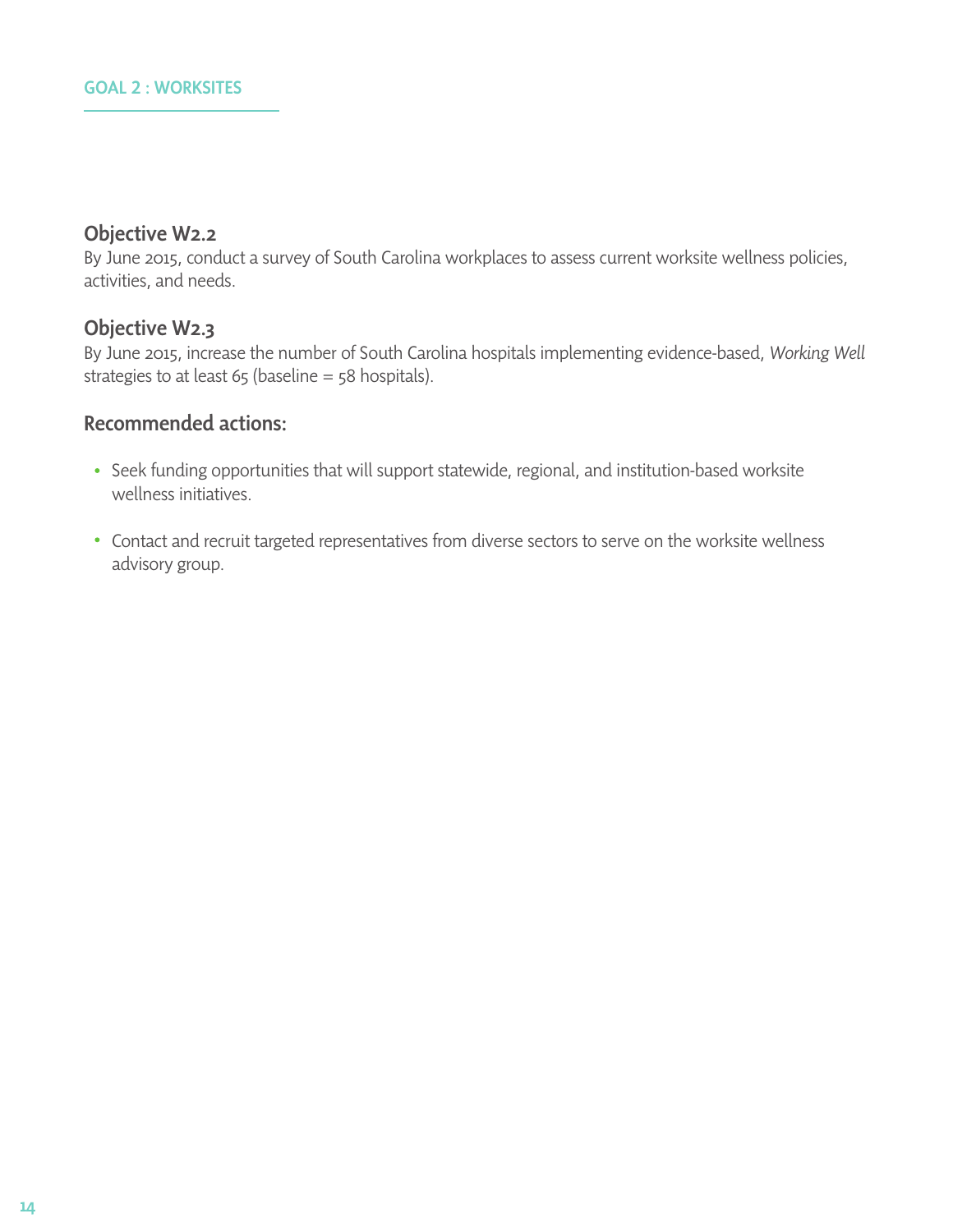## GOAL 3 health care

*Improve patient care by enhancing the health care system's ability to effectively diagnose, counsel, and refer patients to needed obesity treatment, nutritional counseling, and support services.*

### VISION 2020

South Carolina's health care system plays an integral role in the state's obesity prevention and reduction efforts.

### WHY IT'S IMPORTANT

The health care system (e.g., providers, insurers, health facilities) plays a crucial role in implementing obesity prevention and reduction strategies. A system that supports early diagnosis, counseling, and interventions that connect patients to community resources is vital to reducing the prevalence of obesity and associated chronic conditions.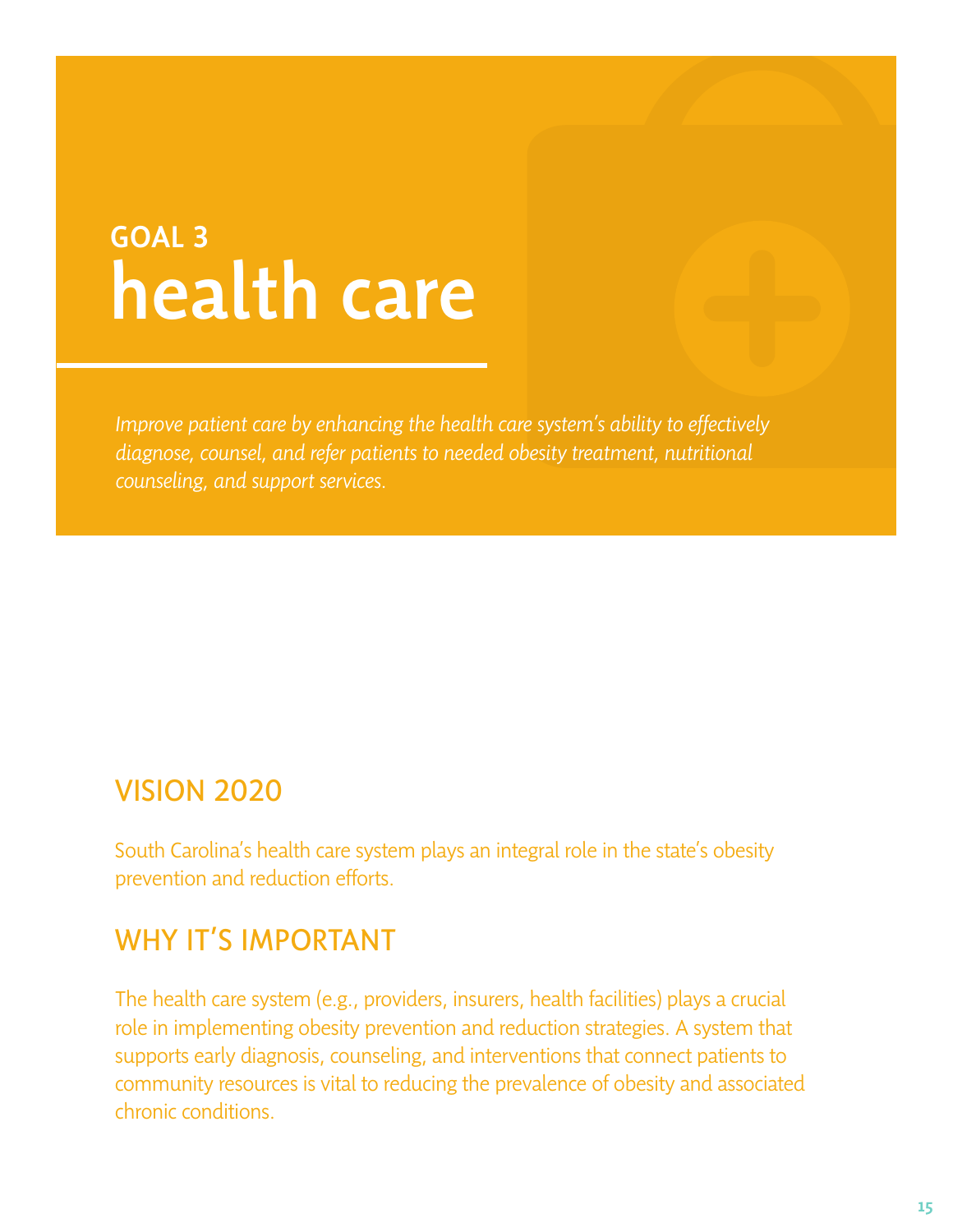### HEALTH CARE STRATEGIES

**Strategy H1:** Establish and implement a systems-level approach to identify, diagnose, and counsel at-risk, overweight, and obese patients.

### Objective H1.1

By June 2016, increase the number of adult Medicaid patients that are offered, coded, and billed for obesity services to  $16,620$  (baseline = 0 adult Medicaid patients).

### Objective H1.2

June 2016, establish a system for collecting and monitoring Medicaid, Medicare, and private insurance data for all individuals being seen for obesity in South Carolina.

### Objective H1.3

By October 2015, expand the number of health care providers utilizing the South Carolina Medical Association (SCMA) 5-2-1-0 Toolkit to at least 150 (baseline = 8 health care providers using toolkit).

### Recommended actions:

- Encourage private and government health care insurers to reimburse services needed to assess and effectively treat overweight and obese patients.
- Promote health insurance policies that offer obesity prevention and wellness discounts and incentives (e.g., health risk assessments, nutrition counseling, and fitness classes).
- Train health care providers on evidence-based methods (e.g., those outlined in the *SCMA 5-2-1-0* Toolkit) to effectively prevent, diagnose, and treat overweight and obese adult and pediatric patients through continuing education offerings.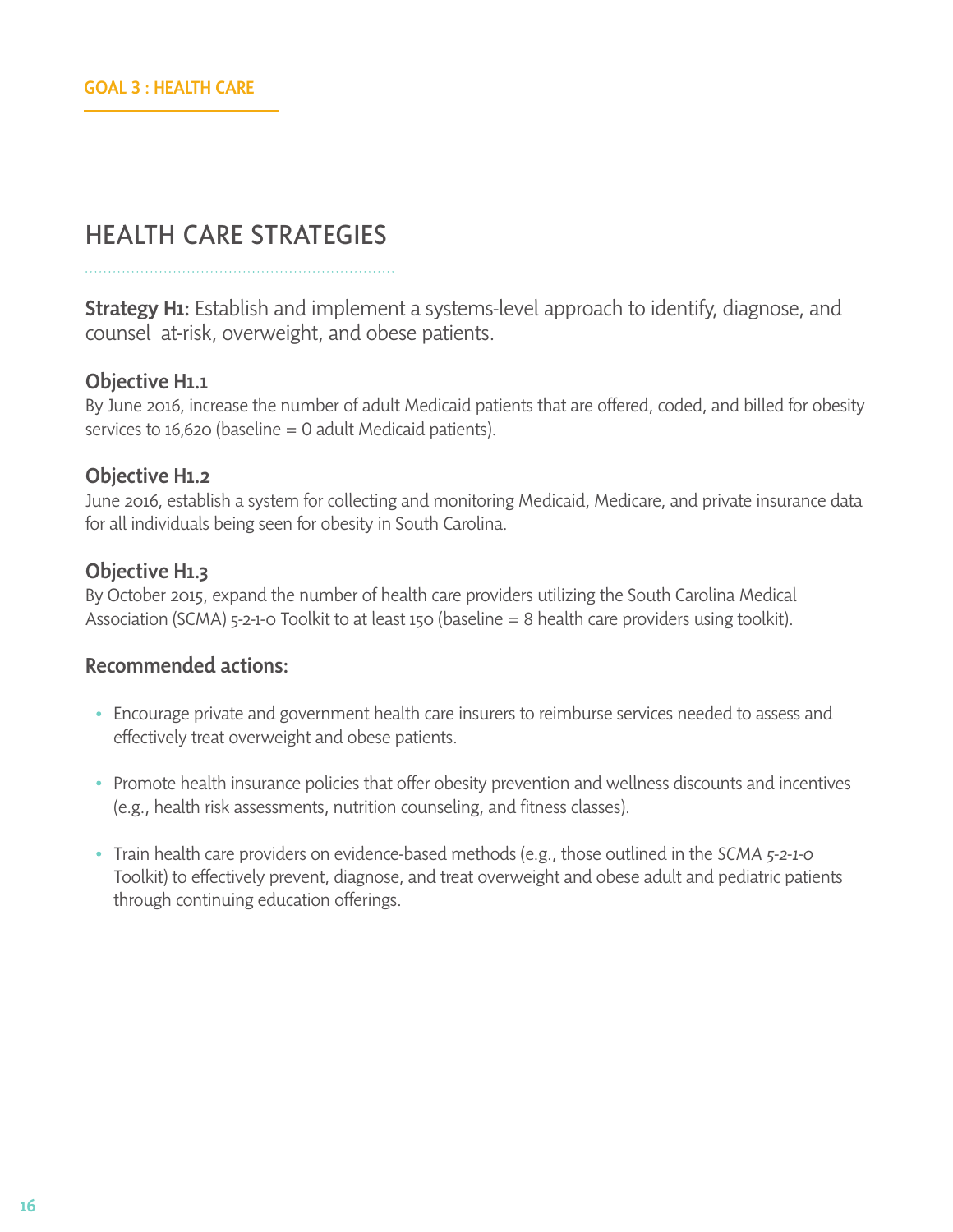**Strategy H2:** Develop and support health care/community partnerships to promote referrals to community-based resources that encourage healthy eating and physical activity.

### Objective H2.1

By June 2015, complete an assessment of health care practices participating in a pilot Prescription for Parks program (baseline  $=$  2 health care practices participating).

### Recommended actions:

Engage and encourage health care providers on available community resources to help their patients eat healthier and move more, with a special focus on reaching providers serving minority and lowincome populations.

**Strategy H3:** Implement evidence-based guidelines for maternal and newborn care practices that support breastfeeding initiation, duration, and exclusivity.

### Objective H3.1

By June 2015, increase the number of hospitals designated as Baby Friendly to 8 (baseline  $=$  5 hospitals).

### Recommended actions:

- Utilize the Birth Outcomes Initiative (BOI) to engage and recruit South Carolina hospitals to achieve Baby Friendly designation.
- Assist hospitals in developing educational modules to ensure consistent training of hospital staff statewide.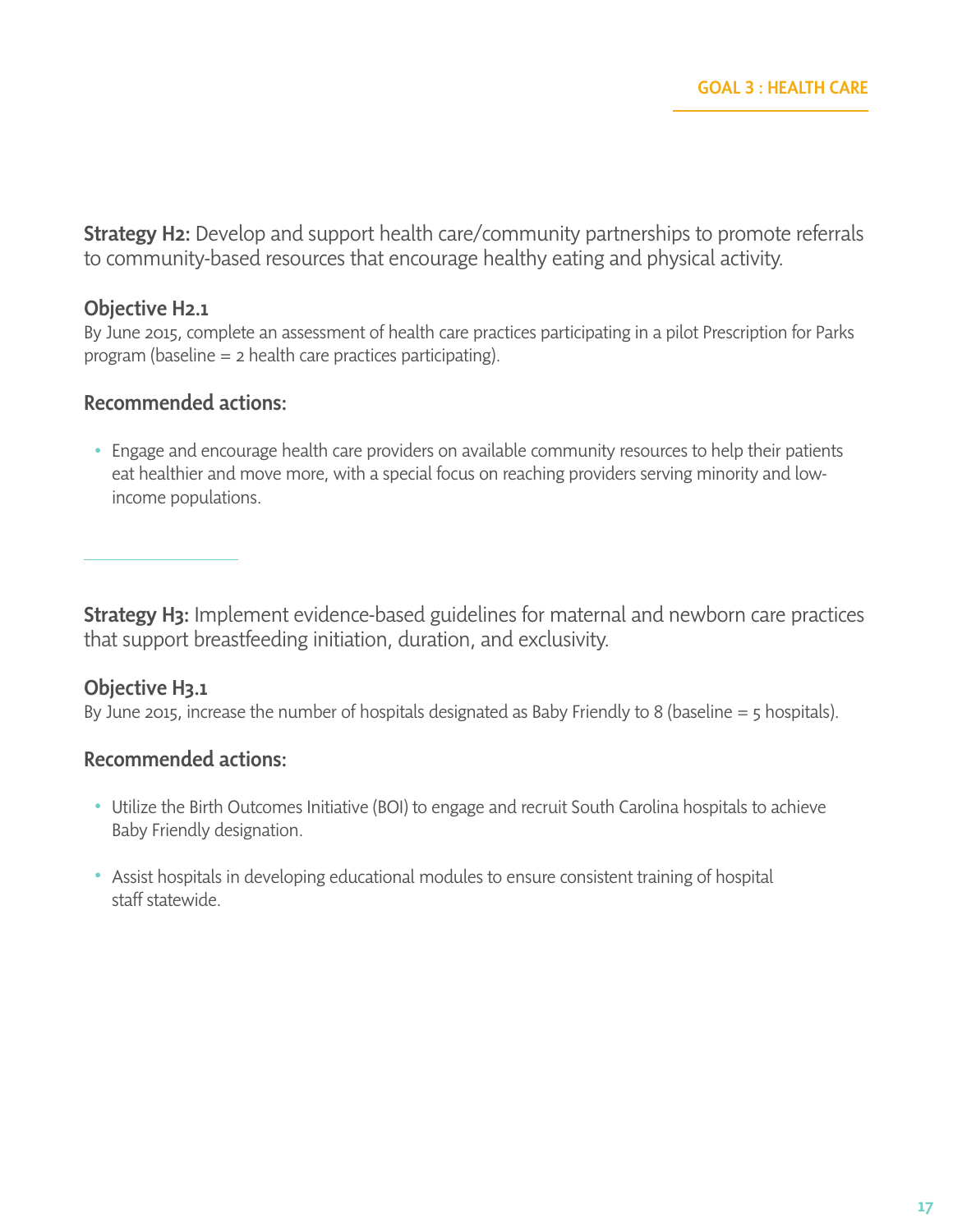## GOAL 4 schools & child care

*Improve children's health through the use of evidence-based strategies that promote healthy eating and physical activity.*

### VISION 2020

South Carolina children have increased access to healthy foods and beverages, and more opportunities for physical activity during and outside of school hours.

### WHY IT'S IMPORTANT

School and child care settings are ideal locations to improve eating habits, increase physical activity, and educate young people about how to make healthier lifestyle choices. South Carolina schools directly impact more than 90% of young people during the majority of their waking hours. By implementing policy, environmental, and systems-level changes in the school and child care settings, we can help hundreds of thousands of children establish healthy behaviors at an early age.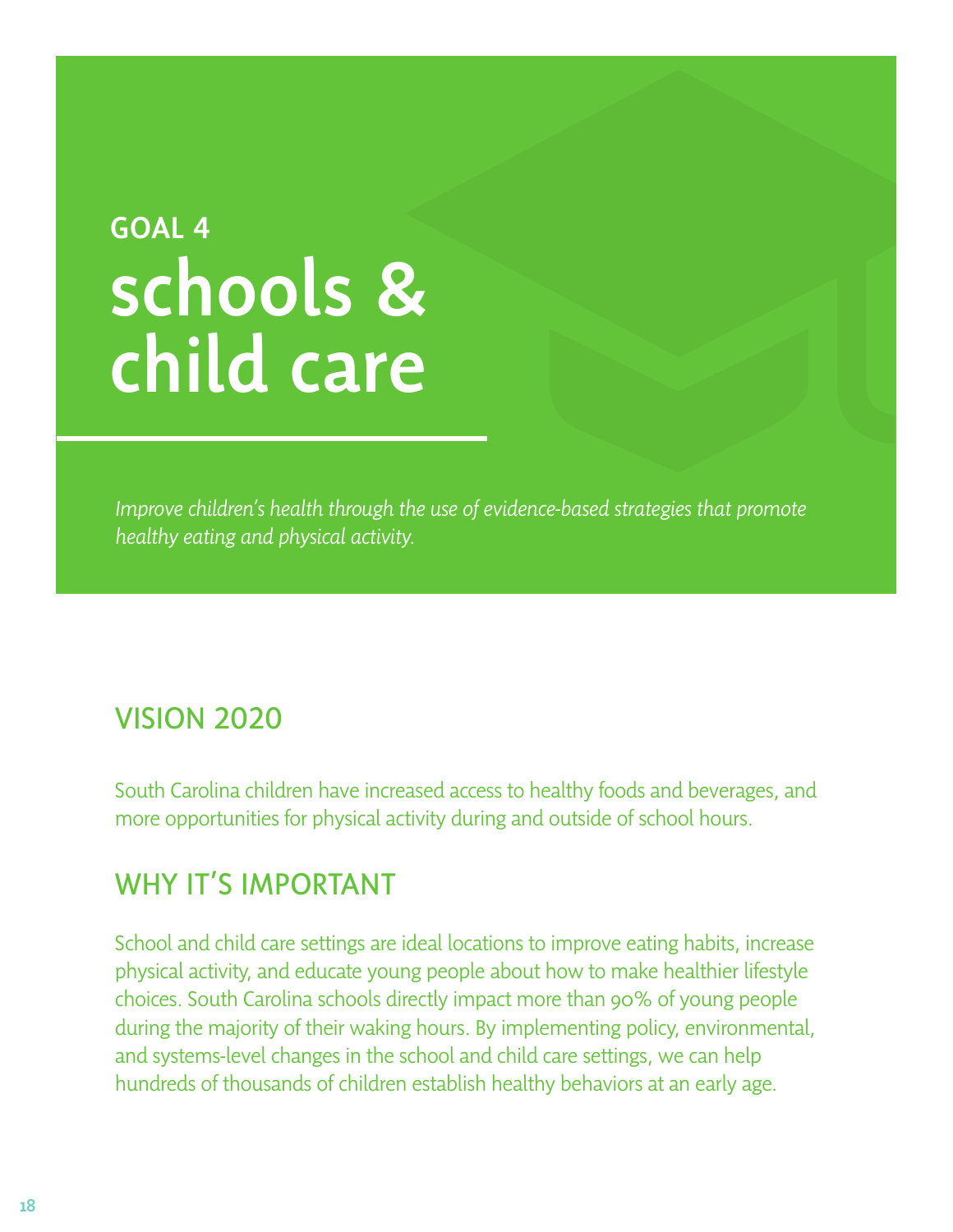### SCHOOL & CHILD CARE STRATEGIES

Strategy S1: Increase access to fresh fruits and vegetables for children.

### Objective S1.1

By June 2015, increase the number of South Carolina schools and child care centers participating in the Farm to School/Preschool program to at least 133 (baseline = 124 schools and/or child care centers).

### Recommended actions:

- Continue to offer training and technical assistance including culinary training for food service staff and garden development workshops for teachers – to support schools and preschools in the implementation of Farm to School/Preschool.
- Host networking workshops to develop relationships between farmers and school district personnel and/or their food distributor.
- Offer training and assistance to help schools and neighborhoods establish community gardens.

**Strategy S2:** Increase access to physical activity opportunities for children.

### Objective S2.1

By October 2014, complete a feasibility assessment of implementing a statewide, web-based fitness education testing, reporting, and data management system in South Carolina public schools.

### Objective S2.2

By June 2015, establish a statewide system for gathering and reporting student-level fitness data, inclusive of BMI, for grades 2, 5, 8, and the required high school physical education course for policy and program planning, development, implementation, and assessment.

### Objective S2.3

By June 2016, increase the number of K-5 schools that provide 30 minutes of daily physical activity during the school day through evidence-based, comprehensive physical activity programs (baseline to be established in 2015).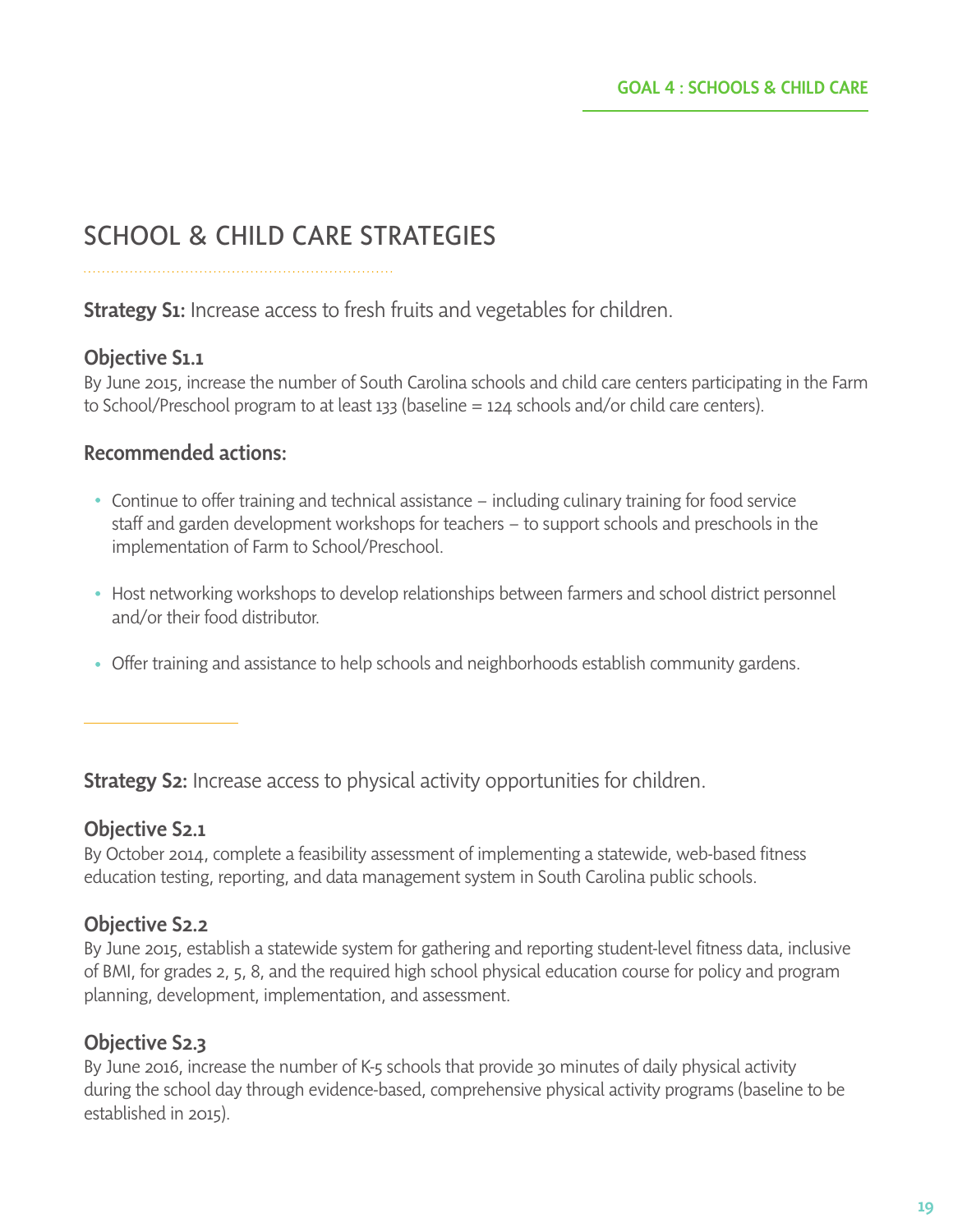### Recommended actions:

- Disseminate an online survey to South Carolina school districts to assess current fitness test practices and infrastructure needs.
- Develop a training tool to guide school staff in implementing and utilizing FitnessGram 10.

**Strategy S3:** Increase the number of South Carolina out-of-school time providers implementing the National AfterSchool Association's healthy eating and physical activity standards.

### Objective S3.1

By June 2016, increase the number of out-of-school time providers serving as Centers of Excellence to at least  $4$  (baseline = 0 providers).

### Objective S3.2

By June 2016, increase the number of out-of-school time providers that are fully compliant with the National AfterSchool Association Healthy Eating and Physical Activity (HEPA) Standards to 25  $(baseline = 0$  providers).

### Recommended actions:

- Survey out-of-school time providers to determine awareness and current implementation of the National Afterschool Association's healthy eating and physical activity standards.
- Conduct outreach to out-of-school providers and associations (e.g., YMCA, S.C. Afterschool Alliance, Boys and Girls Club) to increase awareness of standards, with a special emphasis on facilities serving minority and low-income populations.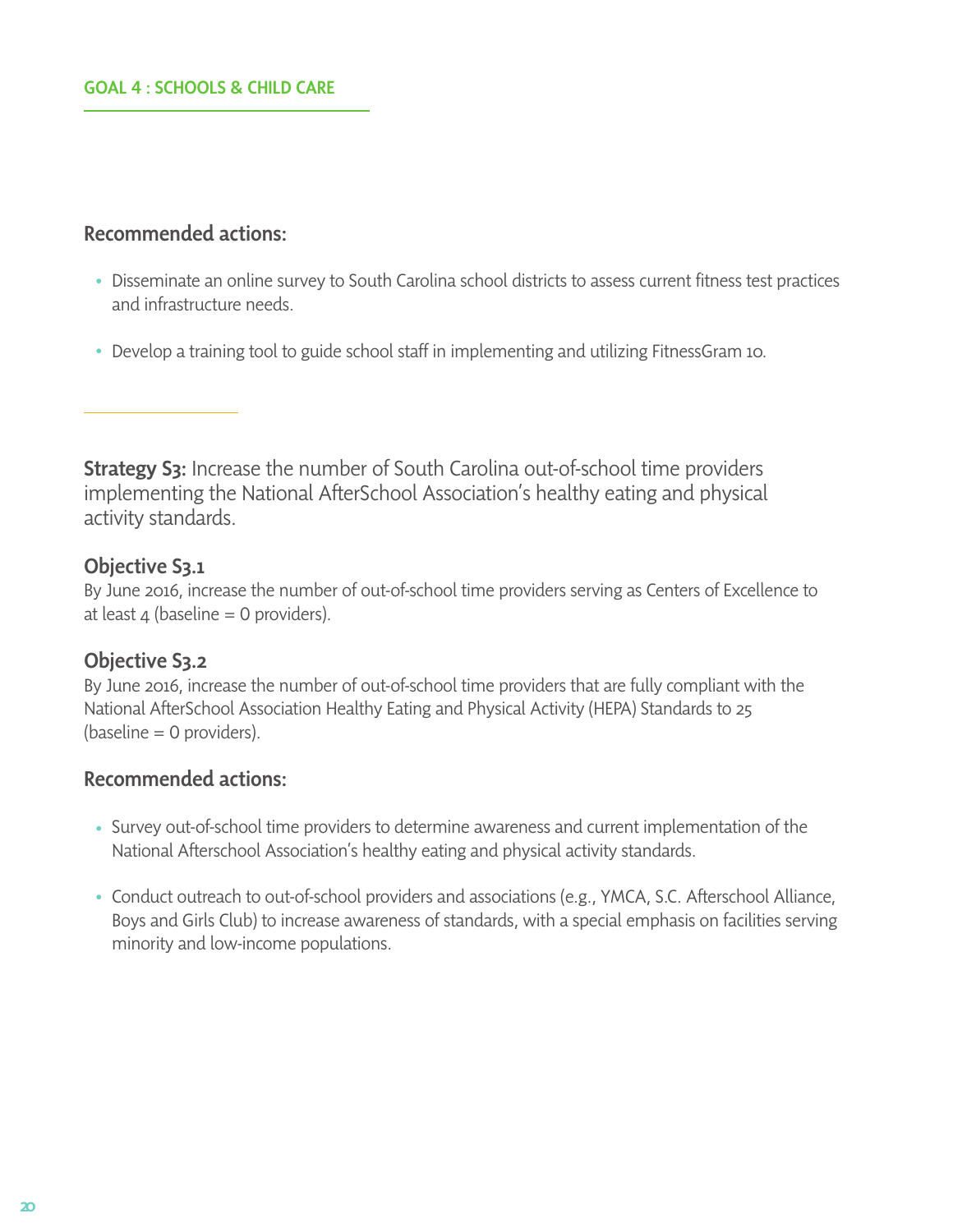**Strategy S4:** Develop health care professionals-school partnerships to promote healthy eating and active living activities in South Carolina schools.

### Objective S4.1

By October 2015, increase the number of South Carolina schools and physicians participating in the Docs Adopt School Health Initiative to at least 200 schools and 125 physicians (baseline = 147 schools and 83 physicians serving on school health committees).

### Recommended actions:

- Seek funding opportunities that will support more rapid expansion of Docs Adopt School Health Initiative in 11 South Carolina school districts awaiting implementation.
- Recruit additional health care providers to serve on participating schools' health committees.
- Recruit community businesses and partners to sponsor incentives that enhance school participation in the initiative.

**Strategy S5:** Make health education in schools a focal point for obesity prevention.

### Objective S5.2

By June 2015, increase the number of SNAP Nutrition Education programs in the five target counties: Bamberg, Fairfield, Marion, Lee, and Orangeburg.

### Recommended action:

- Enhance the activities to promote SNAP Nutrition Education Programs to principals, teachers, staff and parents in eligible elementary schools to increase the number of participating schools.
- Increase the number of SNAP Nutrition Education staff available to deliver services in the target counties.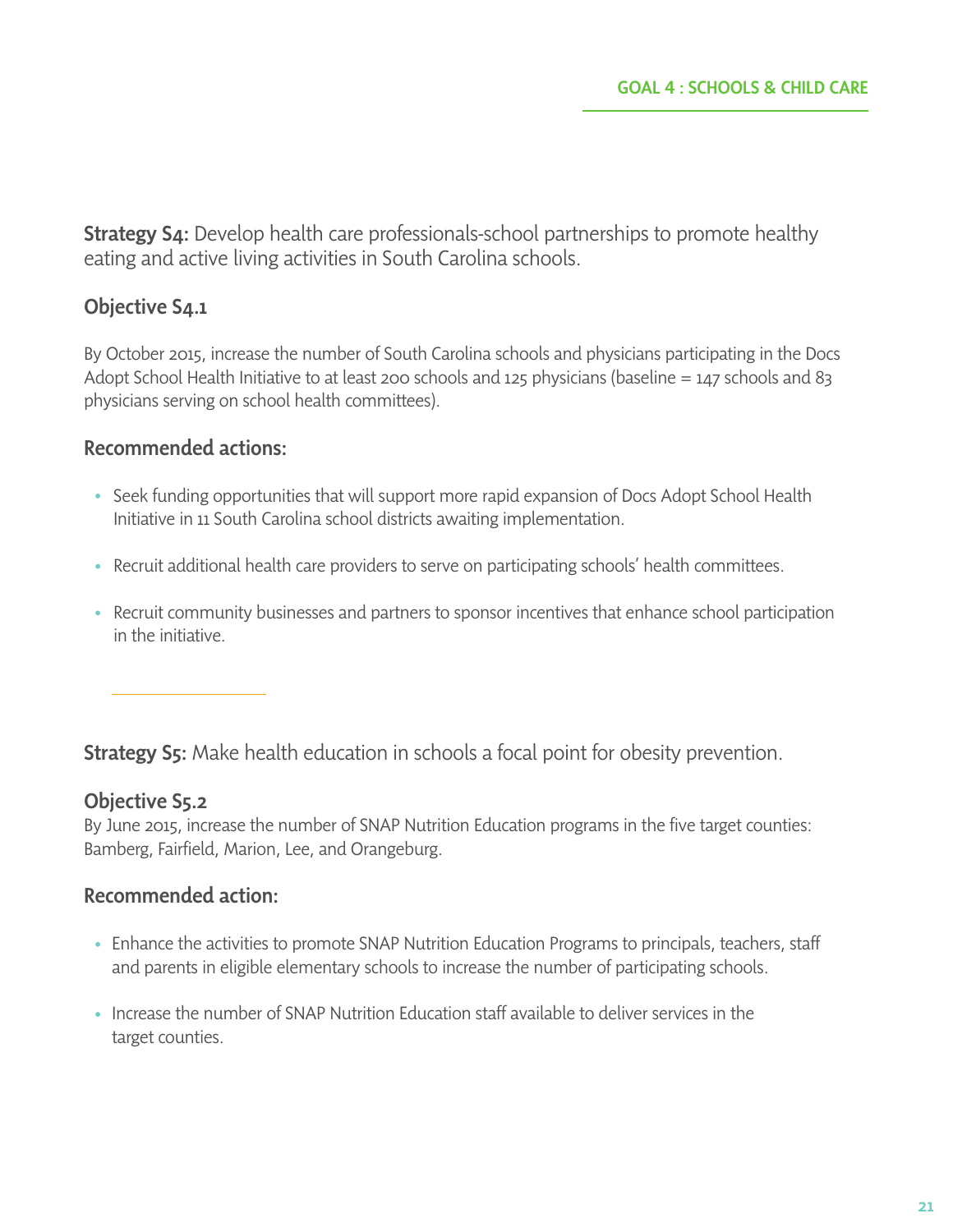# measuring our progress

*The following section outlines the full 2014-2019 South Carolina Obesity Action Plan. The plan details the strategies and objectives that organizations across South Carolina will be working collaboratively on over a five-year period to reduce the burden of obesity in the state.* 

*Each objective includes a target due date and anticipated outcome, as well as an explanation about how the South Carolina Obesity Council intends to measure our progress in achieving each milestone. Progress will be measured incrementally during the five-year implementation of the plan, and recommended actions will be adjusted based on data collected to ensure that objectives are met.* 

*As a living document, new objectives are likely to be added to the plan as the state's needs evolve and existing objectives are accomplished.*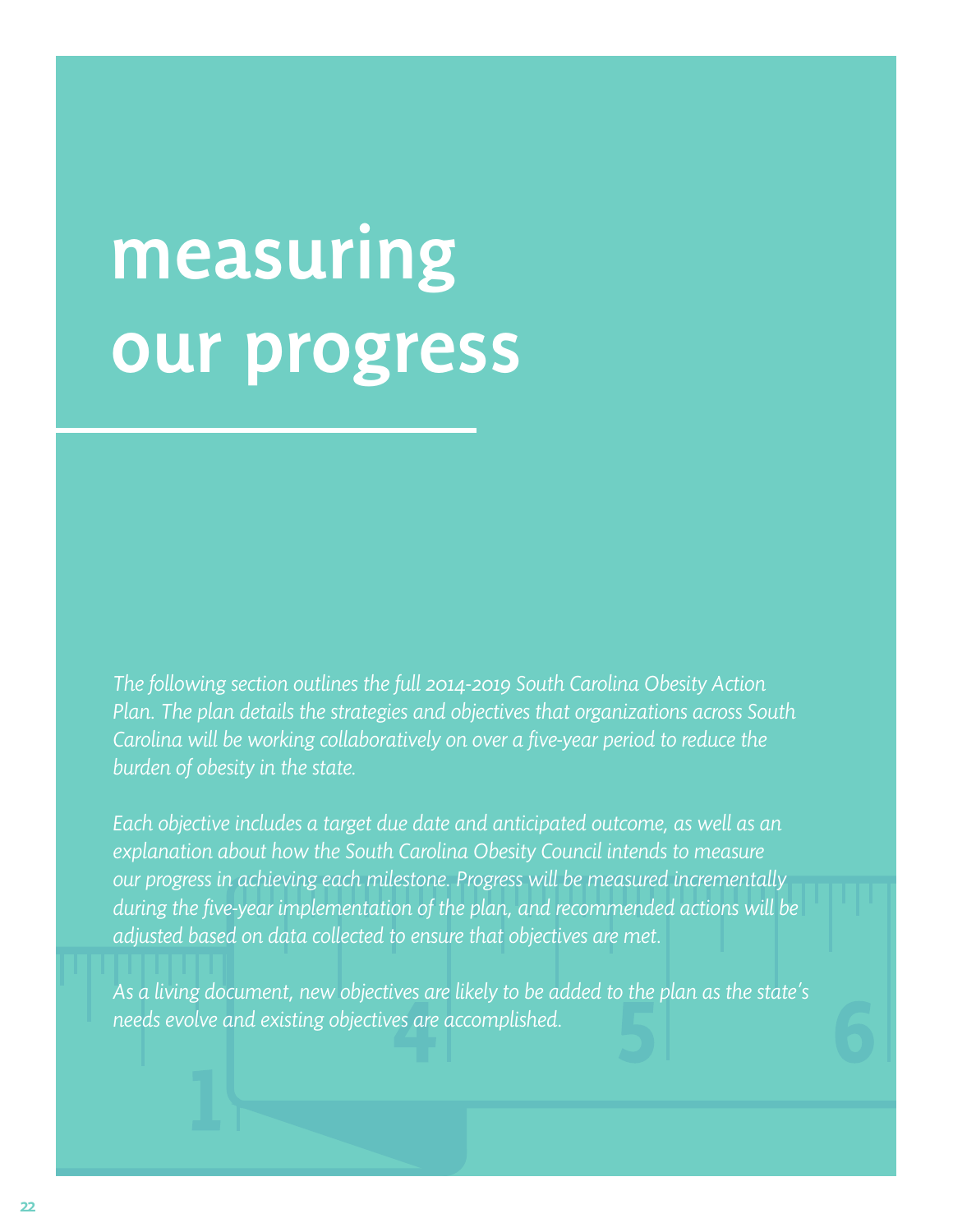| <b>OBJECTIVE</b><br><b>NUMBER</b> | <b>OBJECTIVE</b>                                                                                                                                                                                                                    | <b>DUE DATE</b>  | <b>EVALUATION</b><br><b>MEASURE</b>                                                                    | <b>BASELINE</b>                              | <b>PARTNERS</b>                                                         | <b>TARGET</b><br><b>OUTCOME</b>                          |
|-----------------------------------|-------------------------------------------------------------------------------------------------------------------------------------------------------------------------------------------------------------------------------------|------------------|--------------------------------------------------------------------------------------------------------|----------------------------------------------|-------------------------------------------------------------------------|----------------------------------------------------------|
| $\mathsf C$                       | Community Goal: Improve the community environment to increase access to affordable fruits and vegetables,<br>education about healthy eating and physical activity, and to provide more opportunities for safe physical<br>activity. |                  |                                                                                                        |                                              |                                                                         |                                                          |
| C1                                | Strategy C1: Increase access to affordable fruits and vegetables.                                                                                                                                                                   |                  |                                                                                                        |                                              |                                                                         |                                                          |
| C1.1                              | Increase the number of<br>farmers markets that<br>accept electronic benefit<br>transfers (EBT) for SNAP<br>participants.                                                                                                            | June 2015        | Number of<br>farmers markets<br>that accept SNAP/<br>EBT                                               | 11 farmers<br>markets accept<br>SNAP/EBT     | DHEC, DSS,<br>Department<br>of Agriculture,<br>local farmers<br>markets | 13 farmers<br>markets accept<br>SNAP/EBT                 |
| C1.2                              | Increase the number of<br>farmers markets or farm<br>stands that accept WIC<br>vouchers.                                                                                                                                            | June 2015        | Number of<br>farmers markets<br>or stands that<br>accept WIC<br>vouchers                               | 163 farmers<br>markets or<br>stands          | DHEC, DSS,<br>Department<br>of Agriculture,<br>local farmers<br>markets | 179 famers<br>markets or<br>stand accept<br>WIC vouchers |
| C1.3                              | Host one statewide<br>meeting regarding efforts<br>to increase incentives to<br>healthy food retailers.                                                                                                                             | June 2016        | Statewide meeting N/A<br>held (data source:<br>SC Community<br>Loan Fund)                              |                                              | SC Community<br>Loan Fund, SC<br>Food Access<br><b>Task Force</b>       | 1 statewide<br>meeting                                   |
| C1.4                              | Increase the number<br>of SNAP/EBT benefits<br>redeemed at farmers<br>markets in South<br>Carolina.                                                                                                                                 | <b>June 2019</b> | Number of SNAP/<br><b>EBT</b> benefits<br>redeemed at<br>farmers markets                               | Baseline to be<br>determined by<br>June 2015 | DHEC, DSS,<br>Department<br>of Agriculture,<br>local farmers            | <b>TBD</b>                                               |
| C1.5                              | Increase the redemption<br>rate of WIC vouchers<br>at farmers markets or<br>stands in South Carolina.                                                                                                                               | June 2016        | Number of<br>WIC vouchers<br>redeemed at<br>farmers markets                                            | 55% of WIC<br>vouchers<br>redeemed           | DHEC, DSS,<br>Department<br>of Agriculture,<br>local farmers            | 60% of WIC<br>vouchers<br>redeemed.                      |
| C1.6                              | Establish a statewide<br>healthy food finance<br>fund.                                                                                                                                                                              | <b>June 2019</b> | Statewide healthy<br>food financing<br>fund established<br>(data source: SC<br>Community Loan<br>Fund) | 0                                            | SC Community<br>Loan Fund, SC<br>Food Access<br>Task Force              | 1 Food financing<br>fund                                 |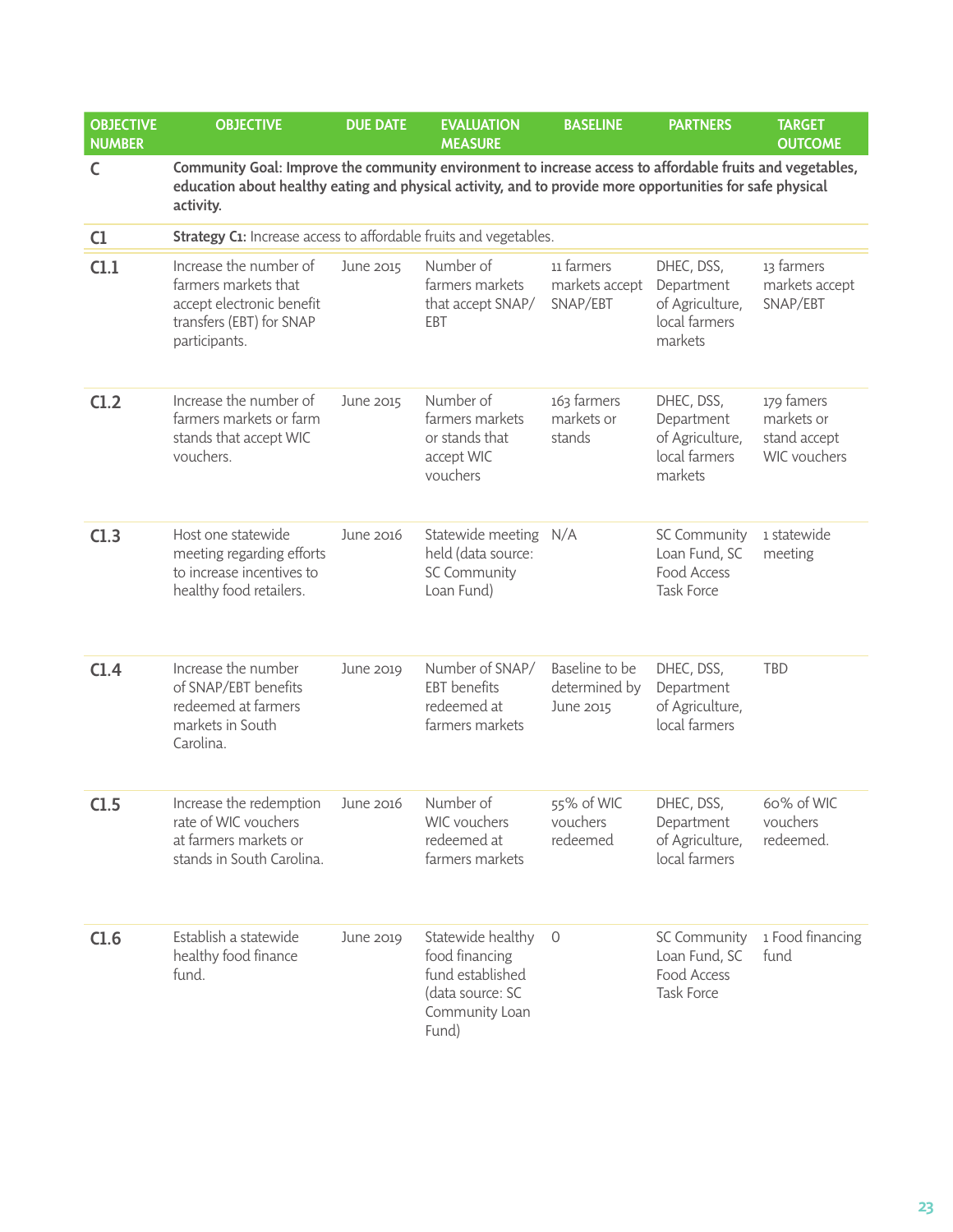| <b>OBJECTIVE</b><br><b>NUMBER</b> | <b>OBJECTIVE</b>                                                                                                                                                                                                                                                                                                        | <b>DUE DATE</b>  | <b>EVALUATION</b><br><b>MEASURE</b>                                                                                                                                                                                                              | <b>BASELINE</b>                                            | <b>PARTNERS</b>                                                | <b>TARGET</b><br><b>OUTCOME</b>                                                                 |
|-----------------------------------|-------------------------------------------------------------------------------------------------------------------------------------------------------------------------------------------------------------------------------------------------------------------------------------------------------------------------|------------------|--------------------------------------------------------------------------------------------------------------------------------------------------------------------------------------------------------------------------------------------------|------------------------------------------------------------|----------------------------------------------------------------|-------------------------------------------------------------------------------------------------|
| C <sub>2</sub>                    | Strategy C2: Incorporate evidence-based healthy eating and active living strategies into local government plans to<br>support local food systems and community designs that encourage daily physical activity.                                                                                                          |                  |                                                                                                                                                                                                                                                  |                                                            |                                                                |                                                                                                 |
| C <sub>2.1</sub>                  | Increase the number of<br>county comprehensive<br>plans that include<br>healthy eating and active<br>living principles.                                                                                                                                                                                                 | June 2016        | Number of county<br>comprehensive<br>plans that include<br>healthy eating<br>and active living<br>principles (data<br>source: DHEC)                                                                                                              | Baseline to be DHEC,<br>established<br>by December<br>2014 | ESMMSC,<br>Alta Planning<br>+ Design,<br>county<br>governments | Increase by<br>2 county<br>comprehensive<br>plans over baseline                                 |
| C <sub>2.2</sub>                  | Establish baseline<br>number of county<br>comprehensive plans<br>that include healthy<br>eating and active living<br>principles, ascertain<br>county comprehensive<br>plan renewal dates, and<br>define target number of<br>county comprehensive<br>plans to include healthy<br>eating and active living<br>principles. | December<br>2014 | <b>Baseline</b><br>established;<br>renewal dates<br>ascertained; target<br>number defined<br>(source: DHEC)                                                                                                                                      | N/A                                                        | DHEC,<br>ESMMSC,<br>Alta Planning<br>+ Design                  | <b>Baseline</b><br>established; target<br>number of county<br>comprehensive<br>plans determined |
| C <sub>2.3</sub>                  | Increase the number of<br>county comprehensive<br>plans that include<br>healthy eating and active<br>living principles.                                                                                                                                                                                                 | June 2019        | Number of county<br>comprehensive<br>plans that include<br>healthy eating<br>and active living<br>principles (data<br>source: DHEC)                                                                                                              | Baseline to be DHEC,<br>established<br>by December<br>2014 | ESMMSC,<br>Alta Planning<br>+ Design,<br>county<br>governments | Increase by<br>7 county<br>comprehensive<br>plans over baseline                                 |
| C <sub>2.4</sub>                  | Conduct active<br>community environment<br>assessments and<br>develop community<br>action plans based on<br>assessment results to<br>increase environmental<br>supports for walking and<br>cycling in six identified<br>communities.                                                                                    | June 2015        | Number of<br>identified counties<br>with completed<br>active community<br>environment<br>assessments;<br>number of<br>identified counties<br>with completed<br>community action<br>plan based on<br>assessment results<br>(data source:<br>DHEC) | $\Omega$                                                   | DHEC,<br>ESMMSC,<br>six identified<br>counties                 | 6 community<br>assessments<br>completed; 6<br>action plans<br>completed                         |
| C <sub>2.5</sub>                  | Establish a task force<br>to develop criteria,<br>recognition process,<br>and incentive plan,<br>and identify resources<br>needed for a SC "healthy<br>community designation<br>program."                                                                                                                               | June 2016        | Task force<br>established;<br>criteria,<br>recognition plan<br>developed;<br>resources<br>identified                                                                                                                                             | N/A                                                        | SC Health<br>Coordinating<br>Council,<br>DHEC, MASC,<br>etc.   | Task force<br>established;<br>criteria, recognition<br>plan developed;<br>resources identified  |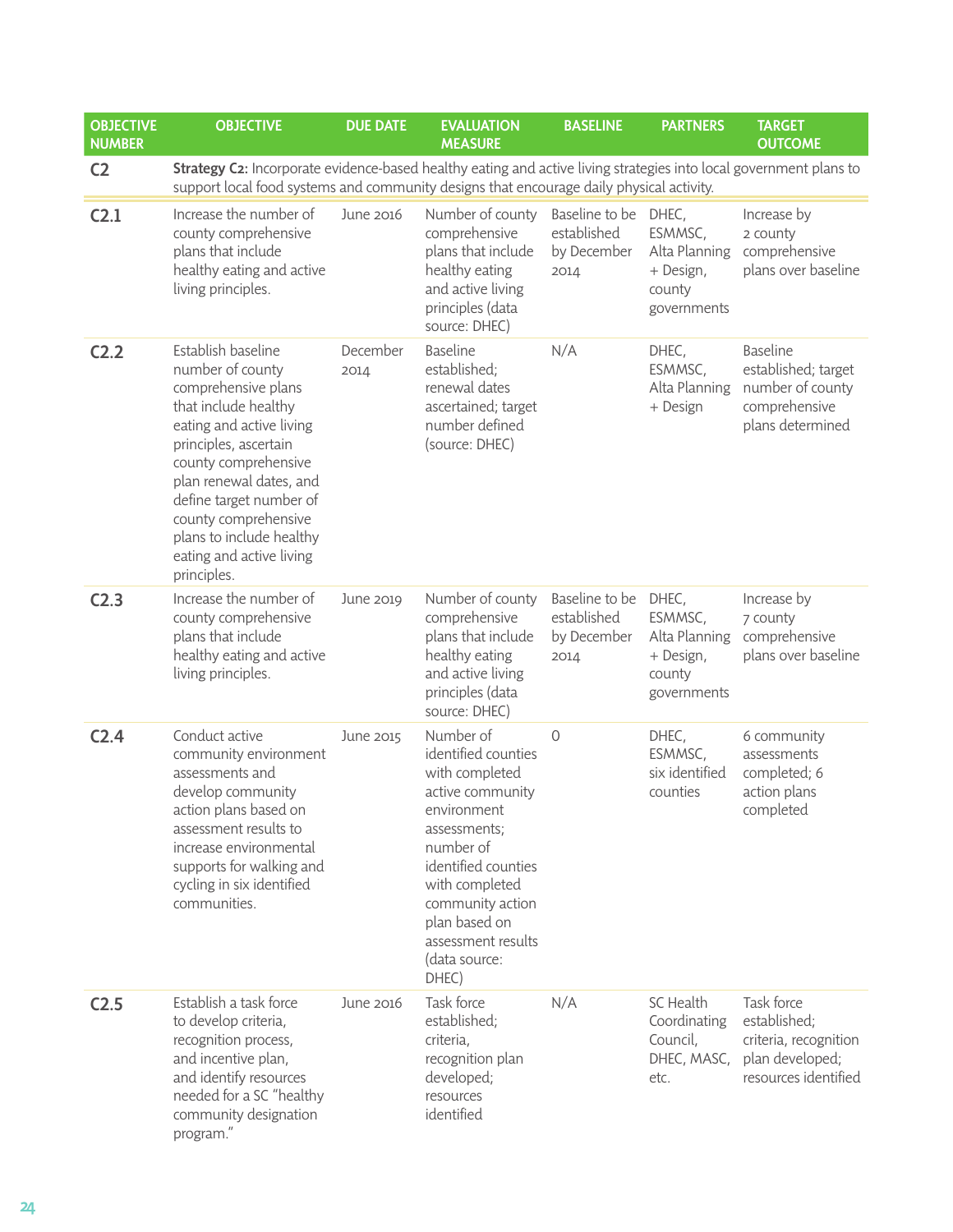| <b>OBJECTIVE</b><br><b>NUMBER</b> | <b>OBJECTIVE</b>                                                                                                                                                                                  | <b>DUE DATE</b>  | <b>EVALUATION</b><br><b>MEASURE</b>                                                                                                                                     | <b>BASELINE</b>                                     | <b>PARTNERS</b>                                                                                                                                                                                          | <b>TARGET</b><br><b>OUTCOME</b>                                                |
|-----------------------------------|---------------------------------------------------------------------------------------------------------------------------------------------------------------------------------------------------|------------------|-------------------------------------------------------------------------------------------------------------------------------------------------------------------------|-----------------------------------------------------|----------------------------------------------------------------------------------------------------------------------------------------------------------------------------------------------------------|--------------------------------------------------------------------------------|
| C <sub>2.6</sub>                  | Increase the number<br>of communities in<br>SC receiving "healthy<br>community designation."                                                                                                      | <b>June 2019</b> | Number of<br>communities<br>receiving "healthy<br>community<br>designation"                                                                                             | N/A                                                 | SC Health<br>Coordinating<br>Council,<br>DHEC, MASC,<br>etc.                                                                                                                                             | 30<br>communities<br>have<br>received<br>"healthy<br>community<br>designation" |
| C <sub>2.7</sub>                  | Increase the number of<br>bike or pedestrian master<br>plans in SC.                                                                                                                               | <b>June 2019</b> | Number of bike or<br>pedestrian master<br>plans                                                                                                                         | Baseline to be<br>determined<br>by December<br>2014 | DHEC,<br>ESMMSC,<br>local<br>communities                                                                                                                                                                 | TBD                                                                            |
| C <sub>3</sub>                    | Strategy C3: Increase community access to school facilities that offer opportunities for physical activity.                                                                                       |                  |                                                                                                                                                                         |                                                     |                                                                                                                                                                                                          |                                                                                |
| C3.1                              | S.C. School Board<br>Association (SCSBA) will<br>adopt and distribute to 81<br>school districts a model<br>policy that provides<br>open community access<br>to school recreational<br>facilities. | January<br>2015  | Number of school<br>districts provided<br>the SCSBA model<br>policy on open<br>community<br>access to school<br>recreation facilities<br>(data source:<br>SCSBA)        | 0 school<br>districts given<br>model policy         | YMCA, SCSBA,<br>local school<br>districts,<br>DHEC, SDE,<br>MUSC,<br>Alliance for<br>a Healthier<br>Generation,<br>Pioneering<br>for Healthier<br>Communities,<br>Palmetto<br>Conservation<br>Foundation | 81 school<br>districts given<br>model policy                                   |
| C3.2                              | Increase the number<br>of school districts that<br>have a written policy<br>that provides open<br>community access to<br>school recreational<br>facilities                                        | <b>June 2019</b> | Number of school<br>districts that have<br>a written policy<br>that provides<br>open community<br>access to school<br>recreational<br>facilities (data<br>source: YMCA) | 12 school<br>districts have<br>a written<br>policy  | YMCA, SCSBA,<br>local school<br>districts,<br>DHEC, SDE,<br>MUSC,<br>Alliance for<br>a Healthier<br>Generation,<br>Pioneering<br>for Healthier<br>Communities,<br>Palmetto<br>Conservation<br>Foundation | 1 food<br>financing<br>fund                                                    |
| C3.3                              | Develop a statewide<br>community access to<br>school recreation facilities<br>implementation plan.                                                                                                | June 2015        | Plan developed<br>(data source:<br>YMCA)                                                                                                                                | $\circ$                                             | YMCA, PHC,<br>PCF, SDE,<br>DHEC, AHG,<br>MUSC, SCSBA                                                                                                                                                     | Plan<br>developed                                                              |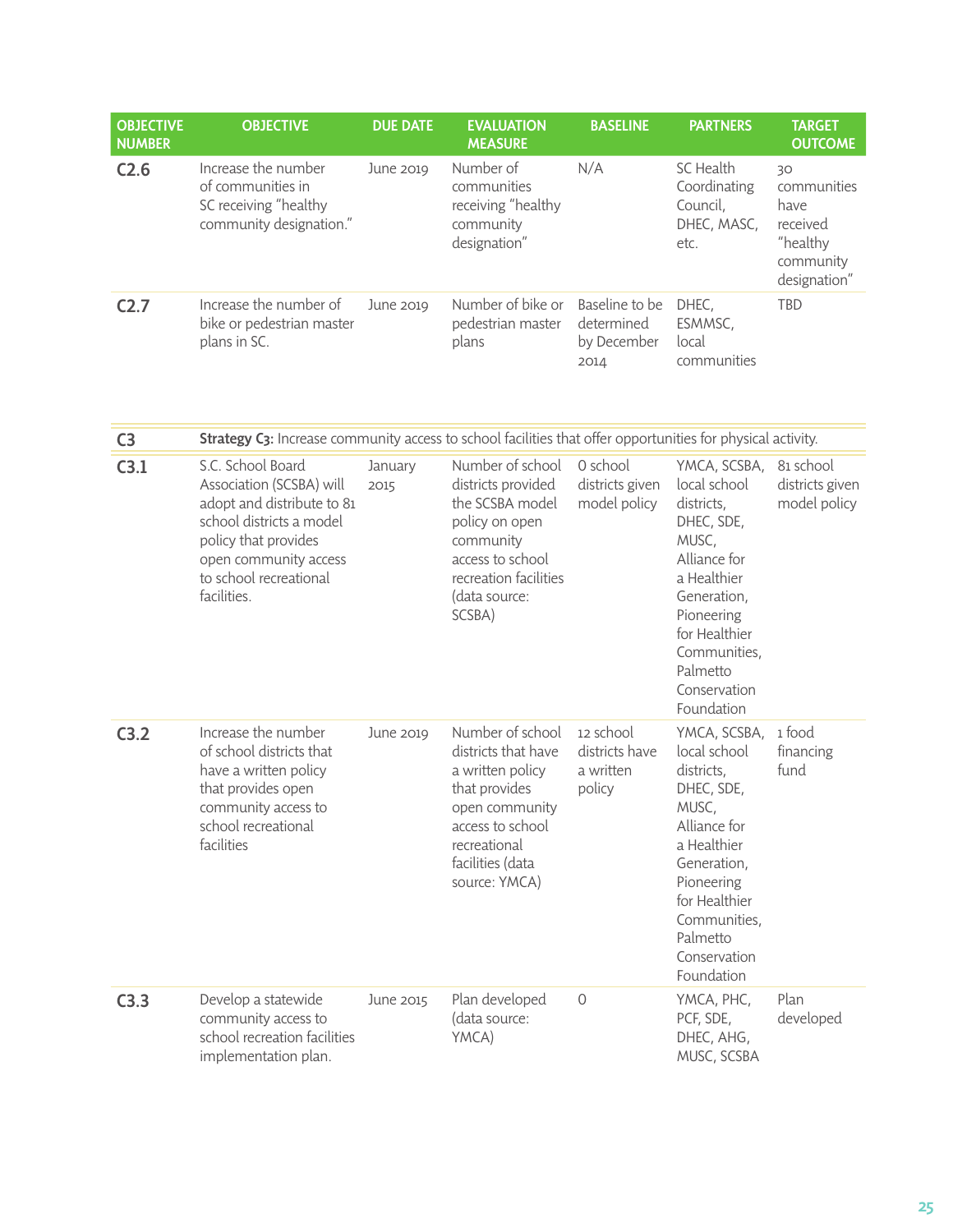| <b>OBJECTIVE</b><br><b>NUMBER</b> | <b>OBJECTIVE</b>                                                                                                                                                      | <b>DUE DATE</b>  | <b>EVALUATION</b><br><b>MEASURE</b>                                                                                                                                               | <b>BASELINE</b>                               | <b>PARTNERS</b>                                                         | <b>TARGET</b><br><b>OUTCOME</b>                                                             |
|-----------------------------------|-----------------------------------------------------------------------------------------------------------------------------------------------------------------------|------------------|-----------------------------------------------------------------------------------------------------------------------------------------------------------------------------------|-----------------------------------------------|-------------------------------------------------------------------------|---------------------------------------------------------------------------------------------|
| C <sub>4</sub>                    | Strategy C4: Increase the number of organizations that have a breastfeeding policy or program.                                                                        |                  |                                                                                                                                                                                   |                                               |                                                                         |                                                                                             |
| C4.1                              | Increase the number of<br>faith-based organizations<br>implementing a "Mother<br>Friendly Support"<br>program adopted for<br>faith-based organizations.               | June 2016        | Number of<br>faith-based<br>organizations<br>implementing<br>"Mother Friendly<br>Support"<br>program; at least<br>6 organizations<br>are minority<br>faith-based<br>organizations | $\circ$                                       | DHEC,<br>ESMMSC, SC<br>Breastfeeding<br>Coalition                       | 4 faith-based<br>organizations<br>will implement a<br>"Mother Friendly<br>Support" program  |
| C4.2                              | Increase the number of<br>faith-based organizations<br>implementing a "Mother<br>Friendly Support"<br>program adopted for<br>faith-based organizations.               | December<br>2019 | Number of<br>faith-based<br>organizations<br>implementing<br>"Mother Friendly<br>Support"<br>program; at least<br>6 organizations<br>are minority<br>faith-based<br>organizations | $\mathcal{O}$                                 | DHEC,<br>ESMMSC, SC<br>Breastfeeding<br>Coalition                       | 20 faith-based<br>organizations<br>will implement a<br>"Mother Friendly<br>Support" program |
| C4.3                              | Adapt the existing<br>"Mother Friendly<br>Support" Toolkit for the<br>faith community.                                                                                | June 2015        | "Mother Friendly<br>Support" Toolkit<br>adapted for faith<br>community                                                                                                            | N/A                                           | DHEC,<br>ESMMSC, SC<br>Breastfeeding<br>Coalition                       | "Mother Friendly<br>Support" Toolkit<br>adapted for faith<br>community                      |
| C4.4                              | Develop a system for<br>donation of human<br>breast milk in South<br>Carolina.                                                                                        | December<br>2015 | System developed N/A                                                                                                                                                              |                                               | DHEC,<br>MUSC, Birth<br>Outcomes<br>Initiative                          | System developed                                                                            |
| C4.5                              | Increase the number<br>of community-based<br>organizations that adapt<br>recommendations from<br>the Surgeon General's<br>Call to Action to Support<br>Breastfeeding. | <b>June 2019</b> | Number of<br>organizations<br>that adapt<br>recommendations                                                                                                                       | Baseline<br>will be<br>established<br>by 2016 | DHEC, Birth<br>Outcomes<br>Initiative, SC<br>Breastfeeding<br>Coalition | <b>TBD</b>                                                                                  |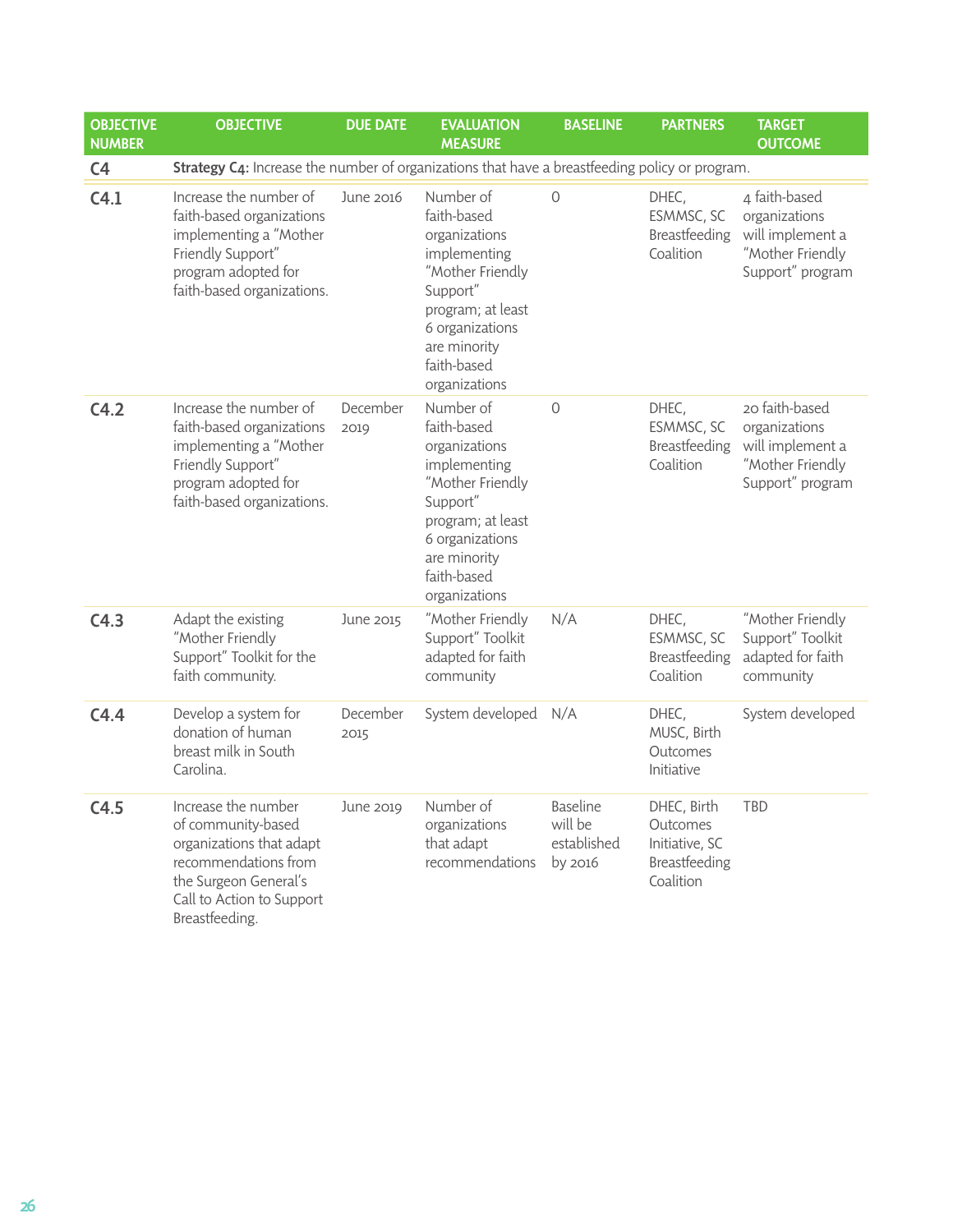| <b>OBJECTIVE</b><br><b>NUMBER</b> | <b>OBJECTIVE</b>                                                                                                                                                                                                                                                                                                                                                               | <b>DUE DATE</b>   | <b>EVALUATION</b><br><b>MEASURE</b>                                                                                                                                                                                                                                                                         | <b>BASELINE</b>                                                                                                                                                                                                                                              | <b>PARTNERS</b> | <b>TARGET</b><br><b>OUTCOME</b>                                                                                                                                                                                    |
|-----------------------------------|--------------------------------------------------------------------------------------------------------------------------------------------------------------------------------------------------------------------------------------------------------------------------------------------------------------------------------------------------------------------------------|-------------------|-------------------------------------------------------------------------------------------------------------------------------------------------------------------------------------------------------------------------------------------------------------------------------------------------------------|--------------------------------------------------------------------------------------------------------------------------------------------------------------------------------------------------------------------------------------------------------------|-----------------|--------------------------------------------------------------------------------------------------------------------------------------------------------------------------------------------------------------------|
| C <sub>5</sub>                    | Strategy C5: Provide quality nutrition education programs to low-income individuals.                                                                                                                                                                                                                                                                                           |                   |                                                                                                                                                                                                                                                                                                             |                                                                                                                                                                                                                                                              |                 |                                                                                                                                                                                                                    |
| C <sub>5.1</sub>                  | Increase the numbers of<br>SNAP and SNAP-eligible<br>adults participating in<br><b>SNAP Nutrition Education</b><br>programs.                                                                                                                                                                                                                                                   | September<br>2015 | Number of adults<br>who attend<br>SNAP education<br>classes; number<br>of adults reached<br>through SNAP<br>education health<br>fairs, newsletters,<br>website, mailings,<br>and take-home<br>messages for<br>parents                                                                                       | Adults who<br>took SNAP<br>education<br>classes in<br>FY 2013 was<br>1,566; adults<br>reached<br>through SNAP<br>education<br>health fairs,<br>newsletters,<br>website,<br>mailings, and<br>take-home<br>messages for<br>parents was<br>71,743 in FY<br>2013 | DHEC, DSS       | 2,349 adults have<br>completed SNAP<br>education courses<br>107,614 adults<br>reached through<br>SNAP education<br>health fairs,<br>newsletters,<br>website, mailings,<br>and take-home<br>messages for<br>parents |
| C6                                | Strategy C6: Promote support for healthy eating, active living, and tobacco use prevention through policy<br>adaptation in faith-based settings.                                                                                                                                                                                                                               |                   |                                                                                                                                                                                                                                                                                                             |                                                                                                                                                                                                                                                              |                 |                                                                                                                                                                                                                    |
| C6.1                              | Provide a faith and<br>health clearinghouse<br>of resources and tools<br>that are evidenced<br>based and/or have been<br>proven to be best and/<br>or promising practices<br>and are specific for<br>faith-based organizations<br>addressing physical<br>activity, nutrition, tobacco<br>use and breastfeeding;<br>establish link to clearing<br>house on the DHEC<br>website. | November<br>2014  | Clearinghouse<br>of faith-based<br>resources and<br>tools developed;<br>link established<br>(data source:<br>DHEC)                                                                                                                                                                                          | N/A                                                                                                                                                                                                                                                          | <b>DHEC</b>     | Clearinghouse<br>of faith-based<br>resources and tools<br>developed; link<br>established                                                                                                                           |
| C6.2                              | Increase the number of<br>faith-based organizations<br>with policies addressing<br>physical activity,<br>nutrition, tobacco use<br>and/or breastfeeding.                                                                                                                                                                                                                       | <b>June 2019</b>  | Number of<br>faith-based<br>organizations that<br>have adopted at<br>least one of the<br>following types of<br>policies: physical<br>activity, nutrition,<br>tobacco use,<br>breastfeeding;<br>at least $1/3$ of<br>organizations<br>are minority<br>faith-based<br>organizations<br>(data source:<br>DHEC) | Baseline to be DHEC<br>determined<br>by June 2015                                                                                                                                                                                                            |                 | TBD                                                                                                                                                                                                                |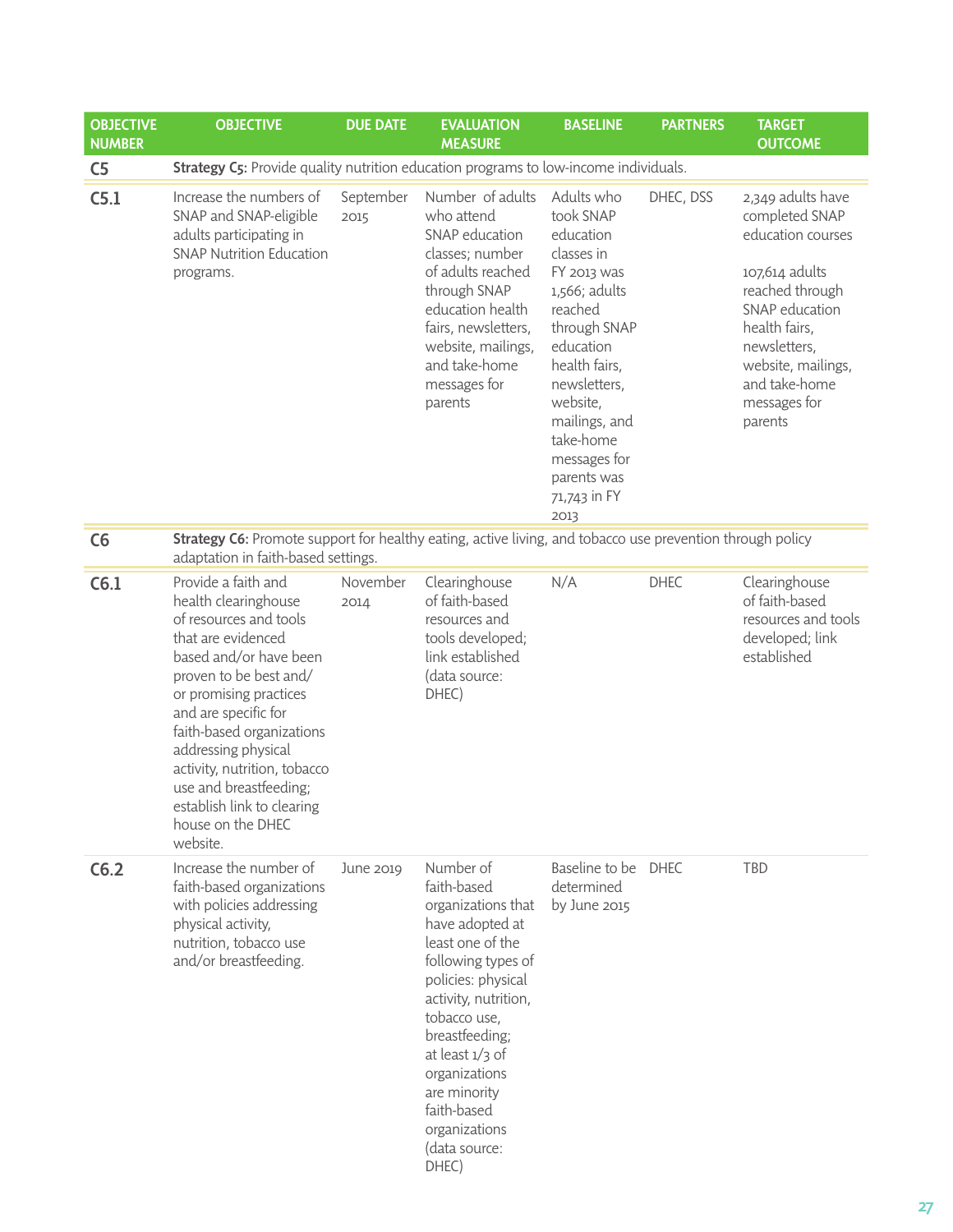| <b>OBJECTIVE</b><br><b>NUMBER</b> | <b>OBJECTIVE</b>                                                                                                                                            | <b>DUE DATE</b> | <b>EVALUATION</b><br><b>MEASURE</b>                                                                                                                                                                                          | <b>BASELINE</b>                                     | <b>PARTNERS</b>                                           | <b>TARGET</b><br><b>OUTCOME</b>                                     |
|-----------------------------------|-------------------------------------------------------------------------------------------------------------------------------------------------------------|-----------------|------------------------------------------------------------------------------------------------------------------------------------------------------------------------------------------------------------------------------|-----------------------------------------------------|-----------------------------------------------------------|---------------------------------------------------------------------|
| W                                 | Worksite Goal: Improve employees' health by implementing evidence-based worksite wellness strategies to<br>reduce obesity risk factors and prevalence.      |                 |                                                                                                                                                                                                                              |                                                     |                                                           |                                                                     |
| W1                                | Strategy W1: Implement worksite wellness initiatives using evidence-based strategies.                                                                       |                 |                                                                                                                                                                                                                              |                                                     |                                                           |                                                                     |
| W1.1                              | Increase the number<br>of South Carolina<br>Governor's cabinet<br>agencies that<br>have completed<br>comprehensive<br>Working Well worksite<br>assessments. | October<br>2014 | Number of cabinet 0 cabinet<br>agencies that have<br>completed four<br>online, Working<br>Well assessment<br>surveys and an<br>onsite evaluation<br>visit by a Working<br>Well staff member<br>(data sources:<br>DHEC, SCHA) | agencies                                            | DHEC, SCHA,<br>Governor's<br>Office, cabinet<br>agencies  | 16 cabinet<br>agencies have<br>completed<br>worksite<br>assessments |
| W1.2                              | Increase the number of<br>South Carolina worksites<br>and employees reached<br>by evidence-based,<br>Working Well strategies.                               | June 2015       | Number of<br>worksites<br>implementing<br>Working Well;<br>number of<br>employees<br>at worksites<br>implementing<br>Working Well (data<br>source: SCHA)                                                                     | 91 worksites<br>and 95,751<br>employees<br>reached  | SCHA, DHEC,<br>worksites                                  | 100 worksites<br>and 100,000<br>employees<br>reached                |
| W1.3                              | Increase the number of<br>South Carolina worksites<br>that have achieved the<br>Working Well "Gold<br>Apple" designation for<br>healthy eating.             | June 2015       | Number of<br>South Carolina<br>worksites that<br>have achieved<br>the Working Well<br>"Gold Apple"<br>designation for<br>healthy eating<br>(data source:<br>SCHA)                                                            | 22 worksites<br>hold "Gold<br>Apple"<br>designation | SCHA,<br>hospitals, DHEC,<br>Department of<br>Agriculture | 30 worksites<br>hold "Gold<br>Apple"<br>designation                 |
| W1.4                              | Maintain 60% of 2014<br>Working Well participants<br>after the 2016 TDE grant<br>funding cycle ends.                                                        | June 2018       | 60% of 2013<br>Working Well<br>participants<br>remain engaged<br>with Working<br>Well (data source:<br>SCHA)                                                                                                                 | 91 worksites                                        | SCHA, DHEC                                                | 55                                                                  |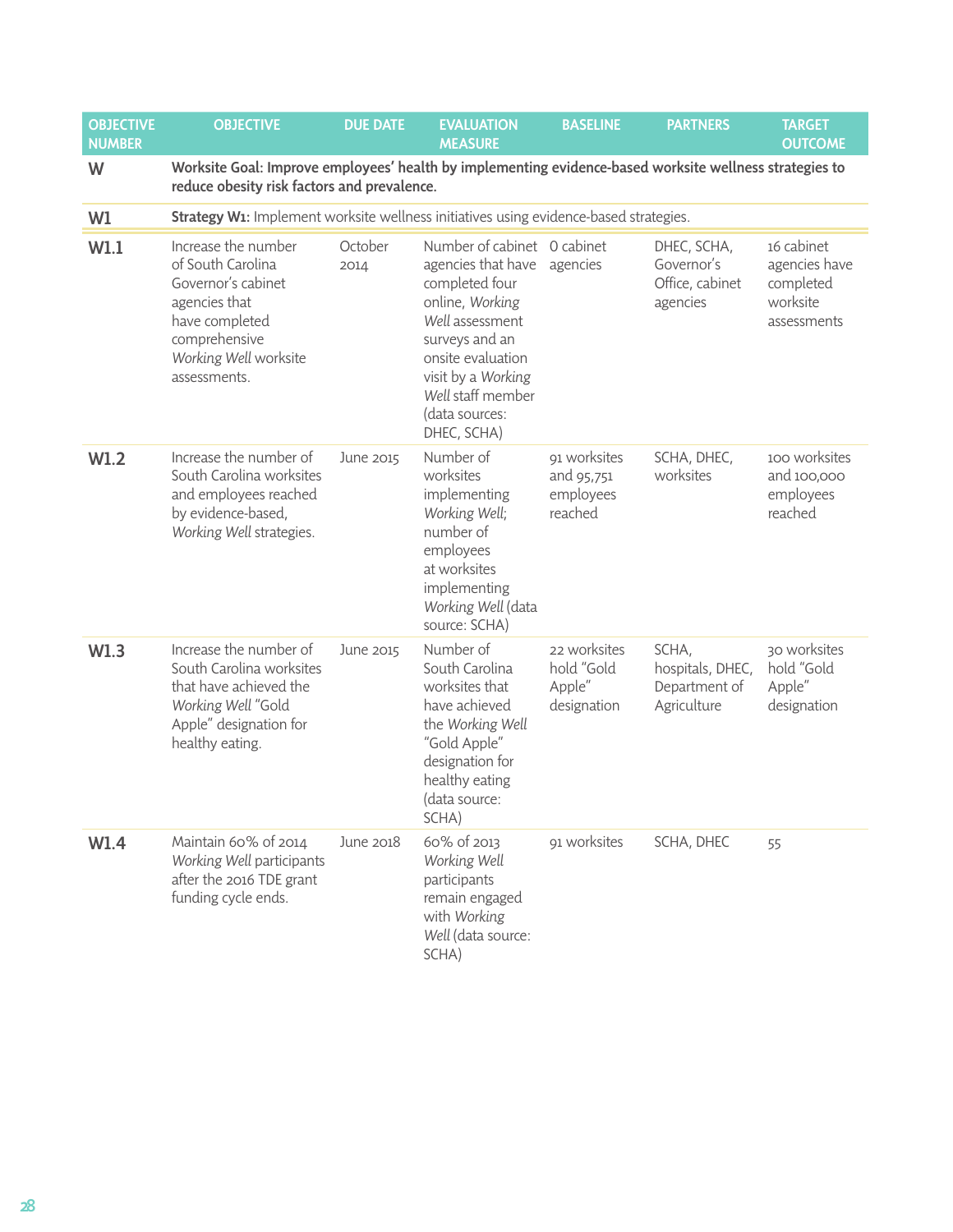| <b>OBJECTIVE</b><br><b>NUMBER</b> | <b>OBJECTIVE</b>                                                                                                                                                                                                                                              | <b>DUE DATE</b>  | <b>EVALUATION</b><br><b>MEASURE</b>                                                                                           | <b>BASELINE</b>                           | <b>PARTNERS</b>                                       | <b>TARGET</b><br><b>OUTCOME</b>                                         |
|-----------------------------------|---------------------------------------------------------------------------------------------------------------------------------------------------------------------------------------------------------------------------------------------------------------|------------------|-------------------------------------------------------------------------------------------------------------------------------|-------------------------------------------|-------------------------------------------------------|-------------------------------------------------------------------------|
| W <sub>2</sub>                    | Strategy W2: Promote and develop the adoption of evidence-based worksite wellness initiatives among South<br>Carolina employers.                                                                                                                              |                  |                                                                                                                               |                                           |                                                       |                                                                         |
| W2.1                              | Establish a worksite<br>wellness advisory<br>group to provide<br>recommendations<br>about evidence-based<br>frameworks, methods,<br>and key indicators to<br>foster the development<br>of worksite wellness<br>initiatives among South<br>Carolina employers. | December<br>2014 | Worksite wellness<br>advisory group<br>developed                                                                              | No worksite<br>wellness<br>advisory group | DHEC, SCHA,<br>additional TBD                         | Worksite<br>wellness<br>advisory group<br>is established                |
| W <sub>2.2</sub>                  | Conduct a survey<br>of South Carolina<br>workplaces to assess<br>current worksite wellness<br>policies, activities, and<br>needs.                                                                                                                             | June 2015        | Survey conducted<br>with identified<br>workplaces                                                                             | N/A                                       | Worksite<br>wellness<br>advisory group,<br>DHEC, SCHA | Survey<br>identified or<br>developed and<br>distributed to<br>worksites |
| W <sub>2.3</sub>                  | Increase the number of<br>South Carolina hospitals<br>implementing evidence-<br>based, Working Well<br>strategies.                                                                                                                                            | June 2015        | Number of South<br>Carolina hospitals<br>implementing<br>evidence-based,<br>Working Well<br>strategies (data<br>source: SCHA) | 58 hospitals<br>engaged                   | SCHA, hospitals                                       | 65 hospitals<br>engaged                                                 |
| W <sub>2.4</sub>                  | Worksite wellness<br>advisory group will<br>identify 50 additional<br>worksites to implement<br>evidence-based, worksite<br>wellness programs.                                                                                                                | June 2019        | 50 additional<br>worksites<br>identified and<br>initial workplace<br>assessment<br>complete                                   | 55 worksites<br>(60% of 91,<br>W1.4)      | Worksite<br>wellness<br>advisory group,<br>DHEC, SCHA | 105 worksites<br>$(55+50)$                                              |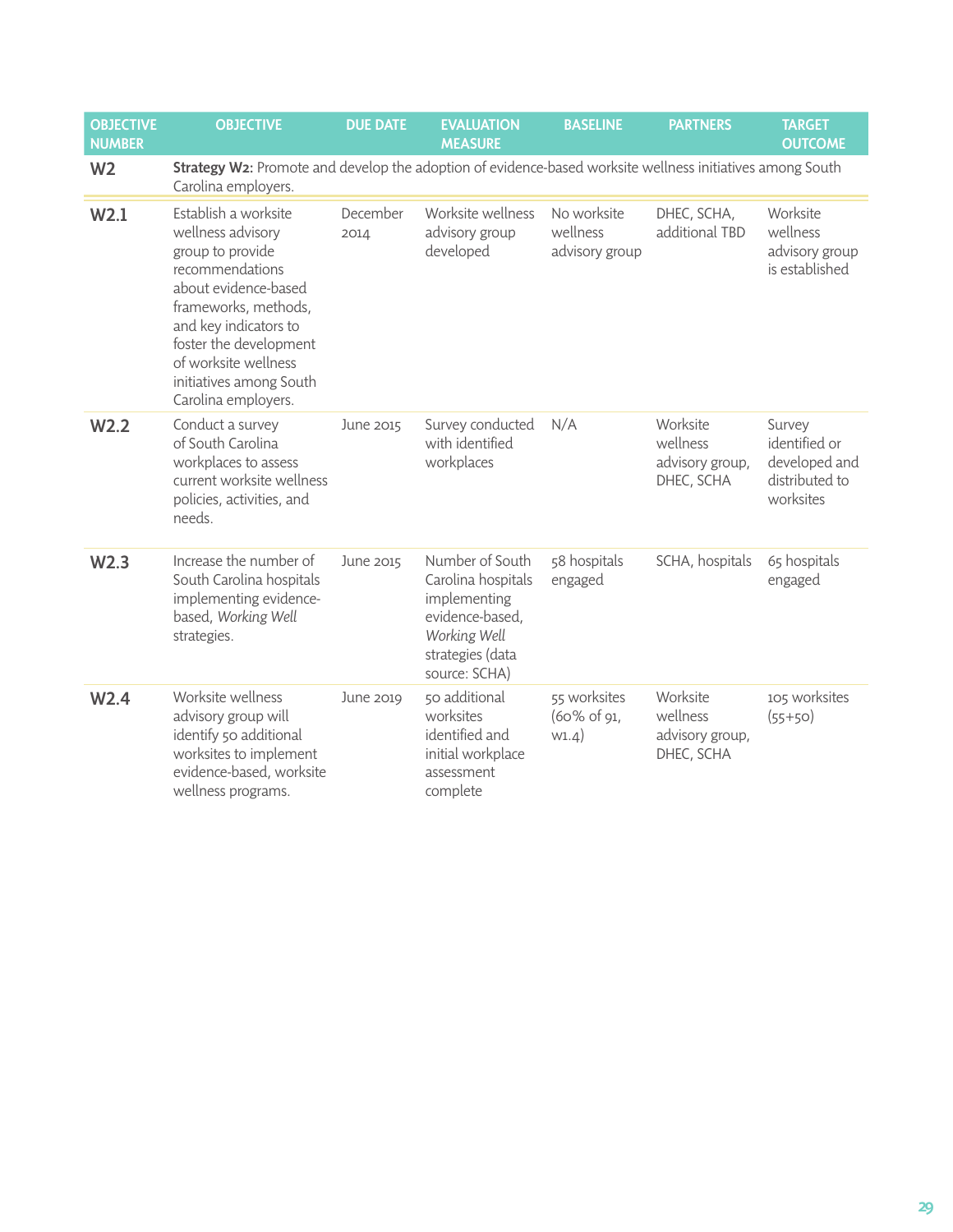| <b>OBJECTIVE</b><br><b>NUMBER</b> | <b>OBJECTIVE</b>                                                                                                                                                                                                                                                                                                                                                 | <b>DUE DATE</b> | <b>EVALUATION</b><br><b>MEASURE</b>                                                                                                                           | <b>BASELINE</b>                  | <b>PARTNERS</b>                                                                                                   | <b>TARGET</b><br><b>OUTCOME</b>                                                                                                 |
|-----------------------------------|------------------------------------------------------------------------------------------------------------------------------------------------------------------------------------------------------------------------------------------------------------------------------------------------------------------------------------------------------------------|-----------------|---------------------------------------------------------------------------------------------------------------------------------------------------------------|----------------------------------|-------------------------------------------------------------------------------------------------------------------|---------------------------------------------------------------------------------------------------------------------------------|
| Н                                 | Health Care Goal: Improve patient care by enhancing the health care system's ability to effectively diagnose,<br>counsel, and refer patients to needed obesity treatment, nutritional counseling, and support services.                                                                                                                                          |                 |                                                                                                                                                               |                                  |                                                                                                                   |                                                                                                                                 |
| H1                                | Strategy H1: Establish and implement a systems-level approach to identify, diagnose, and counsel at-risk, over-<br>weight, and obese patients.                                                                                                                                                                                                                   |                 |                                                                                                                                                               |                                  |                                                                                                                   |                                                                                                                                 |
| H1.1                              | Increase the number of<br>adult Medicaid patients<br>that are offered, coded,<br>and billed for obesity<br>services.                                                                                                                                                                                                                                             | June 2016       | Number of<br>adults covered<br>by Medicaid who<br>are 1) coded, 2)<br>referred for, and<br>3) receive obesity<br>counseling (data<br>source: Medicaid<br>SPA) | 0 adult<br>Medicaid<br>patients  | <b>DHHS</b>                                                                                                       | 16,620 adult<br>Medicaid<br>patients<br>offered, coded<br>and billed for<br>obesity services<br>(source:<br>Medicaid<br>claims) |
| H1.2                              | Establish a system for<br>collecting and monitoring<br>Medicaid, Medicare and<br>private insurance data<br>for all individuals being<br>seen for obesity in South<br>Carolina.                                                                                                                                                                                   | June 2016       | System for<br>collecting and<br>monitoring data<br>established                                                                                                | N/A                              | DOI, DHEC,<br><b>DHHS</b><br>Palmetto<br>GBA, private<br>Insurance<br>carriers, and<br>other relevant<br>partners | System<br>developed                                                                                                             |
| H1.3                              | Expand the number of<br>health care providers<br>utilizing the South<br>Carolina Medical<br>Association (SCMA) 5-2-1-<br>o Toolkit.                                                                                                                                                                                                                              | October<br>2015 | Number of health<br>care providers<br>utilizing the toolkit toolkit<br>(data source:<br>SCMA)                                                                 | 8 health care<br>providers using | <b>SCMA</b>                                                                                                       | 150 health care<br>providers using<br>SCMA 5-2-1-0<br>Toolkit                                                                   |
| H1.4                              | Increase the number of<br>health care providers in<br>Bamberg, Fairfield, Lee,<br>Marion, and Orangeburg<br>Counties utilizing the<br>SCMA 5-2-1-0 Toolkit<br>to document weight<br>for length during early<br>and periodic screening,<br>diagnostic and treatment<br>(EPSDT) visits for children<br>and adolescents to<br>screen for overweight<br>and obesity. | June 2016       | Number of health<br>care providers<br>using the SCMA<br>5-2-1-0 Toolkit<br>to document for<br>weight for length<br>(data source:<br>SCMA)                     | 0 providers<br>utilizing toolkit | SCMA, provider<br>practices                                                                                       | 5 providers<br>utilizing toolkit<br>(one per<br>county)                                                                         |
| H1.5                              | Increase the number of<br>health care providers in<br>Bamberg, Fairfield, Lee,<br>Marion, and Orangeburg<br>Counties utilizing the<br>SCMA 5-2-1-0 Toolkit to<br>document weight for<br>length during EPSDT<br>visits for children and<br>adolescents to screen for<br>overweight and obesity.                                                                   | June 2019       | Number of health<br>care providers in 5<br>target counties.                                                                                                   | 0 providers<br>utilizing toolkit | SCMA, provider<br>practices                                                                                       | 15 providers (3<br>per county)                                                                                                  |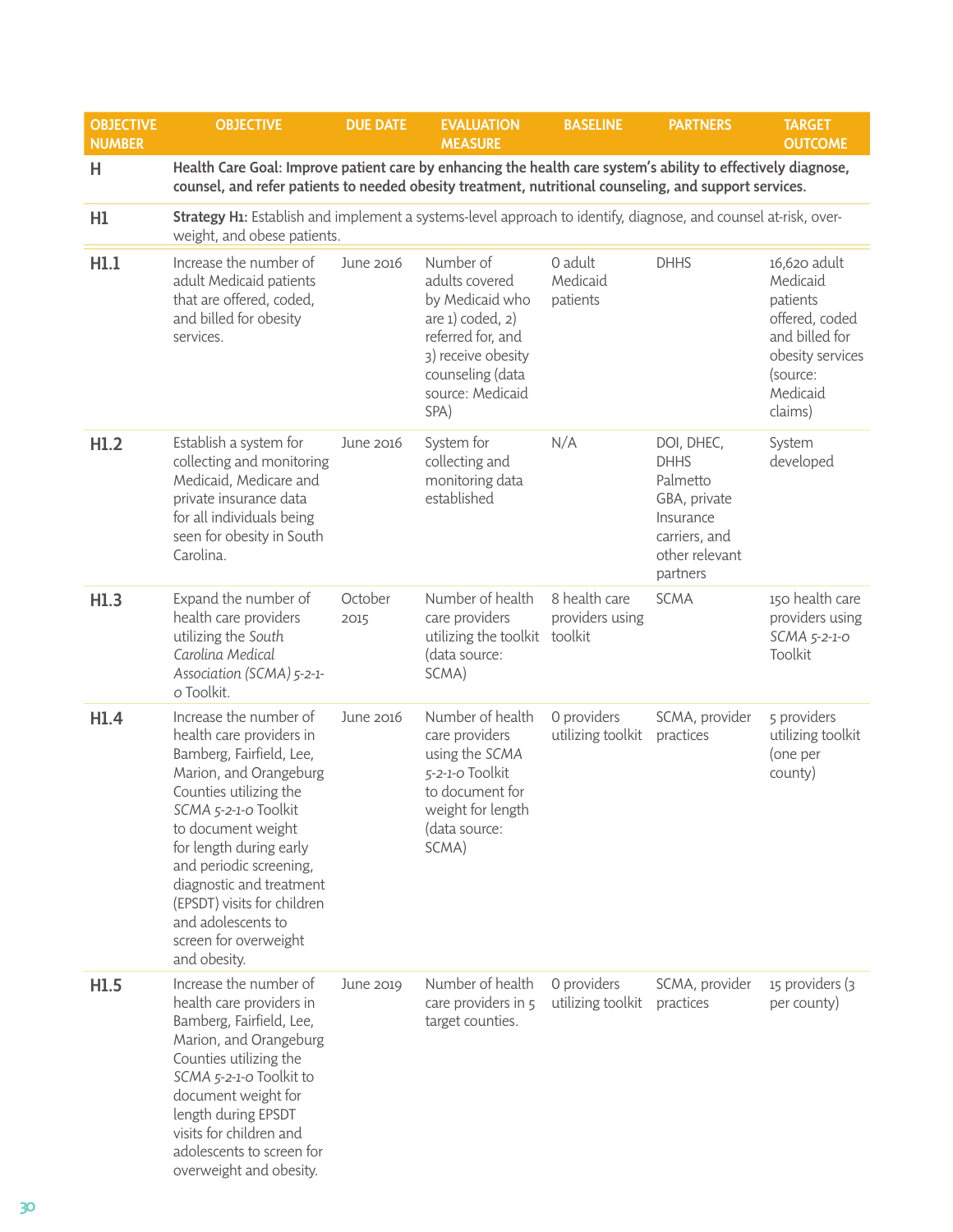| <b>OBJECTIVE</b><br><b>NUMBER</b> | <b>OBJECTIVE</b>                                                                                                                                                                                                                                                     | <b>DUE DATE</b> | <b>EVALUATION</b><br><b>MEASURE</b>                                                                                                                               | <b>BASELINE</b>                 | <b>PARTNERS</b> | <b>TARGET</b><br><b>OUTCOME</b>                                                                                                 |
|-----------------------------------|----------------------------------------------------------------------------------------------------------------------------------------------------------------------------------------------------------------------------------------------------------------------|-----------------|-------------------------------------------------------------------------------------------------------------------------------------------------------------------|---------------------------------|-----------------|---------------------------------------------------------------------------------------------------------------------------------|
| H1.6                              | Increase the number<br>of SCMA continuing<br>education trainings for<br>providers on how to<br>use the SCMA 5-2-1-0<br>Toolkit to increase the<br>prevention, screening,<br>diagnosis, and treatment<br>of overweight and<br>obesity in children and<br>adolescents. | June 2016       | Number of<br>trainings provided<br>on the SCMA<br>5-2-1-0 Toolkit;<br>number of<br>providers trained<br>by SCMA (data<br>source: SCMA)                            | $\mathbf{1}$                    | <b>SCMA</b>     | 10 trainings<br>offered                                                                                                         |
| H1.7                              | Increase the number<br>of SCMA continuing<br>education trainings for<br>providers on how to<br>use the SCMA 5-2-1-0<br>Toolkit to increase the<br>prevention, screening,<br>diagnosis, and treatment<br>of overweight and<br>obesity in children and<br>adolescents. | June 2019       | Number of<br>trainings provided<br>on the SCMA<br>5-2-1-0 Toolkit;<br>number of<br>providers trained<br>by SCMA (data<br>source: SCMA)                            | $\mathbf{1}$                    | <b>SCMA</b>     | 20 trainings<br>offered                                                                                                         |
| H1.8                              | Increase the number of<br>SC federally-qualified<br>health centers (FQHCs)<br>that have modified their<br>electronic health records<br>(EHRs) to identify people<br>at risk for developing<br>type 2 diabetes.                                                       | June 2016       | Number of<br>FQHCs that<br>have modified<br>EHRs; number of<br>patients identified<br>at risk for type<br>2 diabetes (data<br>Source: DHEC)                       | $\mathbf 0$                     | FQHCs, DHEC     | 8 FQHCs have<br>modified EHRs<br>to identify at-<br>risk patients                                                               |
| H1.9                              | Increase the number of<br>SC federally qualified<br>health centers (FQHCs)<br>that have modified their<br>electronic health records<br>(EHRs) to identify people<br>at risk for developing<br>type 2 diabetes.                                                       | June 2019       | Number of<br>FQHCs that<br>have modified<br>EHRs; number of<br>patients identified<br>at risk for type<br>2 diabetes (data<br>source: DHEC)                       | $\circ$                         | FQHCs, DHEC     | 18 FQHCs have<br>modified EHRs<br>to identify at-<br>risk patients                                                              |
| H1.10                             | Increase the number of<br>adult Medicaid patients<br>that are offered, coded,<br>and billed for obesity<br>services.                                                                                                                                                 | June 2019       | Number of<br>adults covered<br>by Medicaid who<br>are $1)$ coded, $2)$<br>referred for, and<br>3) receive obesity<br>counseling (data<br>source: Medicaid<br>SPA) | 0 adult<br>Medicaid<br>patients | <b>DHHS</b>     | 27,720 adult<br>Medicaid<br>patients<br>offered, coded<br>and billed for<br>obesity services<br>(source:<br>Medicaid<br>claims) |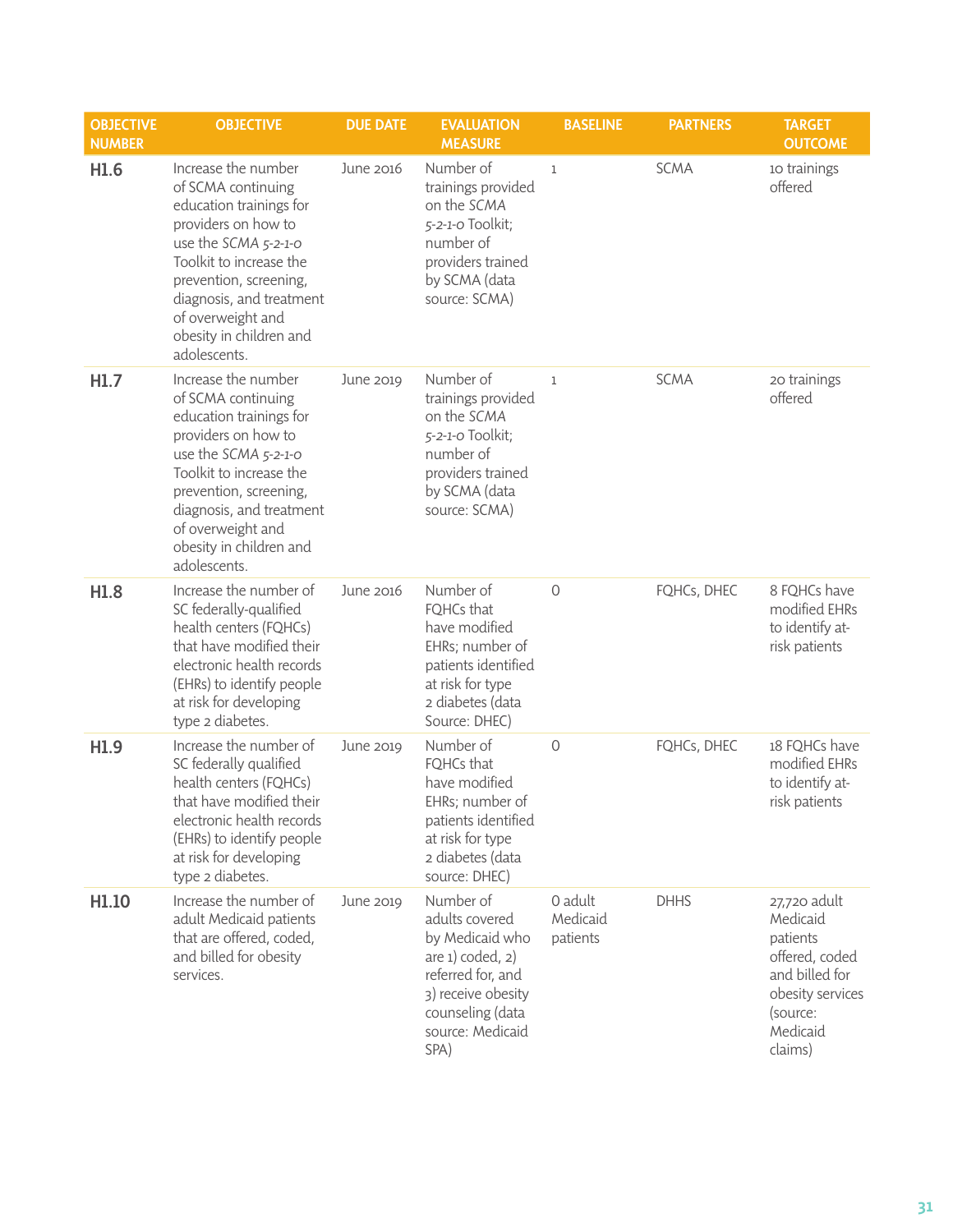| <b>OBJECTIVE</b><br><b>NUMBER</b> | <b>OBJECTIVE</b>                                                                                                                                                                                                                                                | <b>DUE DATE</b>  | <b>EVALUATION</b><br><b>MEASURE</b>                                                                                                                                                            | <b>BASELINE</b>                                                               | <b>PARTNERS</b>                                                                     | <b>TARGET</b><br><b>OUTCOME</b>                                              |
|-----------------------------------|-----------------------------------------------------------------------------------------------------------------------------------------------------------------------------------------------------------------------------------------------------------------|------------------|------------------------------------------------------------------------------------------------------------------------------------------------------------------------------------------------|-------------------------------------------------------------------------------|-------------------------------------------------------------------------------------|------------------------------------------------------------------------------|
| H <sub>2</sub>                    | Strategy H2: Develop and support health care/community partnerships to promote referrals to community-based<br>resources that encourage healthy eating and physical activity.                                                                                   |                  |                                                                                                                                                                                                |                                                                               |                                                                                     |                                                                              |
| H2.1                              | Complete an assessment<br>of health care practices<br>participating in a pilot<br>Prescription for Parks<br>program.                                                                                                                                            | June 2015        | Assessment<br>completed                                                                                                                                                                        | 2 health care<br>practices<br>participating                                   | <b>SCPRT</b>                                                                        | Assessment<br>completed                                                      |
| H2.2                              | Medicaid and SC private<br>insurers will reimburse<br>health care providers for<br>best practices (e.g., CDC's<br>diabetes prevention<br>program) and/or an<br>evidence-based lifestyle<br>intervention program<br>for overweight and<br>prevention of obesity. | <b>June 2019</b> | Number and types<br>of insurers who<br>reimburse for best<br>practices and/<br>or an evidence-<br>based lifestyle<br>intervention<br>program for<br>overweight and<br>prevention of<br>obesity | 0 insurers<br>reimbursing<br>for evidence-<br>based lifestyle<br>intervention | DHEC, DHHS                                                                          | 1 insurer<br>reimbursing<br>for evidence-<br>based lifestyle<br>intervention |
| H2.3                              | Increase the number<br>of American Diabetes<br>Association (ADA)-<br>recognized or American<br>Association of Diabetes<br>Educators (AADE)-<br>accredited diabetes self-<br>management education/<br>training (DSME/T)<br>programs in SC FQHCs.                 | June 2016        | Number of<br>DSME/T programs<br>in SC FQHCs (data<br>source: DHEC)                                                                                                                             | 4 recognized<br>programs in SC<br><b>FQHCs</b>                                | FQHCs, DHEC,<br><b>SC Primary</b><br>Health Care<br>Association                     | 8 recognized<br>programs in SC<br><b>FQHCs</b>                               |
| H2.4                              | Increase the number<br>of American Diabetes<br>Association (ADA)-<br>recognized or American<br>Association of Diabetes<br>self-management<br>education/training<br>(DSME/T) programs.                                                                           | <b>June 2019</b> | Number of<br>DSME/T programs<br>in SC FQHCs (data<br>source: DHEC)                                                                                                                             | 4 recognized<br>programs in SC<br><b>FQHCs</b>                                | FQHCs, DHEC,<br><b>SCPHCA</b>                                                       | 18 recognized<br>programs in SC<br><b>FQHCs</b>                              |
| H2.5                              | Increase the number<br>of active diabetes<br>prevention program<br>(DPP) sites for the<br>primary prevention of<br>type 2 diabetes.                                                                                                                             | June 2016        | Number of DPP<br>sites in SC (data<br>source: DHEC)                                                                                                                                            | 2 sites actively<br>offering DPP                                              | Faith-based<br>organizations,<br>hospitals,<br>YMCAs,<br>community<br>organizations | 3 sites actively<br>offering DPP                                             |
| H <sub>2.6</sub>                  | Increase the number<br>of active diabetes<br>prevention program<br>(DPP) sites for the<br>primary prevention of<br>type 2 diabetes.                                                                                                                             | June 2019        | Number of DPP<br>sites in SC. (data<br>source: DHEC)                                                                                                                                           | 2 sites actively<br>offering DPP                                              | Faith-based<br>organizations,<br>hospitals,<br>YMCAs,<br>community<br>organizations | 7 sites actively<br>offering DPP                                             |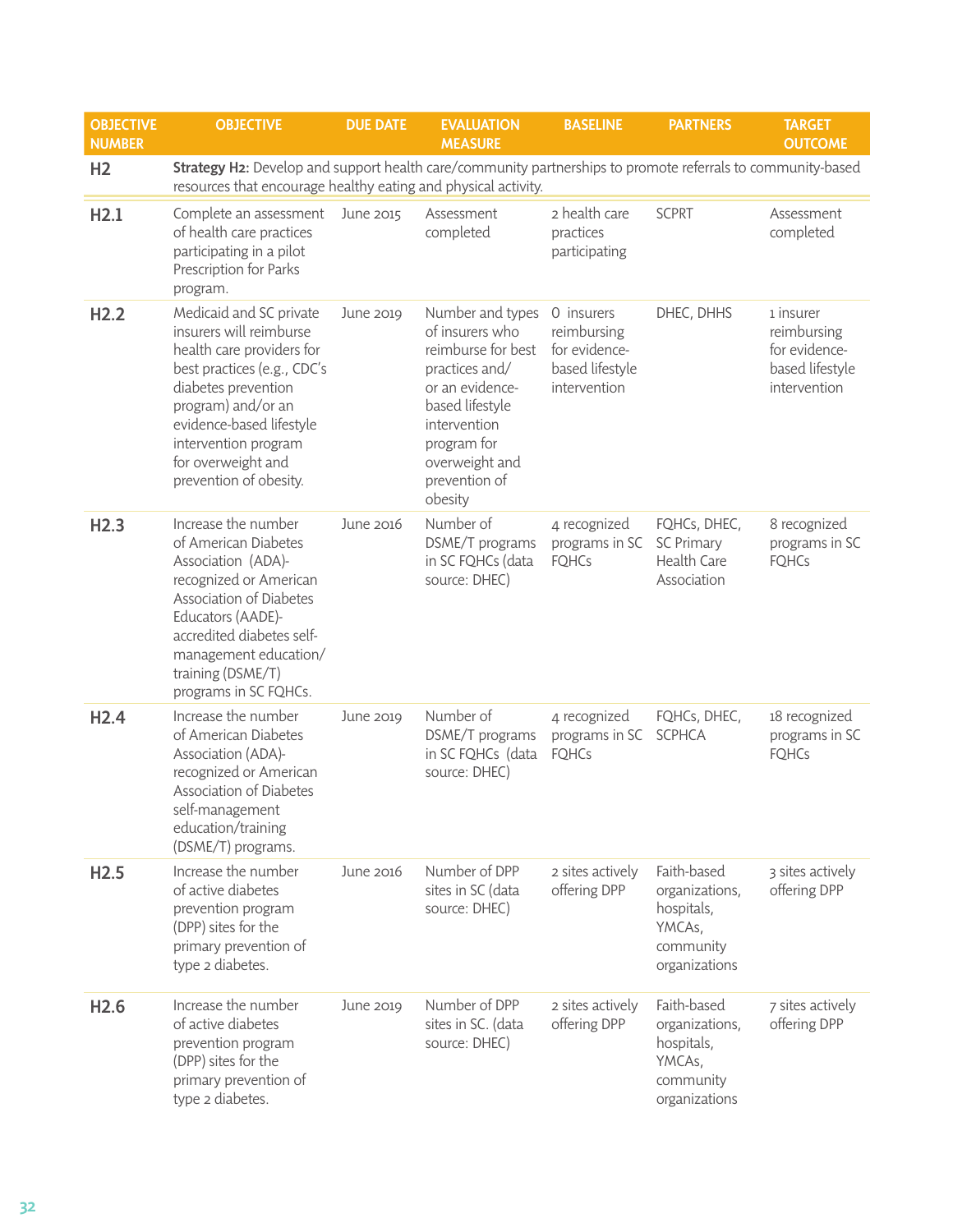| <b>OBJECTIVE</b><br><b>NUMBER</b> | <b>OBJECTIVE</b>                                                                                                                                              | <b>DUE DATE</b> | <b>EVALUATION</b><br><b>MEASURE</b>                                                                                                       | <b>BASELINE</b>                                 | <b>PARTNERS</b>                                                                                                          | <b>TARGET</b><br><b>OUTCOME</b>              |  |  |
|-----------------------------------|---------------------------------------------------------------------------------------------------------------------------------------------------------------|-----------------|-------------------------------------------------------------------------------------------------------------------------------------------|-------------------------------------------------|--------------------------------------------------------------------------------------------------------------------------|----------------------------------------------|--|--|
| H <sub>3</sub>                    | Strategy H3: Implement evidence-based guidelines for maternal and newborn care practices that support<br>breastfeeding initiation, duration, and exclusivity. |                 |                                                                                                                                           |                                                 |                                                                                                                          |                                              |  |  |
| H3.1                              | Increase the number of<br>hospitals designated as<br>"Baby Friendly."                                                                                         | June 2015       | Number of<br>hospitals that<br>achieve "Baby<br>Friendly"<br>designation<br>(data source:<br><b>DHHS Birth</b><br>Outcomes<br>Initiative) | 5 hospitals<br>designated<br>"Baby<br>Friendly" | SC Breastfeeding<br>Coalition,<br>ESMMSC.<br><b>SC Hospital</b><br>Association,<br>SC DHHS,<br>SC Medical<br>Association | 8 hospitals<br>designated<br>"Baby Friendly" |  |  |

| <b>OBJECTIVE</b><br><b>NUMBER</b> | <b>OBJECTIVE</b>                                                                                                                                                                                                                                                                                                                                                                                           | <b>DUE DATE</b>  | <b>EVALUATION</b><br><b>MEASURE</b>                                                                                                                                                                                                                 | <b>BASELINE</b>                                   | <b>PARTNERS</b>                                 | <b>TARGET</b><br><b>OUTCOME</b>                                                                                         |  |  |
|-----------------------------------|------------------------------------------------------------------------------------------------------------------------------------------------------------------------------------------------------------------------------------------------------------------------------------------------------------------------------------------------------------------------------------------------------------|------------------|-----------------------------------------------------------------------------------------------------------------------------------------------------------------------------------------------------------------------------------------------------|---------------------------------------------------|-------------------------------------------------|-------------------------------------------------------------------------------------------------------------------------|--|--|
| S                                 | Schools and Child Care Goal: Improve children's health through the use of evidence-based strategies that<br>promote healthy eating and physical activity.                                                                                                                                                                                                                                                  |                  |                                                                                                                                                                                                                                                     |                                                   |                                                 |                                                                                                                         |  |  |
| S1                                | <b>Strategy S1:</b> Increase access to fresh fruits and vegetables for children.                                                                                                                                                                                                                                                                                                                           |                  |                                                                                                                                                                                                                                                     |                                                   |                                                 |                                                                                                                         |  |  |
| S1.1                              | Increase the number of<br>South Carolina schools<br>and/or child care centers<br>participating in the Farm<br>to School/Preschool<br>program.                                                                                                                                                                                                                                                              | June 2015        | Number<br>of schools<br>participating in<br>the SC Farm to<br>School Program<br>(data source: SC<br>Farm to Institution<br>Program)                                                                                                                 | 124 schools<br>participating in<br>Farm to School | SCDA, DHEC,<br>SCDE, Clemson<br>University, DSS | 133 schools<br>participating in<br>Farm to School                                                                       |  |  |
| S1.2                              | Secure funding<br>to support a core<br>Farm to Institution<br>Program within the<br>SC Department of<br>Agriculture to facilitate<br>expansion of the<br>current Farm to School<br>Program in schools and<br>preschools and also<br>facilitate expansion to<br>at least two additional<br>types of institutions<br>(such as hospitals,<br>workplaces, universities,<br>and governmental<br>organizations). | <b>June 2019</b> | Funding secured;<br>SC Farm to<br>Institution<br>Program<br>established;<br>number of<br>additional types<br>of institutions<br>participating<br>in the SC Farm<br>to Institution<br>Program (data<br>source: SC Farm<br>to Institution<br>Program) | N/A                                               | SCDA, DHEC,<br>SDE Clemson<br>University, DSS   | Funding<br>secured;<br>SC Farm to<br>Institution core<br>infrastructure<br>established;<br>6 additional<br>institutions |  |  |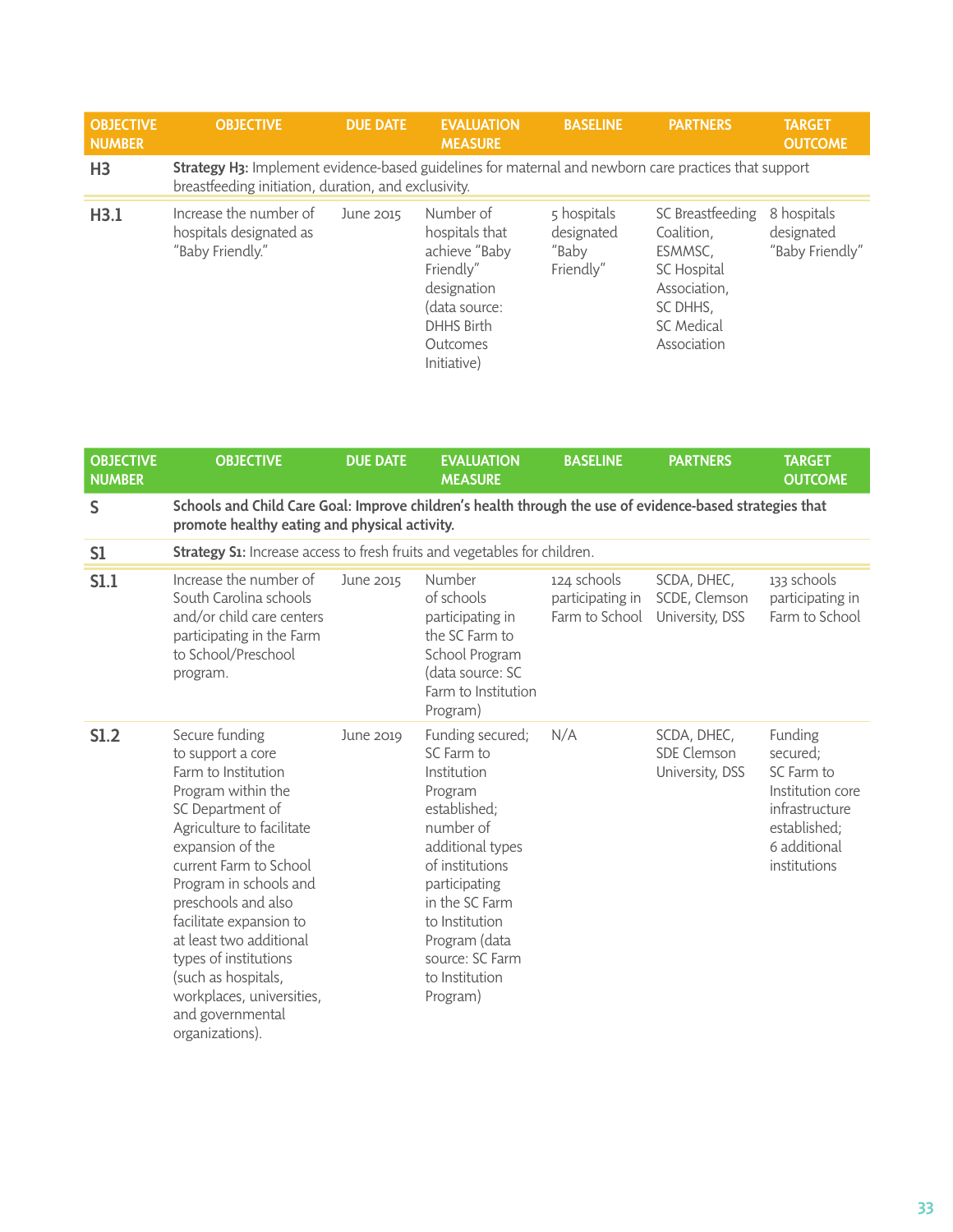| <b>OBJECTIVE</b><br><b>NUMBER</b> | <b>OBJECTIVE</b>                                                                                                                                                                                                                                          | <b>DUE DATE</b>  | <b>EVALUATION</b><br><b>MEASURE</b>                                                                                                                                                  | <b>BASELINE</b>                           | <b>PARTNERS</b>                                                                                                              | <b>TARGET</b><br><b>OUTCOME</b>                                            |
|-----------------------------------|-----------------------------------------------------------------------------------------------------------------------------------------------------------------------------------------------------------------------------------------------------------|------------------|--------------------------------------------------------------------------------------------------------------------------------------------------------------------------------------|-------------------------------------------|------------------------------------------------------------------------------------------------------------------------------|----------------------------------------------------------------------------|
| S1.3                              | Increase the number<br>of child care providers<br>enrolled in the SC Child<br>and Adult Care Food<br>Program.                                                                                                                                             | <b>June 2019</b> | Number of child<br>care providers<br>enrolled in the<br>SC Child and<br><b>Adult Care</b><br>Food Program<br>(data source:<br><b>DSS Division of</b><br>Early Care and<br>Education) | 1,323 child<br>care providers<br>enrolled | <b>DSS Division</b><br>of Early Care<br>and Education,<br>SC Child Care<br>Resource<br>and Referral<br>Network               | 1,398 child<br>care providers<br>enrolled                                  |
| S <sub>2</sub>                    | Strategy S2: Increase access to physical activity opportunities for children.                                                                                                                                                                             |                  |                                                                                                                                                                                      |                                           |                                                                                                                              |                                                                            |
| S2.1                              | Complete a feasibility<br>assessment of<br>implementing a<br>statewide web-based<br>fitness education, testing,<br>reporting, and data<br>management system in<br>South Carolina public<br>schools.                                                       | October<br>2014  | Feasibility report<br>completed and<br>disseminated<br>(data source:<br>DHEC)                                                                                                        | N/A                                       | DHEC,<br>SCDE, BCBS<br>Foundation,<br>Cooper Institute,<br>Human Kinetics,<br>SCASA, USC,<br>school districts<br>and schools | Feasibility<br>report<br>completed and<br>disseminated                     |
| S2.2                              | Establish a statewide<br>system for gathering and<br>reporting student-level<br>fitness data inclusive<br>of BMI for grades 2, 5,<br>8 and HS PE1 course<br>for policy and program<br>planning, development,<br>implementation, and<br>assessment.        | June 2015        | Statewide system<br>established                                                                                                                                                      | N/A                                       | DHEC,<br>SCDE, BCBS<br>Foundation,<br>Cooper Institute,<br>Human Kinetics,<br>SCASA, USC,<br>school districts<br>and schools | System<br>established                                                      |
| S2.3                              | Increase the number<br>of K-5 schools that<br>provide 30 minutes of<br>daily physical activity<br>during the school day<br>through evidence-based,<br>comprehensive physical<br>activity programs.                                                        | June 2016        | Number of K-5<br>schools that<br>provide 30<br>minutes of daily<br>physical activity<br>(data source: SDE<br>Student Health<br>and Fitness Act<br>physical activity<br>survey)       | Baseline to be<br>established in<br>2015  | SCDE, DHEC, K-5<br>schools                                                                                                   | 50% of K-5 SC<br>public schools                                            |
| <b>S2.4</b>                       | Utilize an evidence-<br>based, health-related<br>fitness testing and data<br>management system to<br>determine the status of<br>student fitness, including<br>body mass index (BMI),<br>of the student population<br>in South Carolina public<br>schools. | June 2019        | Evidence-<br>based system<br>established and<br>populated by SC<br>public schools                                                                                                    | N/A                                       | DHEC,<br>SCDE, BCBS<br>Foundation,<br>Cooper Institute,<br>Human Kinetics,<br>SCASA, USC,<br>school districts<br>and schools | Evidence-<br>based system<br>established<br>and populated<br>by SC schools |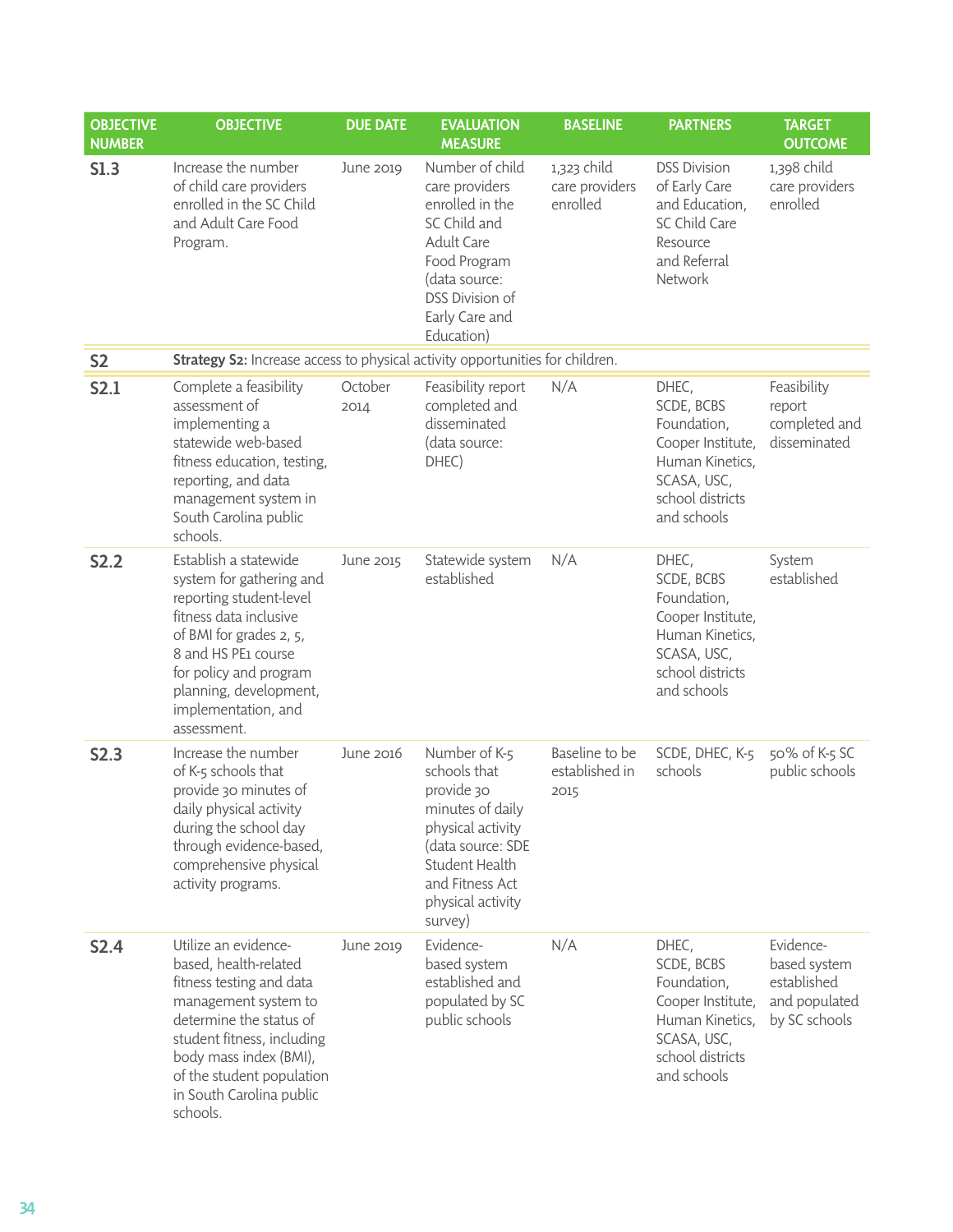| <b>OBJECTIVE</b><br><b>NUMBER</b> | <b>OBJECTIVE</b>                                                                                                                                                                                   | <b>DUE DATE</b>  | <b>EVALUATION</b><br><b>MEASURE</b>                                                                                                                                                                                                                                                        | <b>BASELINE</b>                          | <b>PARTNERS</b>                                                                                                                                                                                 | <b>TARGET</b><br><b>OUTCOME</b>                       |
|-----------------------------------|----------------------------------------------------------------------------------------------------------------------------------------------------------------------------------------------------|------------------|--------------------------------------------------------------------------------------------------------------------------------------------------------------------------------------------------------------------------------------------------------------------------------------------|------------------------------------------|-------------------------------------------------------------------------------------------------------------------------------------------------------------------------------------------------|-------------------------------------------------------|
| S2.5                              | Increase the number<br>of K-5 schools that<br>provide 30 minutes of<br>daily physical activity<br>during the school day<br>through evidence-based,<br>comprehensive physical<br>activity programs. | <b>June 2019</b> | Number of K-5<br>schools that<br>provide 30<br>minutes of daily<br>physical activity<br>(data source: SDE<br>Student Health<br>and Fitness Act<br>physical activity<br>survey)                                                                                                             | Baseline to be<br>established in<br>2015 | SCDE, DHEC, K-5<br>schools                                                                                                                                                                      | 100% of K-5 SC<br>public schools                      |
| <b>S2.6</b>                       | Implement a pilot project<br>focused on the design of<br>outdoor environments<br>in early care and<br>education (ECE) settings<br>as a preventive health<br>intervention.                          | June 2019        | Number of<br>ECE sites that<br>participate in the<br>pilot; number of<br>outdoor learning<br>environments<br>established<br>following the<br>Natural Learning<br>Initiative<br>Preventing Obesity<br>by Design Process<br>(data source:<br>DSS Division of<br>Early Care and<br>Education) | $\mathbf 0$                              | DHEC, DSS<br>Division of<br>Early Care and<br>Education, SC<br>Program for<br>Infant/Toddler<br>Care, SC Child<br>Care Resource<br>& Referral<br>Network, the<br>Natural Learning<br>Initiative | 8 ECE sites;<br>4 outdoor<br>learning<br>environments |
| S <sub>3</sub>                    | Strategy S3: Increase the number of South Carolina out-of-school time providers implementing the National<br>AfterSchool Association's healthy eating and physical activity standards.             |                  |                                                                                                                                                                                                                                                                                            |                                          |                                                                                                                                                                                                 |                                                       |
| S3.1                              | Increase the number<br>of out-of-school time<br>providers serving as<br>Centers of Excellence.                                                                                                     | June 2016        | Number of<br>out-of-school<br>time providers<br>serving as Centers<br>of Excellence<br>(data source:<br>SC AfterSchool<br>Alliance)                                                                                                                                                        | $\bigcirc$                               | USC, Alliance<br>of YMCAs, SC<br>Afterschool<br>Alliance                                                                                                                                        | 4 Centers of<br>Excellence                            |
| S3.2                              | Increase the number<br>of out-of-school time<br>providers that are fully<br>compliant with the<br>National AfterSchool<br>Association Healthy<br>Eating and Physical<br>Activity (HEPA) Standards. | June 2016        | Number of out-<br>of-school time<br>providers that are<br>fully compliant<br>with the National<br>AfterSchool<br>Association<br><b>Healthy Eating</b><br>and Physical<br>Activity (HEPA)<br>Standards<br>(data source:<br>SC AfterSchool<br>Alliance)                                      | $\Omega$                                 | USC, Alliance<br>of YMCAs, SC<br>Afterschool<br>Alliance                                                                                                                                        | 25 out-of-<br>school time<br>providers                |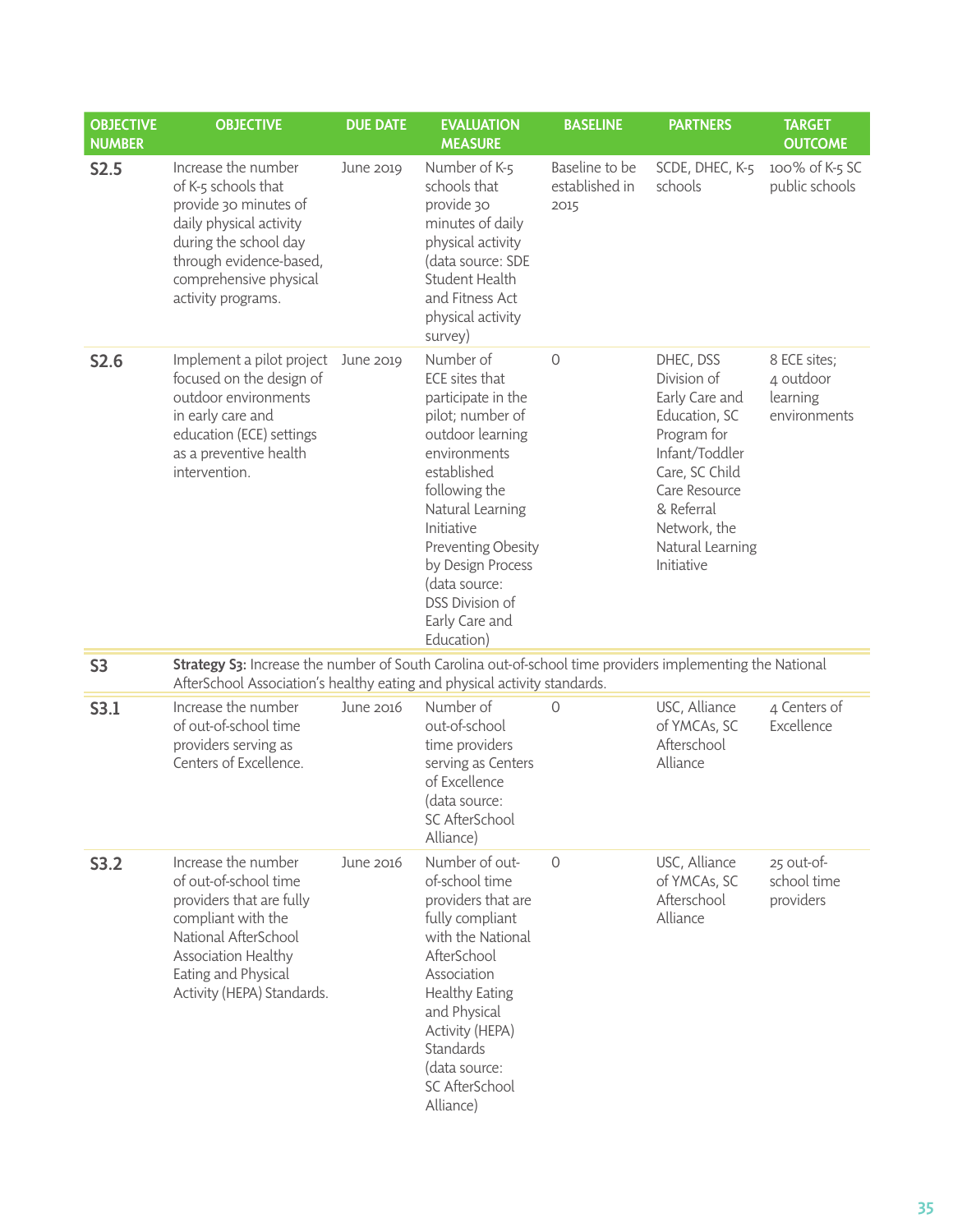| <b>OBJECTIVE</b><br><b>NUMBER</b> | <b>OBJECTIVE</b>                                                                                                                                                                                      | <b>DUE DATE</b> | <b>EVALUATION</b><br><b>MEASURE</b>                                                                                                                                                                                                                   | <b>BASELINE</b>                                                               | <b>PARTNERS</b>                                                                                                     | <b>TARGET</b><br><b>OUTCOME</b>                                                |
|-----------------------------------|-------------------------------------------------------------------------------------------------------------------------------------------------------------------------------------------------------|-----------------|-------------------------------------------------------------------------------------------------------------------------------------------------------------------------------------------------------------------------------------------------------|-------------------------------------------------------------------------------|---------------------------------------------------------------------------------------------------------------------|--------------------------------------------------------------------------------|
| S3.3                              | Develop a statewide<br><b>Healthy Eating</b><br>and Physical<br>Activity standards<br>implementation plan<br>for out-of-school-time<br>programs.                                                      | June 2015       | Statewide plan in<br>place (data source:<br>SC AfterSchool<br>Alliance)                                                                                                                                                                               | N/A                                                                           | Alliance of<br>YMCAs, SC<br>Afterschool<br>Alliance, USC                                                            | Statewide plan<br>in place                                                     |
| S3.4                              | The SC AfterSchool<br>Alliance network will<br>adopt the Healthy Eating<br>and Physical Activity<br>(HEPA) Standards for out-<br>of-school time providers<br>and build awareness of<br>the standards. | June 2016       | <b>HEPA</b> standards<br>adopted (data<br>source: SC<br>AfterSchool<br>Alliance)                                                                                                                                                                      | N/A                                                                           | Alliance of<br>YMCAs, SC<br>Afterschool<br>Alliance, USC                                                            | HEPA standards<br>adopted                                                      |
| S3.5                              | Increase the number<br>of out-of-school time<br>providers that are fully<br>compliant with the<br>National AfterSchool<br>Association Healthy<br>Eating and Physical<br>Activity (HEPA) Standards.    | June 2019       | Number of out-<br>of-school time<br>providers that are<br>fully compliant<br>with the National<br>AfterSchool<br>Association<br><b>Healthy Eating</b><br>and Physical<br>Activity (HEPA)<br>Standards<br>(data source:<br>SC AfterSchool<br>Alliance) | $\Omega$                                                                      | USC, Alliance<br>of YMCAs, SC<br>Afterschool<br>Alliance,<br>Alliance for<br>a Healthier<br>Generation              | 50 out-of-<br>school time<br>providers                                         |
| <b>S4</b>                         | Strategy S4: Develop health care provider-school partnerships to promote healthy eating and active living<br>activities in South Carolina schools.                                                    |                 |                                                                                                                                                                                                                                                       |                                                                               |                                                                                                                     |                                                                                |
| S4.1                              | Increase the number<br>of South Carolina<br>schools and physicians<br>participating in the Docs<br>Adopt School Health<br>Initiative.                                                                 | October<br>2015 | Number of South<br>Carolina schools<br>participating in<br>the Docs Adopt<br>School Health<br>Initiative; number<br>of schools with a<br>physician on the<br>health committee<br>(data source:<br>SCMA)                                               | 147<br>participating<br>schools; 83<br>physicians<br>on a health<br>committee | <b>MUSC Boeing</b><br>Center for<br>Children's<br>Wellness,<br>SC Medical<br>Association,<br>physicians,<br>schools | 200<br>participating<br>schools; 125<br>physicians<br>on a health<br>committee |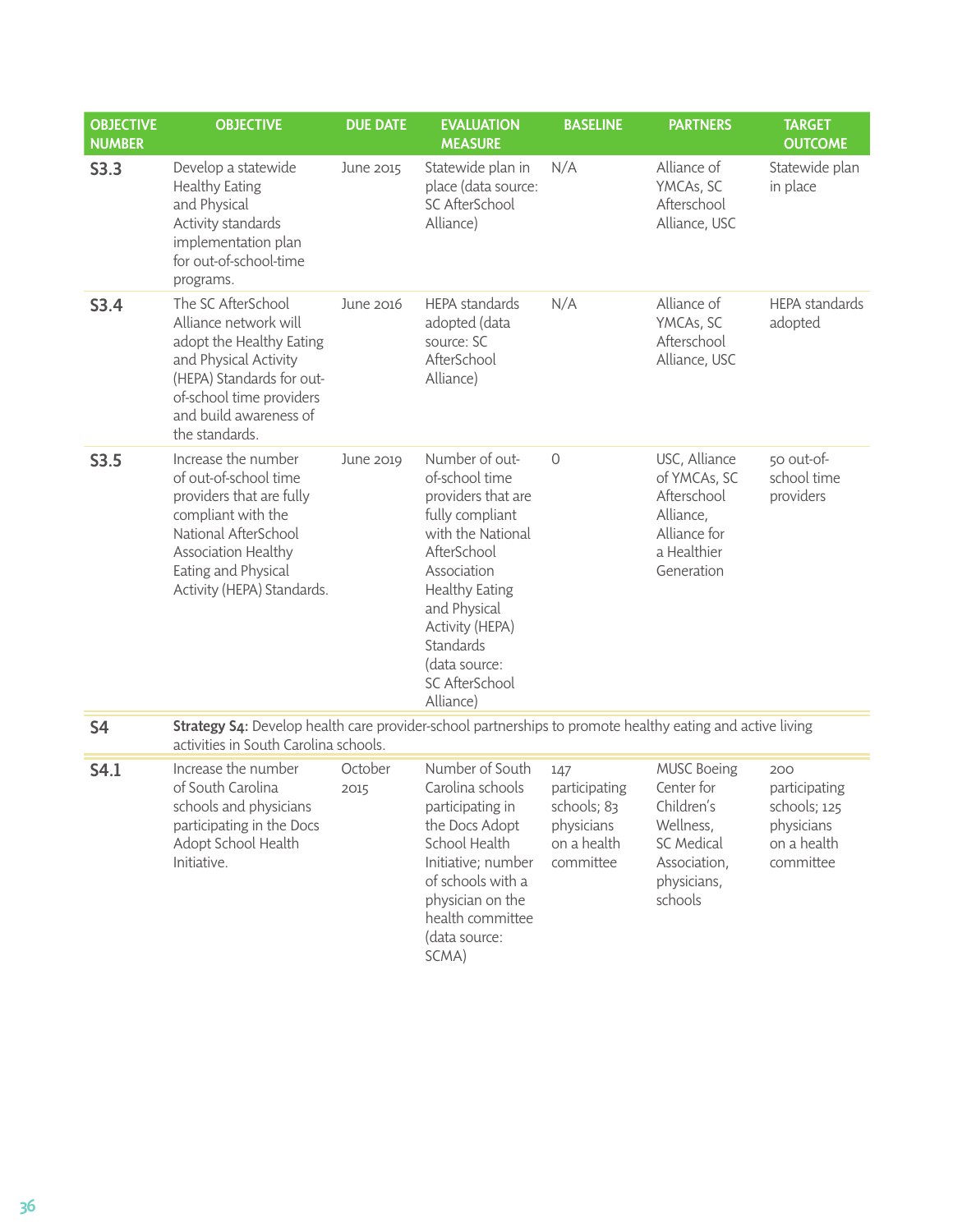| <b>OBJECTIVE</b><br><b>NUMBER</b> | <b>OBJECTIVE</b>                                                                                                                                                                                                                              | <b>DUE DATE</b>  | <b>EVALUATION</b><br><b>MEASURE</b>                                                                                                                                                                                                      | <b>BASELINE</b>                                                 | <b>PARTNERS</b>                                                                                          | <b>TARGET</b><br><b>OUTCOME</b>     |  |  |
|-----------------------------------|-----------------------------------------------------------------------------------------------------------------------------------------------------------------------------------------------------------------------------------------------|------------------|------------------------------------------------------------------------------------------------------------------------------------------------------------------------------------------------------------------------------------------|-----------------------------------------------------------------|----------------------------------------------------------------------------------------------------------|-------------------------------------|--|--|
| S <sub>5</sub>                    | Strategy S5: Make health education in schools a focal point for obesity prevention.                                                                                                                                                           |                  |                                                                                                                                                                                                                                          |                                                                 |                                                                                                          |                                     |  |  |
| S5.1                              | Provide evidence-<br>based physical activity<br>education and nutrition<br>education in alignment<br>with the SC Academic<br>Standards for Health<br>and Safety Education<br>in compliance with the<br>Comprehensive Health<br>Education Act. | <b>June 2019</b> | Number of K-12<br>public schools<br>providing<br>evidence-based<br>physical activity<br>and nutrition<br>education.                                                                                                                      | TBD                                                             | SCDE, public<br>schools and<br>districts, DHEC                                                           | 100% of SC<br>public schools        |  |  |
| S5.2                              | Increase the number of<br><b>SNAP Nutrition Education</b><br>programs in the five<br>target counties (Bamberg,<br>Fairfield, Marion, Lee,<br>and Orangeburg).                                                                                 | June 2015        | Number of<br>schools targeted<br>to participate<br>in program;<br>number of schools<br>participating or<br>completing SNAP<br>Ed program with<br>51% or greater<br>number of<br>students eligible<br>for free or reduced<br>priced meals | 1 eligible<br>elementary<br>school (data<br>source: SNAP<br>Ed) | DHEC, DSS,<br><b>SCDE</b>                                                                                | 3 eligible<br>elementary<br>schools |  |  |
| S5.3                              | Increase the number of<br><b>SNAP Nutrition Education</b><br>programs in the five<br>target counties (Bamberg,<br>Fairfield, Marion, Lee,<br>and Orangeburg).                                                                                 | <b>June 2019</b> | Number of<br>schools targeted<br>to participate<br>in program;<br>number of schools<br>participating or<br>completing SNAP<br>Ed program with<br>51% or greater<br>number of<br>students eligible<br>for free or reduced<br>priced meals | 1 eligible<br>elementary<br>school (data<br>source: SNAP<br>Ed) | DHEC, DSS,<br><b>SCDE</b>                                                                                | 6 eligible<br>elementary<br>schools |  |  |
| S <sub>6</sub>                    | Strategy 6: Increase the number of early care and education systems that integrate nutrition and physical activity<br>best practices.                                                                                                         |                  |                                                                                                                                                                                                                                          |                                                                 |                                                                                                          |                                     |  |  |
| S6.1                              | Present nutrition and<br>physical activity best<br>practices for young<br>children to the Governors<br>Committee on the<br>Regulation of Child Care<br>Facilities.                                                                            | June 2016        | Presentation<br>completed<br>(data source:<br><b>DSS Division of</b><br>Early Care and<br>Education)                                                                                                                                     | N/A                                                             | <b>DSS Division</b><br>of Early Care<br>and Education,<br>DHEC, USC<br>Arnold School<br>of Public Health | Presentation<br>completed           |  |  |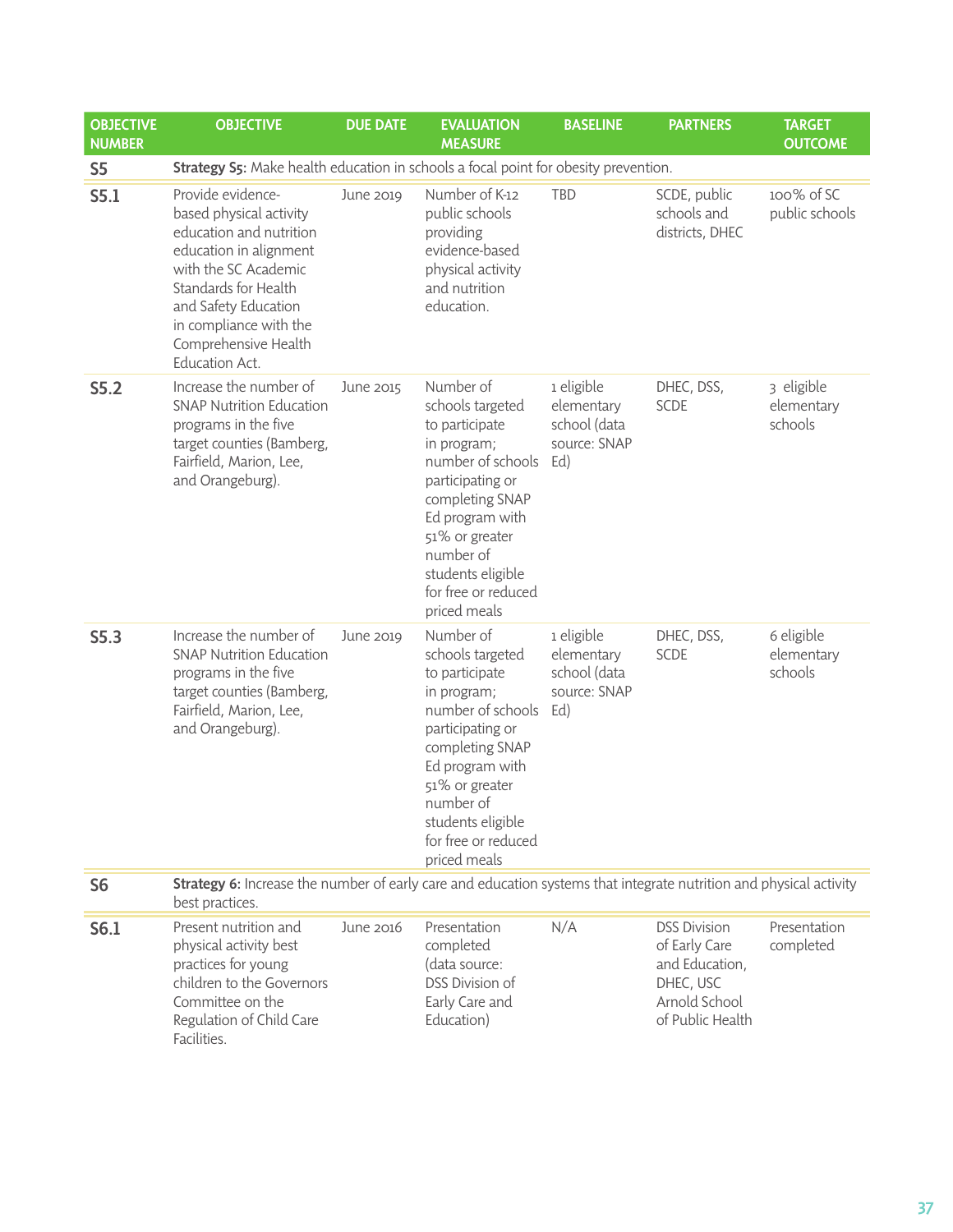| <b>OBJECTIVE</b><br><b>NUMBER</b> | <b>OBJECTIVE</b>                                                                                                                                                                                             | <b>DUE DATE</b>  | <b>EVALUATION</b><br><b>MEASURE</b>                                                                                                                                                                                                                       | <b>BASELINE</b>                                                                                                                                         | <b>PARTNERS</b>                                                                                                                                                          | <b>TARGET</b><br><b>OUTCOME</b>                                                                                                             |
|-----------------------------------|--------------------------------------------------------------------------------------------------------------------------------------------------------------------------------------------------------------|------------------|-----------------------------------------------------------------------------------------------------------------------------------------------------------------------------------------------------------------------------------------------------------|---------------------------------------------------------------------------------------------------------------------------------------------------------|--------------------------------------------------------------------------------------------------------------------------------------------------------------------------|---------------------------------------------------------------------------------------------------------------------------------------------|
| S6.2                              | The ABC Quality Rating<br>and Improvement<br>System will adopt<br>nutrition and physical<br>activity standards for<br>group/family home<br>providers.                                                        | June 2016        | List of nutrition<br>and physical<br>activity standards<br>adopted by<br>ABC Quality.<br>(data source:<br>DSS Division of<br>Early Care and<br>Education)                                                                                                 | N/A                                                                                                                                                     | <b>DSS Division</b><br>of Early Care<br>and Education,<br>DHEC, USC<br>Arnold School<br>of Public Health                                                                 | Nutrition<br>and Physical<br>Activity<br>Standards<br>adopted by<br><b>ABC Quality</b><br>Program                                           |
| S6.3                              | Increase the number of<br>South Carolina Center<br>for Child Care Career<br>Development certified<br>trainers who are trained<br>to deliver content on<br>nutrition and physical<br>activity best practices. | June 2016        | Number of<br>certified trainers<br>trained (data<br>source: DSS<br>Division of<br>Early Care and<br>Education)                                                                                                                                            | $\overline{0}$                                                                                                                                          | <b>DSS Division</b><br>of Early Care<br>and Education,<br>DHEC, SC<br>Center for Child<br>Care Career<br>Development,<br><b>USC Arnold</b><br>School of Public<br>Health | 75 certified<br>trainers                                                                                                                    |
| S6.4                              | Increase the number of<br>ABC Quality Level B+/B<br>child care centers that<br>have a written nutrition<br>or a written physical<br>activity policy that meets<br>the ABC Grow Healthy<br>standard.          | June 2019        | Number of Level<br>$B + / B$ centers with<br>a written nutrition<br>policy; number of<br>Level B+/B centers<br>with a written<br>physical activity<br>policy                                                                                              | $261$ level $B+/B$<br>centers with<br>a written<br>nutrition<br>policy; 231<br>$level B+/B$<br>centers with<br>a written<br>physical<br>activity policy | <b>DSS Division of</b><br>Early Care and<br>Education, DHEC                                                                                                              | 461 level<br>$B+/B$ centers<br>with a written<br>nutrition<br>policy; 431<br>$level B+/B$<br>centers written<br>physical<br>activity policy |
| S6.5                              | Pilot the integration of<br>nutrition and physical<br>activity best practices into<br>two 4-year institutions<br>early care and education<br>(ECE) coursework.                                               | <b>June 2019</b> | Nutrition and<br>physical activity<br>best practices<br>coursework<br>curricula<br>developed;<br>number of ECE<br>programs at 2-year<br>institutions that<br>participate in the<br>pilot (data source:<br>DSS Division of<br>Early Care and<br>Education) | $N/A$ ; O ECE<br>institutions<br>at 2-year<br>institutions<br>participating                                                                             | <b>DSS Division of</b><br>Early Care and<br>Education, USC<br>Arnold School<br>of Public Health,<br><b>DHEC</b>                                                          | Curricula<br>developed;<br>2 early care<br>and education<br>programs<br>participating                                                       |
| S6.6                              | Establish a SC<br>"Breastfeeding Friendly"<br>child care designation for<br>child care centers.                                                                                                              | June 2016        | Designation<br>criteria established                                                                                                                                                                                                                       | N/A                                                                                                                                                     | SC Program<br>for Infant/<br>Toddler Care,<br><b>DSS Division</b><br>of Early Care<br>and Education,<br>DHEC, Head<br>Start, SC<br>Breastfeeding<br>Coalition, MUSC      | Designation<br>established                                                                                                                  |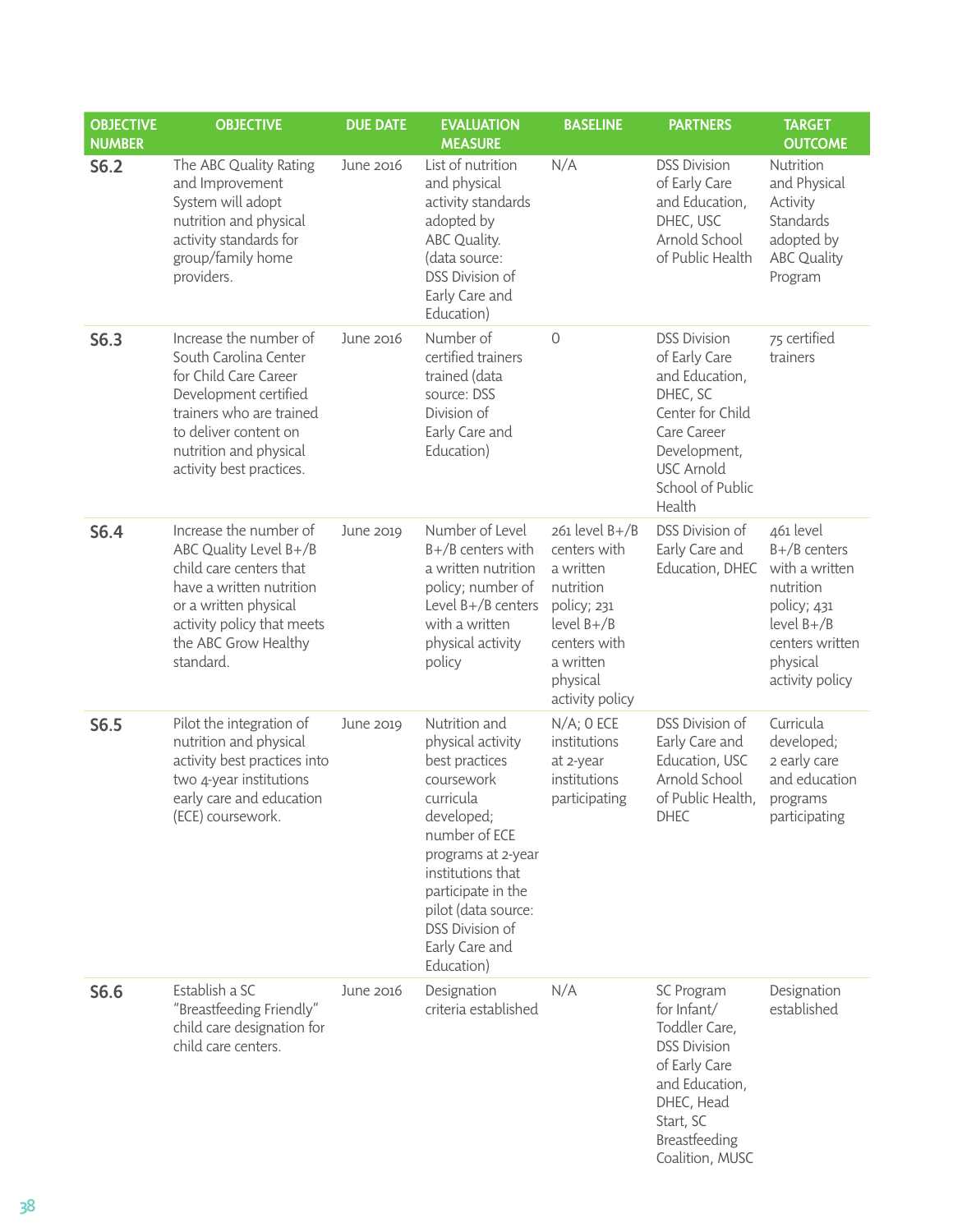| <b>OBJECTIVE</b><br><b>NUMBER</b> | <b>OBJECTIVE</b>                                                                                                       | <b>DUE DATE</b> | <b>EVALUATION</b><br><b>MEASURE</b>                                                                                | <b>BASELINE</b>                       | <b>PARTNERS</b>                                                                                                                                                     | <b>TARGET</b><br><b>OUTCOME</b>                                       |
|-----------------------------------|------------------------------------------------------------------------------------------------------------------------|-----------------|--------------------------------------------------------------------------------------------------------------------|---------------------------------------|---------------------------------------------------------------------------------------------------------------------------------------------------------------------|-----------------------------------------------------------------------|
| S6.7                              | Increase the number<br>of child care centers<br>designated as a SC<br>"Breastfeeding Friendly"<br>child care facility. | June 2019       | Number of child<br>care centers<br>receiving the SC<br><b>Breastfeeding</b><br>Friendly Child Care<br>designation. | 0 child care<br>centers<br>designated | SC Program<br>for Infant/<br>Toddler Care,<br><b>DSS Division</b><br>of Early Care<br>and Education,<br>DHEC, Head<br>Start, SC<br>Breastfeeding<br>Coalition, MUSC | 10 child<br>care centers<br>designated<br>"Breastfeeding<br>Friendly" |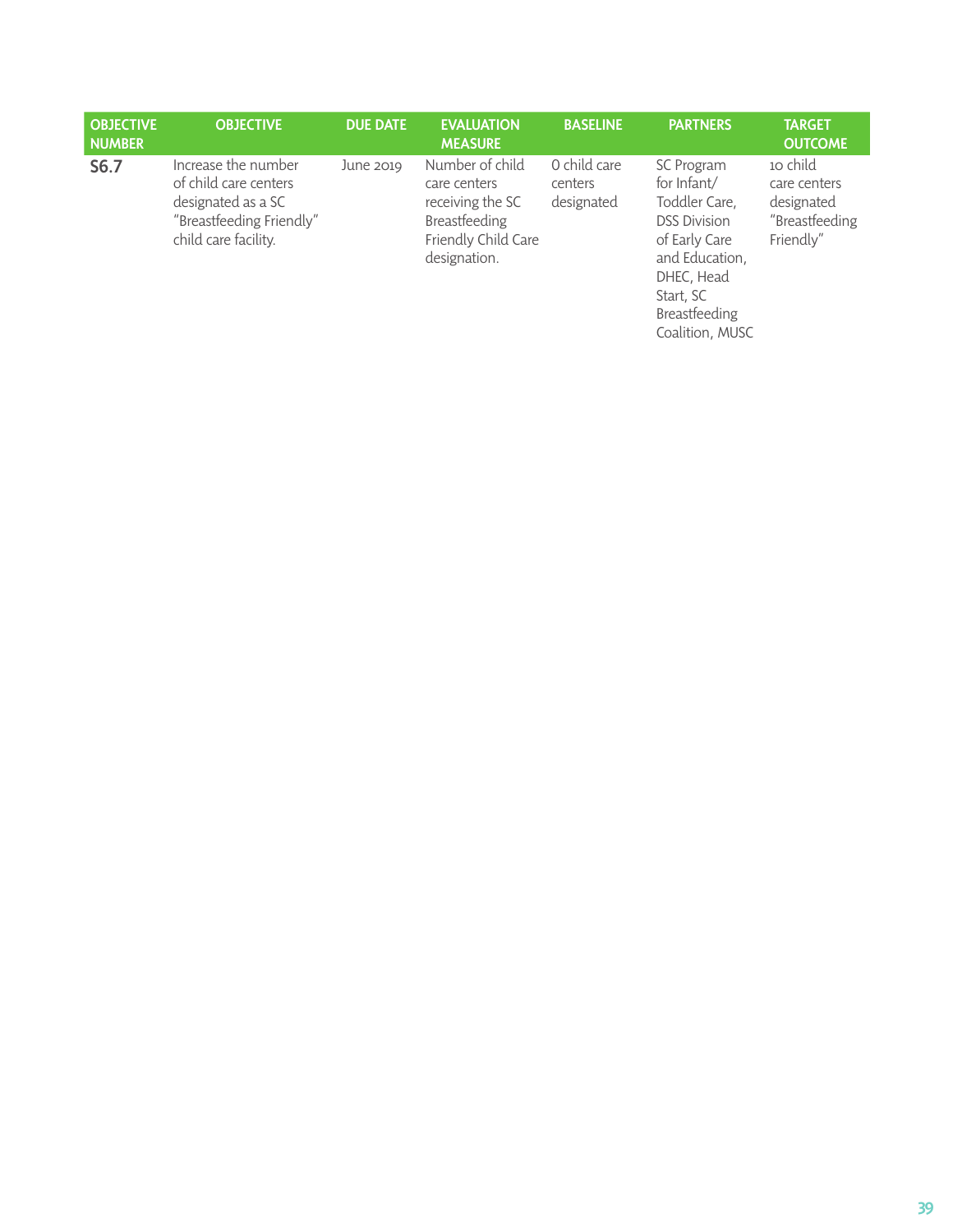# acknowledgements

Graham Adams, Ph.D. *Chief Executive Officer* SC Office of Rural Health

Phyllis Allen *Director, Professional and Community Nutrition Services* SC Dept. of Health and Environmental Control

Beth Barry, MPH, MCHES *SC Relationship Manager* Alliance for a Healthier Generation

Elizabeth Barton, MSPH *Epidemiologist* SC Dept. of Health and Environmental Control

Karla Beckwith, MS, RD *WIC and Nutrition Services Manager* SC Dept. of Health and Environmental Control

Michael Beets, M.Ed., M.P.H., Ph.D. *Associate Professor* Division of Health Aspects of Physical Activity, USC

Erica Belton, RN *Chair elect* SC Faith Community Nurses Association

Christine Beyer, Ph.D. *Education Associate* SC Department of Education

Tony Boatwright, Ed.S. *Health and Education Consultant* Richland School District One

Leigh Bolick *Director, Division of Early Care and Education* SC Dept. of Social Services

Johnese Bostic, BS *Office of Minority Health Health Disparities Consultant* SC Dept. of Health and Environmental Control

Ellen Boyce, MPH, MCHES, CPM *Health Educator III*  SC Dept. of Health and Environmental Control Erica Boykin, MPH-PAPH, CHES *School Health Coordinator*  SC Dept. of Health and Environmental Control

Juanita Bowens-Seabrook, PhD., RD, SNS *Director, Office of Nutrition Programs* SC Department of Education

Brooke Brittain, MS, RD, CHES *Program Education Coordinator SNAP Education* SC Dept. of Health and Environmental Control

Wendy Broderick *Chief Development Officer* YMCA of Columbia

Bill Brown, Ph.D. *Professor and SC Education Policy Fellow* University of South Carolina

Charles Brown *Director of Human Capital Investment Human Resources* SC Dept. of Transportation

Pat Buckley *Interim Executive Director* Eat Smart Move More South Carolina

Marion Burton, MD *Medical Director* SC Dept. of Health and Human Services Director of Community Affairs and Community Pediatrics, USC School of Medicine

Kate Callahan, MPH *Epidemiologist* SC Dept. of Health and Environmental Control

Deb Campeau *Associate Vice President of Business Development*  Trident Health

Trimease Carter, MSW *Youth Coordinator* Eat Smart Move More South Carolina Susan Collier, MS, RD *Healthy South Carolina Initiative Midlands Public Health Region* SC Dept. of Health and Environmental Control

Penny Danielson *CDEPP Coordinator*  SC Department of Education

Nick Davidson, MS, MA, CPM *Public Health Director Midlands Public Health Region* SC Dept. of Health and Environmental Control

Mary Lynn Diggs *Director of Head Start* SC Dept. of Social Services

Eleanor Dunlap *Community Relations* The Graham Foundation

Rick Foster, MD *Senior Vice President for Quality and Patient Safety* SC Hospital Association and Senior Medical Advisor for LifePoint

Ana Isabel Gallego, MPH *Program Director* SC Hospital Association

Rozalynn Goodwin, MHA, FACHE *Vice President for Community Engagement* SC Hospital Association

Barbara Grice, MSPH, MCHE *Director, Office of Community Engagement*  SC Dept. of Health and Environmental Control

Carla Griffin *Assistant to the Director of Public Health* SC Dept. of Health and Environmental Control

Lillie Hall, MHS, MPH, CHES *Community Systems Director, Upstate Public Health Region* SC Dept. of Health and Environmental Control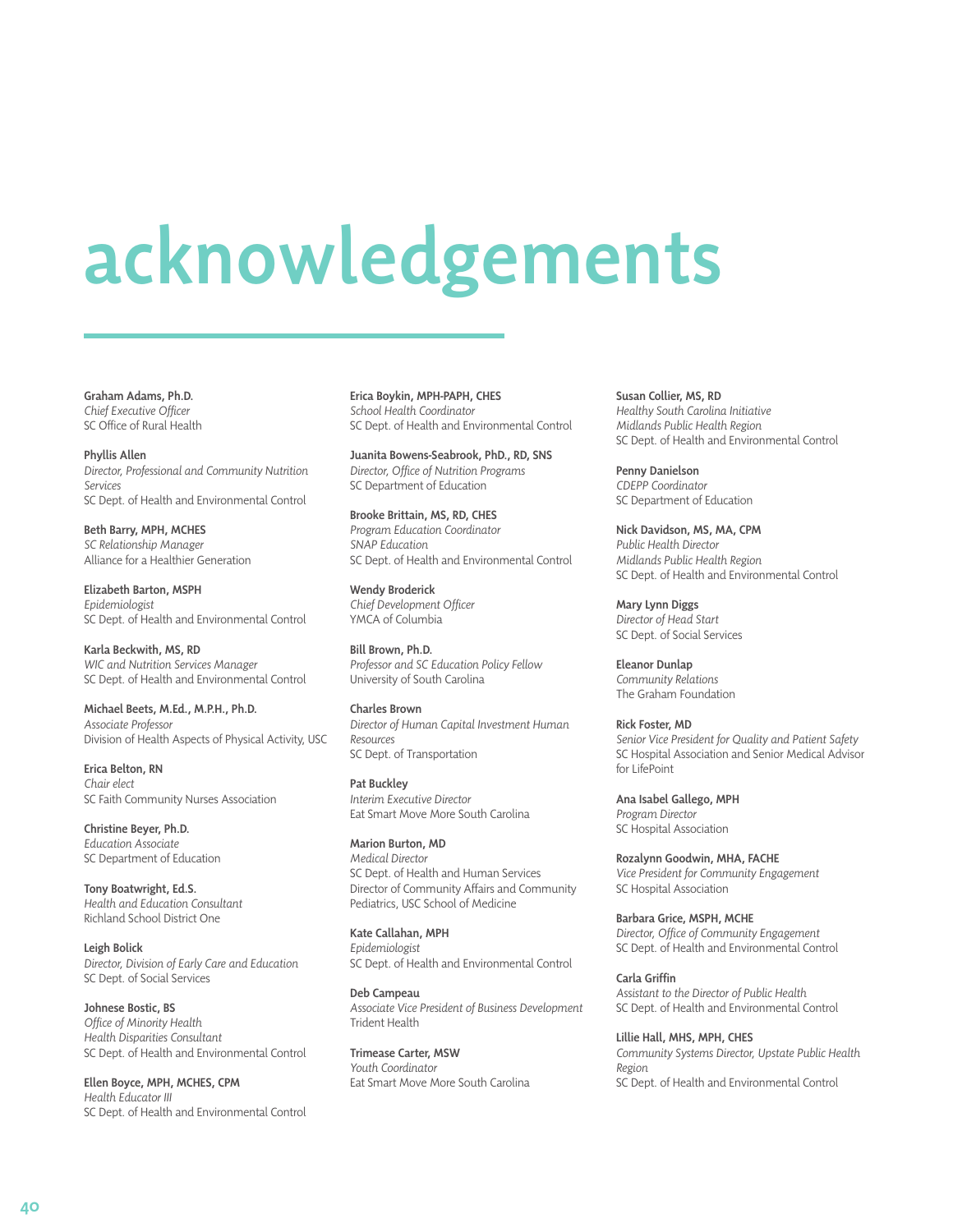### ACKNOWLEDGEMENTS

Anna Hamilton, MSW *Program/Loan Manager* Lowcountry Housing Trust

Lynn Hammond, BS *Program Coordinator, FitnessGram* SC Dept. of Health and Environmental Control

Jim Headley, CPRP *Executive Director* SC Recreation and Parks Association

Khosrow Heidari, MA, MS, MS *Director, Chronic Disease Epidemiology* SC Dept. of Health and Environmental Control

Shauna Hicks, MHS, CHES *Director, Office of Health Equity, Promotion and Wellness/Office of Minority Health* SC Dept. of Health and Environmental Control

Rhonda Hill, Ph.D., MCHES *Director, Division of Diabetes, Heart Disease, Obesity & School Health* SC Dept. of Health and Environmental Control

### Teresa Hill, MS, RD

*Healthy Eating Consultant Division of Nutrition, Physical Activity, and Obesity* SC Dept. of Health and Environmental Control

### Whitney Hinson, MCHES

*Manager*  Kershaw Health Community Outreach and Wellness, SafeKids Kershaw County Coordinator

Dick Hohn, Ph.D. *Administrator*  SC Alliance for Health, Recreation, Physical Education and Dance

Brenda Hughes, MPH *Healthy South Carolina Initiative Low Country Public Health Region*

Beverly Hunter, MS *Program Manager, ABC Quality, Division of Early Care and Education* SC Dept. of Social Services

SC Dept. of Health and Environmental Control

Michele James, MSW *Assistant Director, Office of Minority Health* SC Dept. of Health and Environmental Control

Krystal Johnson, Ph.D. *Office of Program Evaluation Services* SC Dept. of Health and Environmental Control Linda Johnson, RN, BSN, MPA *Public Health Director, Pee Dee Region* SC Dept. of Health and Environmental Control

Kelli Kennison, M.Ed *Research Associate* University of South Carolina

Dr. Janice Key, MD *Professor of Pediatrics, Director of Adolescent Medicine, Director of School and Community Based Program, The MUSC, The Boeing Center for Children's Wellness* Medical University of South Carolina

Erika Kirby, MBA, RD *Senior Research Consultant/Grant Manager* Blue Cross Blue Shield Foundation of South Carolina

Thornton Kirby, FACHE *President and CEO* SC Hospital Association

Lisa Knight, MD *Pediatrician, Palmetto Health Richland* University of South Carolina School of Medicine

Herman Knopf, Ph.D. *Associate Professor, Early Childhood Education* University of South Carolina

### Joseph Kyle, MPH

*Director, Bureau of Community Health and Chronic Disease Prevention* SC Dept. of Health and Environmental Control

Cynthia Lara *Child Care Licensing, Division of Early Care and Education* SC Dept. of Social Services

Misty Lee, BS, MCHES *Community Systems Health Educator, Upstate Public Health Region* SC Dept. of Health and Environmental Control

Oscar Lovelace Jr., MD *Private Practice Physician* Lovelace Family Medicine

Allison Lukacic *Public Information Director, Medical Services* SC Dept. of Health and Human Services

Jennifer Maddox, MPH *Healthy South Carolina Initiative Pee Dee Public Health Region* SC Dept. of Health and Environmental Control Coleen Martin, MS, RD *Program Manager, MUSC Lean Team, The Boeing Center for Children's Wellness*  Medical University of South Carolina

Suzette McClellan\* MPH, MCHES *Community Systems Developer, Pee Dee Public Health Region* SC Dept. of Health and Environmental Control

Paul McCormack *Regional Chief, Sandhills Region* SC Department of Parks, Recreation and Tourism

Millie McDonald *Director, Center for Child Care Career Development, Division of Early Care and Prevention* SC Dept. of Social Services

Edena Meetze, Dr.PH., CHES *Research Associate* University of South Carolina Consortium for Latino Immigration Studies

Dana Millet, RN, BSN, MHA *Public Health Director, Low Country Public Health Region* SC Dept. of Health and Environmental Control

Michelle Moody, MPH, CHES *Lifestyle Intervention Specialist* SC Dept. of Health and Environmental Control

Jennifer Moore, MPH *Program Manager, MUSC Lean Team, The Boeing Center for Children's Wellness*  Medical University of South Carolina

Lisa Morgan *Marketing and Customer Service Representative* SC Business Coalition on Health

Kristian Gordon Myers, MPH, CHES *Office of Program Evaluation* SC Dept. of Health and Environmental Control

Lauren Neely, MPH, CHES *Community Coordinator* Eat Smart Move More South Carolina

Regina Nesmith, MS *Healthy South Carolina Initiative Low Country Public Health Region* SC Dept. of Health and Environmental Control

Amelyn Olson, DrPH, CHES, BSN, RN *Program Coordinator, Division of Healthy Aging* SC Dept. of Health and Environmental Control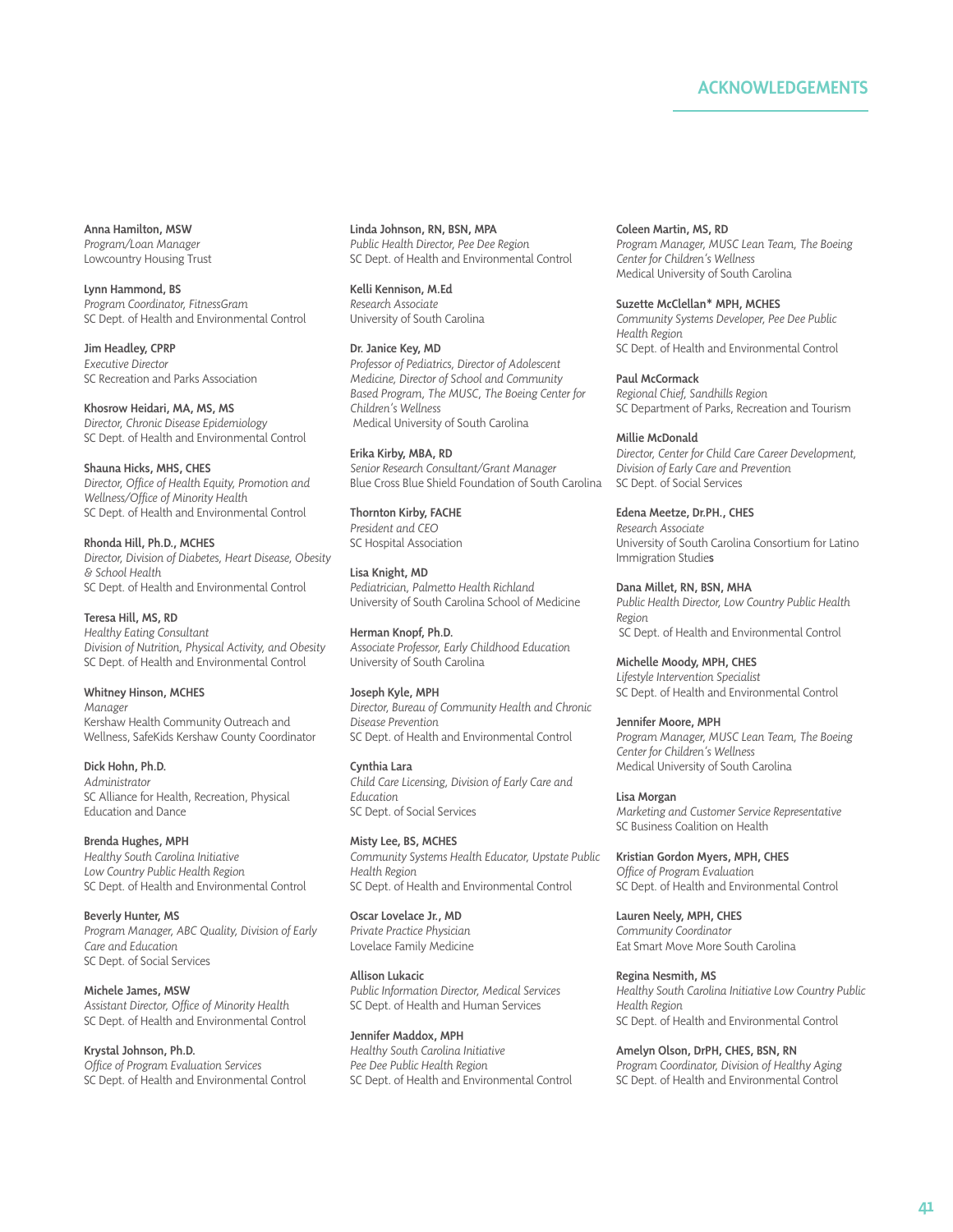### ACKNOWLEDGEMENTS

Maya Pack, MS, MPA *Associate Director, Research and Strategic Initiatives* SC Institute of Medicine and Public Health

Russell Pate, Ph.D. *Professor, Department of Exercise Science, Arnold School of Public Health* University of South Carolina

Lee Pearson, MS, DrPH *Director of Operations* SC Institute of Medicine and Public Health

Misty Pearson *Early Care and Education Coordinator* SC Dept. of Health and Environmental Control

Matt Petrofes, MBA *Public Health Director, Upstate Public Health Region* SC Dept. of Health and Environmental Control

Lori Phillips, MPH, MCHES *Director, Division of Nutrition and Physical, Activity and Obesity*  SC Dept. of Health and Environmental Control

Andy Pope, Dr.PH, MPH *Clinical Assistant Professor*  University of South Carolina Arnold School of Public Health

Gwen Preston, M.Ed. *Assistant Director, Institute for Partnerships to Eliminate Health Disparities* University of South Carolina

Elaine Prock, MS, RD *CRS Nutritionist, Upstate Public Health Region* SC Dept. of Health and Environmental Control

### Allison Rapp, MPH, CHES *Research Associate*

SC Institute of Medicine and Public Health

Jennifer Read, MPA *Director, Public Health Outreach*  SC Dept. of Health and Environmental Control

Judy Rink, Ph.D. *Distinguished Professor Emeritus* University of South Carolina Department of Physical Education

Teresa Robinson, MBA *Quality Improvement Coordinator, Division of Diabetes, Heart Disease, Obesity and School Health* SC Dept. of Health and Environmental Control

Maudra Rogers Brown *Manager of Health Improvement Initiatives* SC Dept. of Health and Human Services

Mac Russell, RD, LD *Director, Fairfield Diabetes Education Center* Fairfield Memorial Hospital

Meka Sales, MS, CHES *Program Officer, Health Care* The Duke Endowment

Suzanne Sanders, MPH, MCHES *Community Systems Director, Midlands Public Health Region* SC Dept. of Health and Environmental Control

Kerrie Schnake, MA *Director, SC Program for Infant/Toddler Care* University of South Carolina Child Development Research Center

Jamie Shuster *Director of Public Health* SC Dept. of Health and Environmental Control

Amber Simmons *Practicum Student*  University of South Carolina Arnold School of Public Health

Lillian Smith, Dr.PH, MPH *Director, Office of Public Health Consortium and SC Public Health Training Center* University of South Carolina Arnold School of Public Health

Michael Smith, MSPH *Director, MCH Epidemiologist, Division of Research and Planning* SC Dept. of Health and Environmental Control

Sarah Smith, MAT, RD, CDE *Health Systems Coordinator Division of Diabetes, Heart Disease, Obesity and School Health* SC Dept. of Health and Environmental Control

Sandra Spann, MS, RD, LD *Director, Dietetic Internship/SNAP Education Program Manager Office of Professional and Community Nutrition* SC Dept. of Health and Environmental Control

Amy Splittgerber *Executive Director* SC Alliance of YMCA's Pioneering for Healthier Communities

Yardley Steedley *SC Government Relations Director* American Heart Association, Mid-Atlantic Affiliate

Shae Sutton, Ph.D. *Director, Office of Public Health Statistics and Information Systems* SC Dept. of Health and Environmental Control

Coleman Tanner, BSN, RN, CHES *Community Coordinator*  Eat Smart Move More South Carolina

Catherine Templeton *Director* SC Dept. of Health and Environmental Control

Carmen Thompson, MS, RD, CLC *State WIC Breast Feeding Coordinator* SC Dept. of Health and Environmental Control

Lavell Thornton, MPH, MCHES *Community Engagement Consultant* SC Dept. of Health and Environmental Control

Myriam Torres, Ph.D., MSPH *Director, Consortium for Latino Immigration Studies*  University of South Carolina

Felicia Veasey, MHA *Community Systems Director, Low Country Public Health Region* SC Dept. of Health and Environmental Control

Judy Verona, RN, BSN *Manager of Health and Wellness*  SCANA Corporation

Janet Viars, RN, MPH *Clinical Quality Improvement Manager* SC Primary Health Care Association

Lisa Waddell, MD *Former Deputy Director, Preventive Health Services, Central Office* SC Dept. of Health and Environmental Control

Andrea Washington Williams, M.Ed *Associate Director* University of South Carolina Institute for Partnerships to Eliminate Health Disparities

Zelda Waymer *Executive Director* South Carolina Afterschool Alliance

Lisa Wear-Ellington *President and CEO* SC Business Coalition on Health